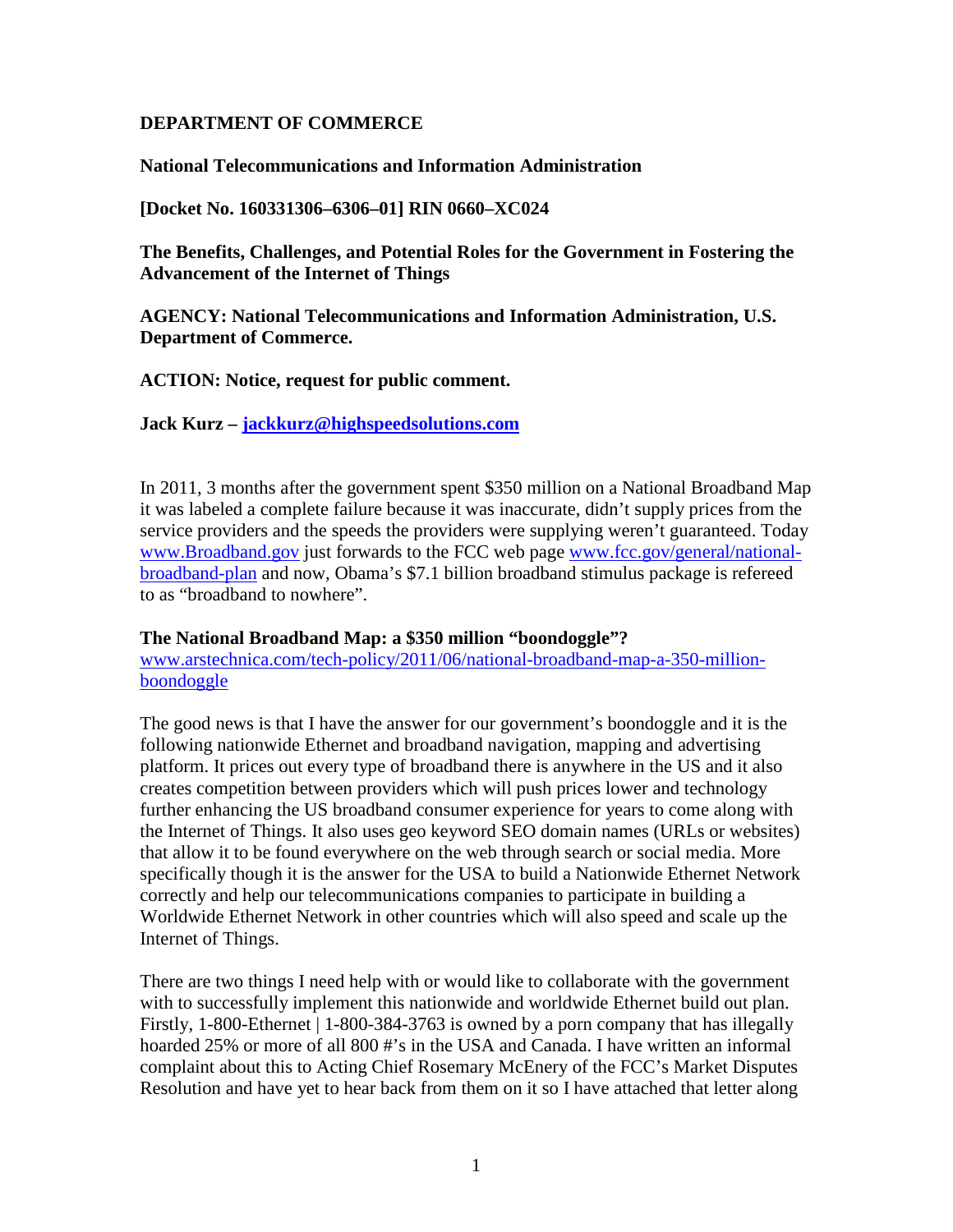with this one. I understand that under the Telecommunications Act that the Commission has been granted plenary jurisdiction over telecommunications numbering resources in the United States, including toll free #'s and according to the Commission's implementing rules toll free numbers are available on a first come, first-served basis but it is illegal to acquire these numbers if you are specifically hoarding those phone numbers for a single toll free provider and that is what this porn company is doing which you can read about in the below link. 1-800-Ethernet | 1-800-384-3763 is needed in grand scale and measure for advertising, name and product recognition and ease of use for consumer ordering and that is why I am asking for the government's help in acquiring it.

### **Porn Company Has Snatched Up Nearly 25% of 1-800 Numbers in U.S., Canada** <http://www.foxnews.com/us/2011/04/19/porn-company-amassing-1-800-numbers.html>

Secondly, I filed for the trademark for "Ethernet" which was abandoned by Xerox back in 2013 and I have no idea why I was rejected. The name of my Ethernet Solution's Provider Company is called Ethernet, LLC and the website is [www.Ethernet.GLOBAL.](http://www.ethernet.global/) I am the only company that calls this type of broadband Ethernet whether it is Ethernet over Copper, Ethernet over Fiber, Ethernet over Cable and/or Power over Ethernet. Verizon has FiOS, AT&T has Uverse, Optimum has Lightpath, Comcast has Gigabit Internet, Charter has Spectrum  $\&$  etc. Ethernet is my brand and the proper name for the service that is understood and spelled the same way in every language around the world. With collaboration from our government we can trademark "Ethernet" and use that trademark to build a nationwide and worldwide Ethernet network while using my Nationwide Navigation, Mapping, and Advertising Platform to increase competition and the Internet of Things..

### **ETHERNET - Trademark Details**

<https://trademarks.justia.com/859/23/ethernet-85923482.html>

ETHERNET Trademark - [Serial Number 85923482 :: Justia ...](https://trademarks.justia.com/859/23/ethernet-85923482.html) trademarks.justia.com › ... › Categories › Electrical and scientific apparatus

### *ETHERNET is a trademark of Ethernet, LLC. Filed in May 4 (2013), ETHERNET, namely those that use Broadband and Power*

US connection speeds are currently ranked  $17<sup>th</sup>$  in the world. We can not continue on this same path if we want to be the planet's technology leaders and key driving force for the Internet of Things. Also, the disparity of connection speeds or even just access to the Internet around this country is frightening. States that have not had the resources to build out Ethernet Networks are falling behind economically and at a severe disadvantage to those states that have built one out. Poor states are becoming poorer because they can't attract business. We must act now!!!

Please take a look at my below Nationwide Navigation, Mapping & Advertising Platform that can be found all over search and social media and all of the attached domain names I still have not developed. I hope to be hearing from you soon and welcome any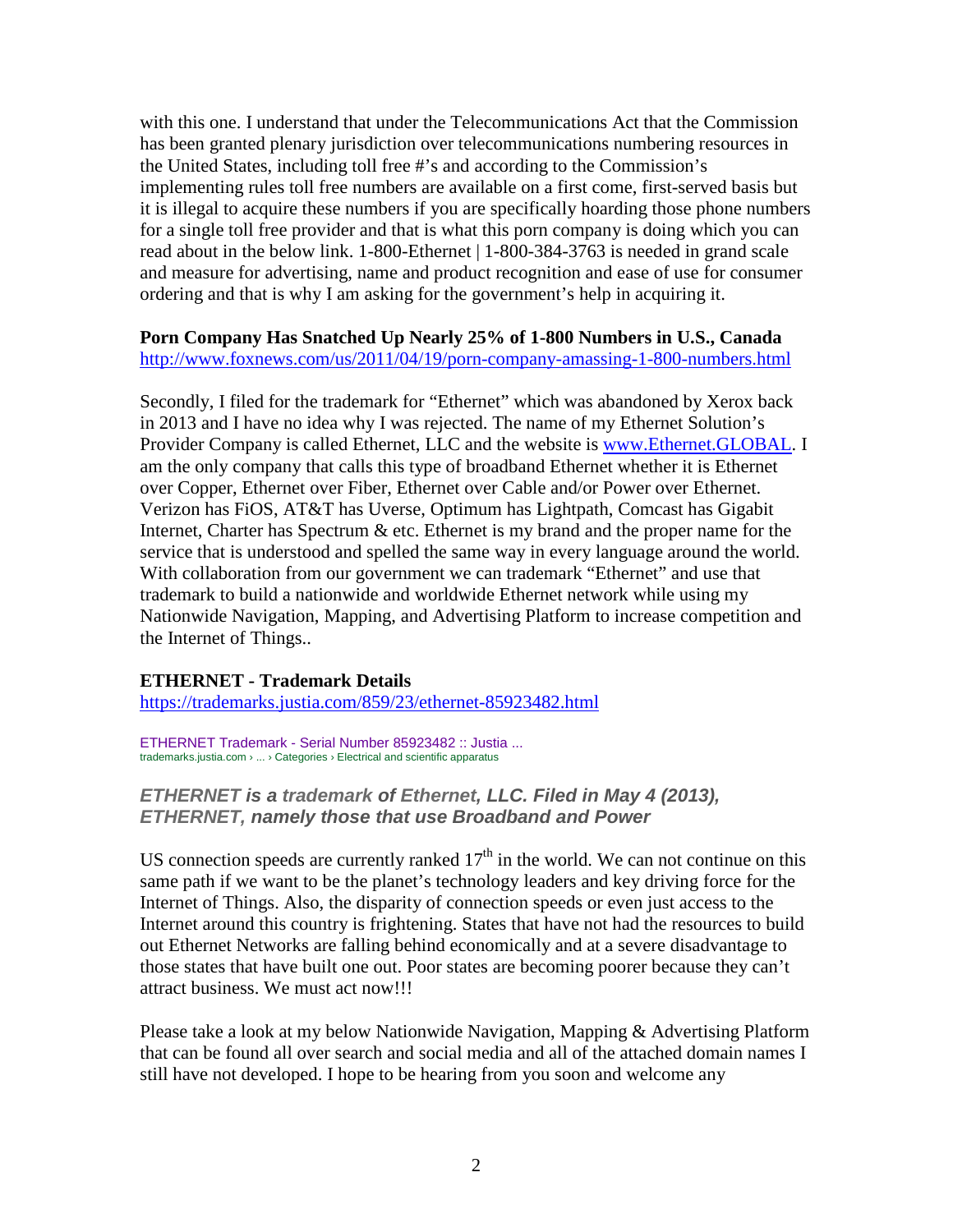government assistance or collaboration to help bring the United States connection speeds to the globe's forefront to be a leader in the acceleration of the Internet of Things.

 $=$  Jack

HIGH-SPEED SOLUTIONS [jackkurz@highspeedsolutions.com](mailto:jackkurz@highspeedsolutions.com) *[http://www.Ethernet.GLOBAL](http://www.ethernet.global/)*

*Geo Targeted Keyword Residential and Business Ethernet and Broadband Domain Names and Facebook Business Pages that Map All US Broadband with Real-Time Pricing while Offering Online and Offline Ordering and Customer Support that can be found everywhere on the web.*

### **Main .com Websites**

http://www.1800HIGH-SPEED.com http://www.HighSpeedSolutions.com http://www.EthernetLLC.com

### **.GLOBAL Websites**

http://www.Ethernet.GLOBAL http://www.CarrierEthernet.GLOBAL http://www.Colocation.GLOBAL http://www.MPLS.GLOBAL

### **States Spelled Out Ethernet**

http://www.AlabamaEthernet.com http://www.AlaskaEthernet.com http://www.ArizonaEthernet.com http://www.ArkansasEthernet.com http://www.CaliforniaEthernet.com http://www.EthernetCalifornia.com http://www.ColoradoEthernet.com http://www.ConnecticutEthernet.com http://www.DelawareEthernet.com http://www.FloridaEthernet.com http://www.GeorgiaEthernet.com http://www.HawaiiEthernet.com http://www.IdahoEthernet.com http://www.IllinoisEthernet.com http://www.IndianaEthernet.com http://www.IowaEthernet.com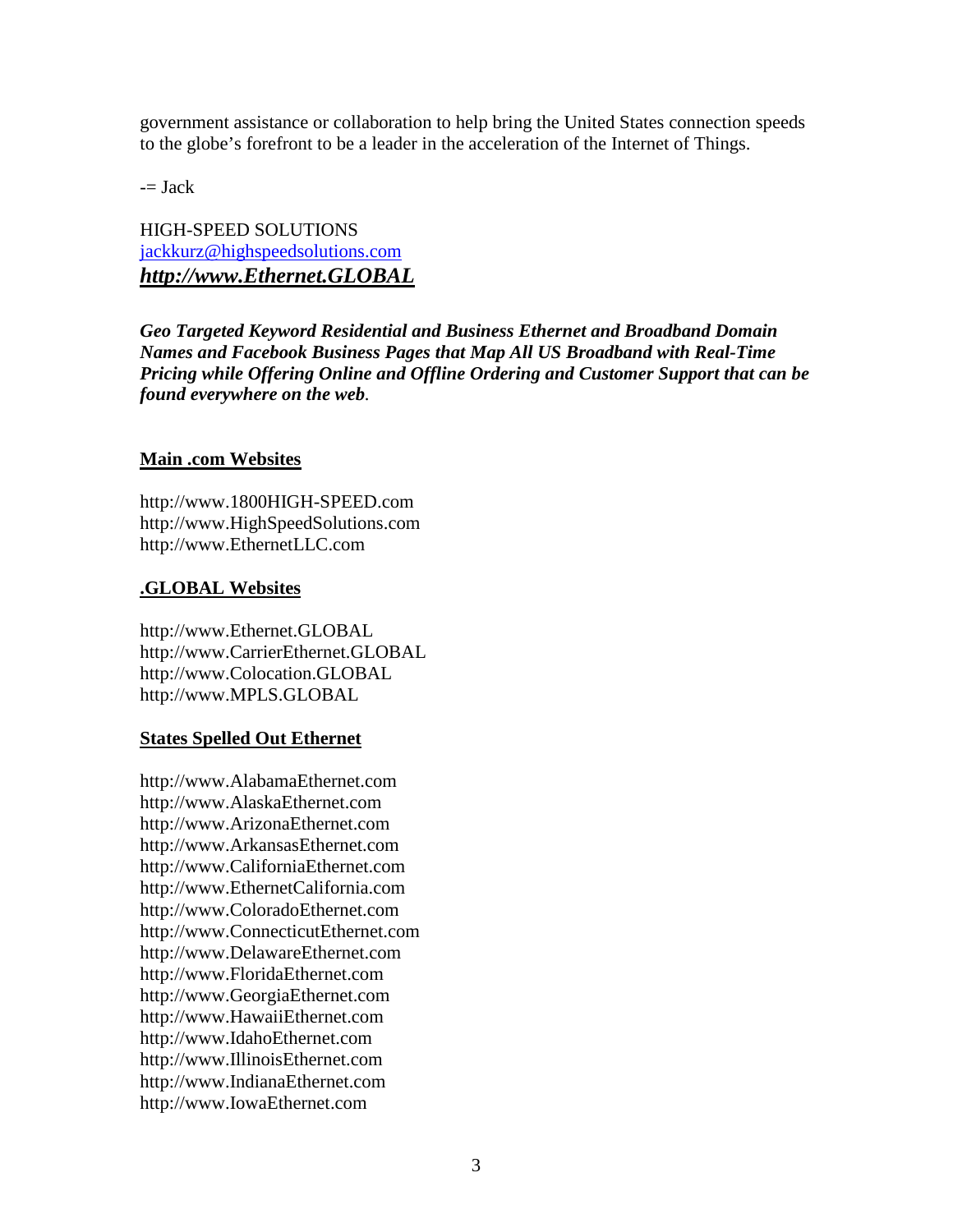http://www.KansasEthernet.com http://www.KentuckyEthernet.com http://www.LouisianaEthernet.com http://www.MaineEthernet.com http://www.MarylandEthernet.com http://www.MassachusettsEthernet.com http://www.MichiganEthernet.com http://www.MinnesotaEthernet.com http://www.MississippiEthernet.com http://www.MissouriEthernet.com http://www.MontanaEthernet.com http://www.NebraskaEthernet.com http://www.NevadaEthernet.com http://www.NewHampshireEthernet.com http://www.NewJerseyEthernet.com http://www.NewMexicoEthernet.com http://www.NewYorkEthernet.com http://www.NorthCarolinaEthernet.com http://www.NorthDakotaEthernet.com http://www.OhioEthernet.com http://www.OklahomaEthernet.com http://www.OregonEthernet.com http://www.PennsylvaniaEthernet.com http://www.RhodeIslandEthernet.com http://www.SouthCarolinaEthernet.com http://www.SouthDakotaEthernet.com http://www.TennesseeEthernet.com http://www.TexasEthernet.com http://www.UtahEthernet.com http://www.VermontEthernet.com http://www.VirginiaEthernet.com http://www.WashingtonEthernet.com http://www.WestVirginiaEthernet.com http://www.WisconsinEthernet.com http://www.WyomingEthernet.com

http://www.WashingtonDCEthernet.com http://www.DistrictofColumbiaEthernet.com http://www.PuertoRicoEthernet.com

#### **States Abbreviated Ethernet**

http://www.ALEthernet.com http://www.AKEthernet.com http://www.AZEthernet.com http://www.AREthernet.com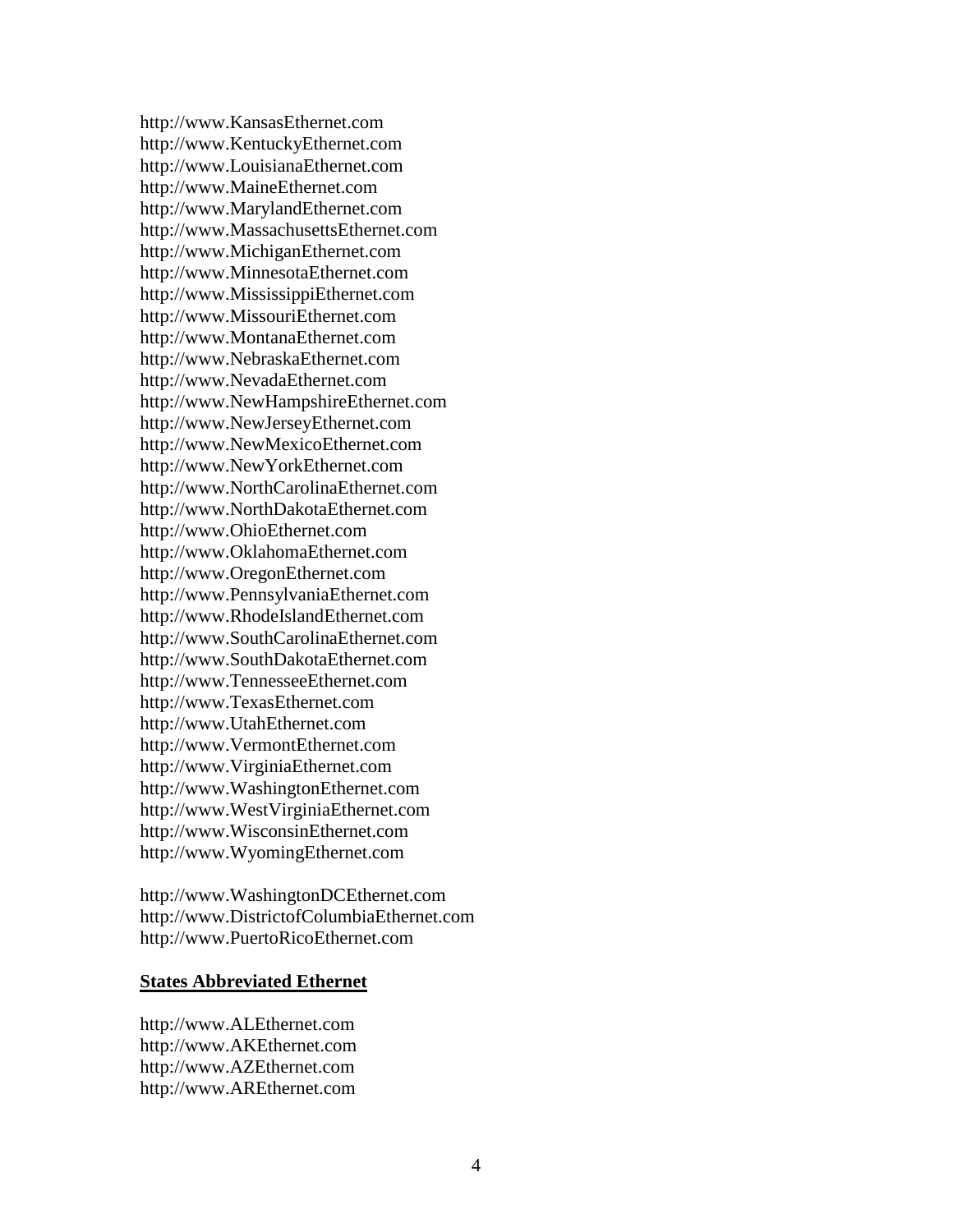http://www.CAEthernet.com http://www.COEthernet.com http://www.CTEthernet.com http://www.DEEthernet.com http://www.FLEthernet.com http://www.GAEthernet.com http://www.HIEthernet.com http://www.IDEthernet.com http://www.ILEthernet.com http://www.INEthernet.com http://www.IAEthernet.com http://www.KSEthernet.com http://www.KYEthernet.com http://www.LAEthernet.com http://www.MEEthernet.com http://www.MDEthernet.com http://www.MAEthernet.com http://www.MIEthernet.com http://www.MNEthernet.com http://www.MSEthernet.com http://www.MOEthernet.com http://www.MTEthernet.com http://www.NEEthernet.com http://www.NVEthernet.com http://www.NHEthernet.com http://www.NJEthernet.com http://www.NMEthernet.com http://www.NYEthernet.com http://www.NCEthernet.com http://www.NDEthernet.com http://www.OHEthernet.com http://www.OKEthernet.com http://www.OREthernet.com http://www.PAEthernet.com http://www.RIEthernet.com http://www.SCEthernet.com http://www.SDEthernet.com http://www.TNEthernet.com http://www.TXEthernet.com http://www.UTEthernet.com http://www.VTEthernet.com http://www.VAEthernet.com http://www.WAEthernet.com http://www.WVEthernet.com http://www.WIEthernet.com http://www.WYEthernet.com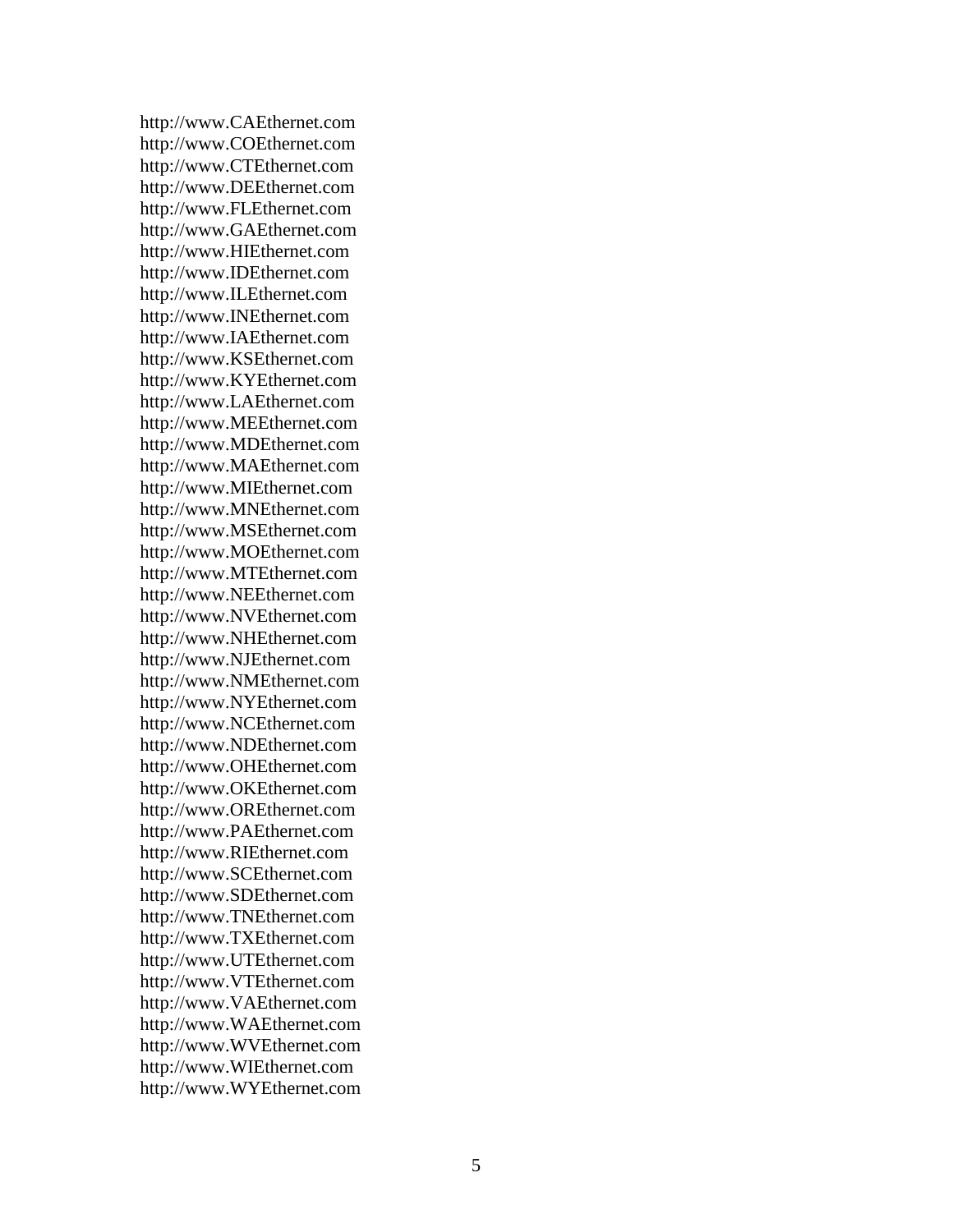#### **MLB, NHL, NBA & NFL Cities w/ State Abbreviations Ethernet**

http://www.AlbuquerqueNMEthernet.com http://www.AnaheimCAEthernet.com http://www.AtlantaGAEthernet.com http://www.AustinTXEthernet.com http://www.BaltimoreMDEthernet.com http://www.BirminghamALEthernet.com http://www.BostonMAEthernet.com http://www.BuffaloNYEthernet.com http://www.CharlotteNCEthernet.com http://www.ChicagoILEthernet.com http://www.CincinnatiOHEthernet.com http://www.ClevelandOHEthernet.com http://www.ColoradoSpringsCOEthernet.com http://www.ColumbusOHEthernet.com http://www.DallasTXEthernet.com http://www.DenverCOEthernet.com http://www.DetroitMIEthernet.com http://www.DistrictOfColumbiaDCEthernet.com http://www.ElPasoTXEthernet.com http://www.FresnoCAEthernet.com http://www.GlendaleCAEthernet.com http://www.GreenBayWIEthernet.com http://www.HamptonRoadsVAEthernet.com http://www.HartfordCTEthernet.com http://www.HoustonTXEthernet.com http://www.IndianapolisINEthernet.com http://www.IrvineCAEthernet.com http://www.JacksonvilleFLEthernet.com http://www.KansasCityMOEthernet.com http://www.LasVegasNVEthernet.com http://www.LosAngelesCAEthernet.com http://www.LouisvilleKYEthernet.com http://www.MemphisTNEthernet.com http://www.MiamiFLEthernet.com http://www.MilwaukeeWIEthernet.com http://www.MinneapolisMNEthernet.com http://www.NashvilleTNEthernet.com http://www.NewarkNJEthernet.com http://www.NewOrleansLAEthernet.com http://www.NewYorkCityNYEthernet.com http://www.NewYorkNYEthernet.com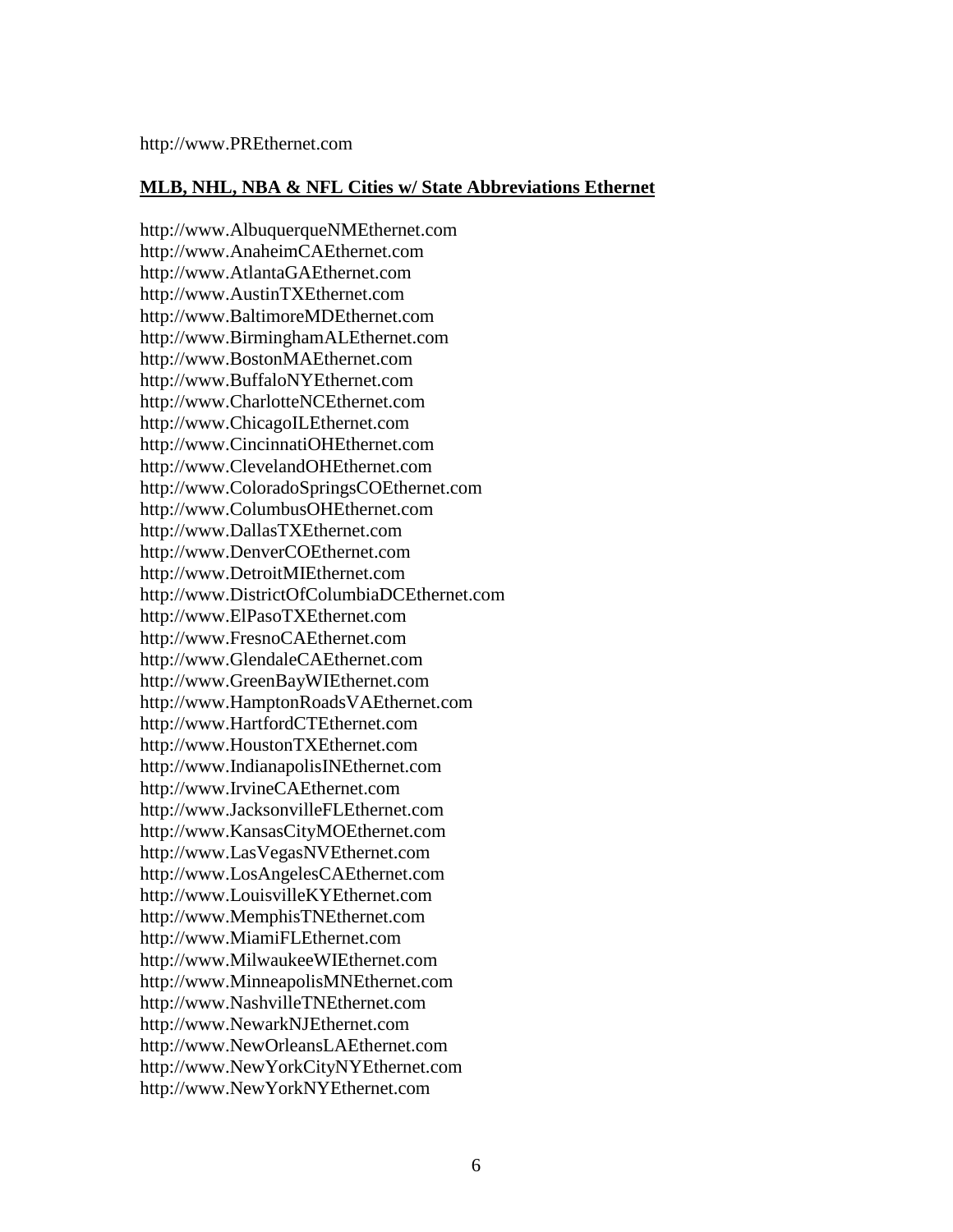http://www.OklahomaCityOKEthernet.com http://www.OaklandCAEthernet.com http://www.OmahaNEEthernet.com http://www.OrlandoFLEthernet.com http://www.PhiladelphiaPAEthernet.com http://www.PhoenixAZEthernet.com http://www.PiedmontTriadVAEthernet.com http://www.PittsburghPAEthernet.com http://www.PortlandOREthernet.com http://www.RichmondVAEthernet.com http://www.RochesterNYEthernet.com http://www.SacramentoCAEthernet.com http://www.SanAntonioTXEthernet.com http://www.SanDiegoCAEthernet.com http://www.SanFranciscoCAEthernet.com http://www.SanJoseCAEthernet.com http://www.SeattleWAEthernet.com http://www.StLouisMOEthernet.com http://www.StPaulMNEthernet.com http://www.TampaFLEthernet.com http://www.TucsonAZEthernet.com http://www.WashingtonDCEthernet.com

#### **Other Telecom Keyword Sites**

http://www.100GbsEthernet.com http://www.40GbsEthernet.com http://www.4GFixedWireless.com http://www.BroadbandRedundancy.com http://www.BusinessClassEthernet.com http://www.BusinessClassFiber.com http://www.BusinessMetroEthernet.com http://www.CommercialClassFiber.com http://www.CommercialClassFibre.com http://www.CommercialEthernet.com http://www.CommercialFiber.com http://www.CommercialFibre.com http://www.CompareEthernetProviders.com http://www.CompareEthernetServices.com http://www.EnterpriseClassEthernet.com http://www.EnterpriseClassFiber.com http://www.EnterpriseClassFibre.com http://www.EnterpriseEthernet.com http://www.EnterpriseFibre.com http://www.EoMPLS.com http://www.EthernetBackbones.com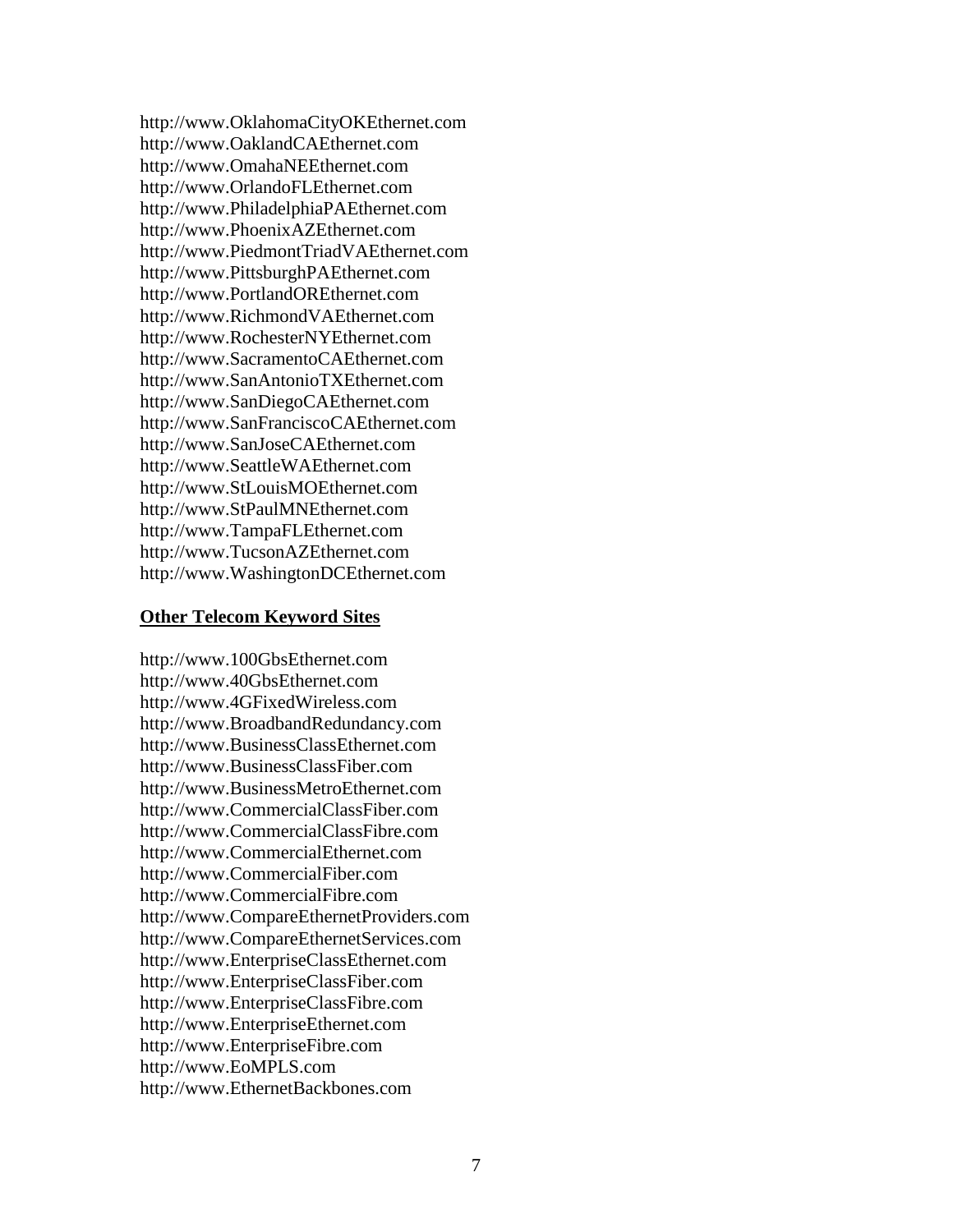http://www.EthernetBackhaul.com http://www.EthernetBroadbandProviders.com http://www.EthernetBroadbandService.com http://www.EthernetCalifornia.com http://www.EthernetComparisons.com http://www.EthernetConnectivity.com http://www.EthernetDIA.com http://www.EthernetE.com http://www.EthernetForBusiness.com http://www.EthernetInternetAccess.com http://www.EthernetInternetProviders.com http://www.EthernetISP.com http://www.EthernetLANELAN.com http://www.EthernetMPLS.com http://www.EthernetNationwide.com http://www.EthernetOverBondedCopper.com http://www.EthernetOverCoaxCable.com http://www.EthernetOverCopperEOC.com http://www.EthernetOverFixedWirelessBroadband.com http://www.EthernetOverMPLS.com http://www.EthernetP2P.com http://www.EthernetRedundancy.com http://www.EthernetTexas.com http://www.EthernetWorldwide.com http://www.FastEthernetFastE.com http://www.FiberRedundancy.com http://www.FiberToTheHomeFTTH.com http://www.FibreEthernet.com http://www.FibreRedundancy.com http://www.FibreToTheHomeFTTH.com http://www.FixedWirelessBackup.com http://www.FixedWirelessBroadbandProviders.com http://www.FixedWirelessCommunications.com http://www.FixedWirelessNetwork.com http://www.FixedWirelessNetworking.com http://www.FixedWirelessProvider.com http://www.FixedWirelessRedundancy.com http://www.FixedWirelessService.com http://www.FixedWirelessServiceProviders.com http://www.FixedWirelessSolutions.com http://www.FixedWirelessVoIP.com http://www.GigabitEthernetGBE.com http://www.GigabitEthernetGigE.com http://www.GlobalBusinessEthernet.com http://www.GlobalCoverageEthernet.com http://www.GlobalMPLS.com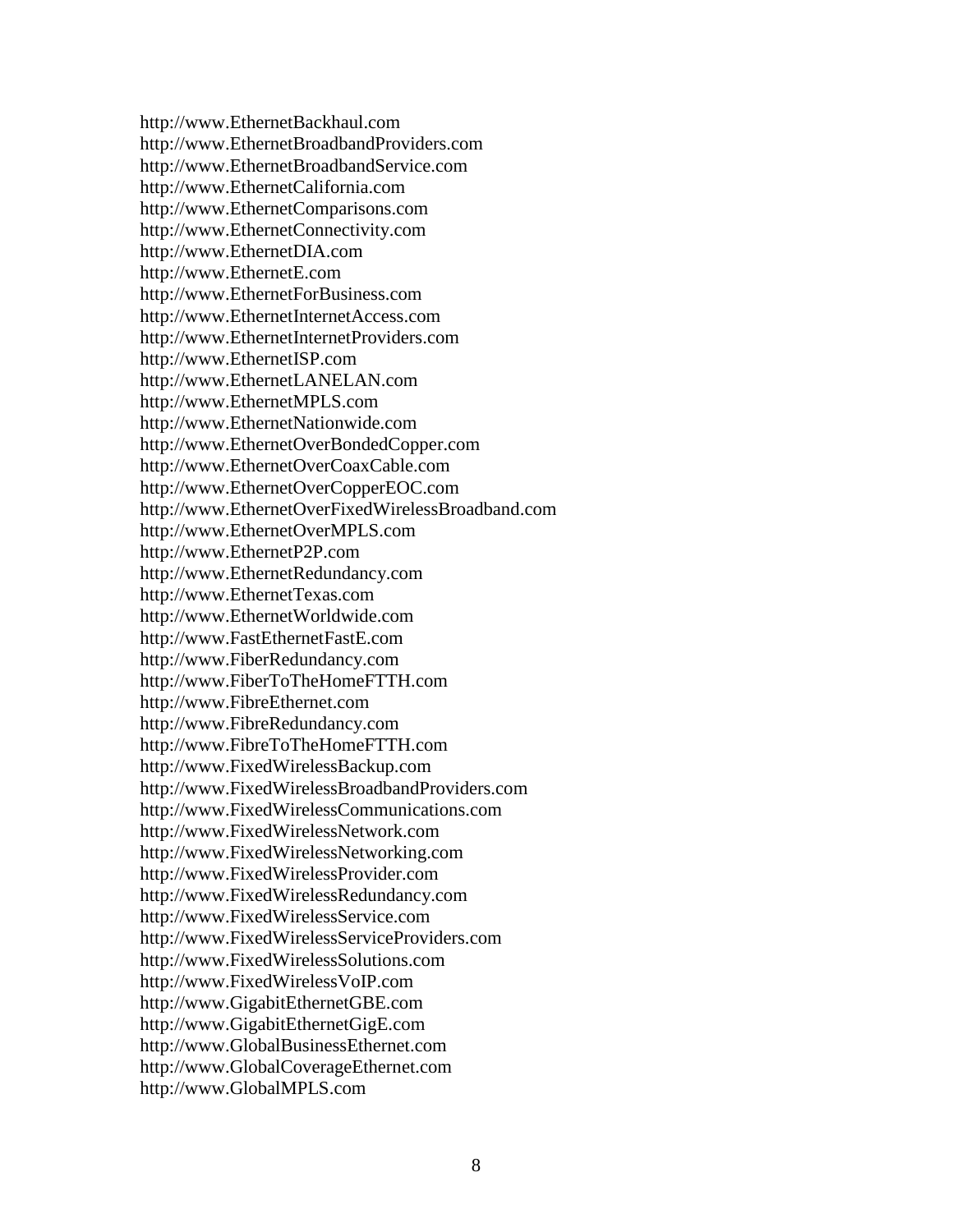http://www.InternationalMPLS.com http://www.InternetEthernet.com http://www.Layer2Ethernet.com http://www.LocalAreaEthernet.com http://www.LocalEthernet.com http://www.MetroEthernetFiber.com http://www.MetroEthernetMetroE.com http://www.MetroEthernetNetworking.com http://www.MetroEthernetProviders.com http://www.MetroEthernetServices.com http://www.MexicoColocation.com http://www.MexicoEthernet.com http://www.MPLSEthernet.com http://www.MultiprotocolLabelSwitchingMPLS.com http://www.NationwideMPLS.com http://www.NationwideVPLS.com http://www.NationwideWAN.com http://www.PointToPointP2P.com http://www.SmallBusinessEthernet.com http://www.USAEthernet.com http://www.USEthernet.com http://www.VirtualPrivateLANServiceVPLS.com http://www.VoiceMPLS.com http://www.VoIPMPLS.com http://www.WideAreaNetwork-WAN.com

### **Colocation**

http://www.ColocationColo.com http://www.ColocationManagedService.com http://www.ColocationNationwide.com http://www.DataCenterColocations.com http://www.DataCenterEthernet.com http://www.UnitedStatesColocation.com

# **Nationwide State Spelled Out Ethernet**

https://www.facebook.com/AlabamaEthernet https://www.facebook.com/AlaskaEthernet https://www.facebook.com/ArizonaEthernet https://www.facebook.com/ArkansasEthernet https://www.facebook.com/CaliforniaEthernet https://www.facebook.com/ColoradoEthernet https://www.facebook.com/ConnecticutEthernet https://www.facebook.com/DelawareEthernet https://www.facebook.com/FloridaEthernet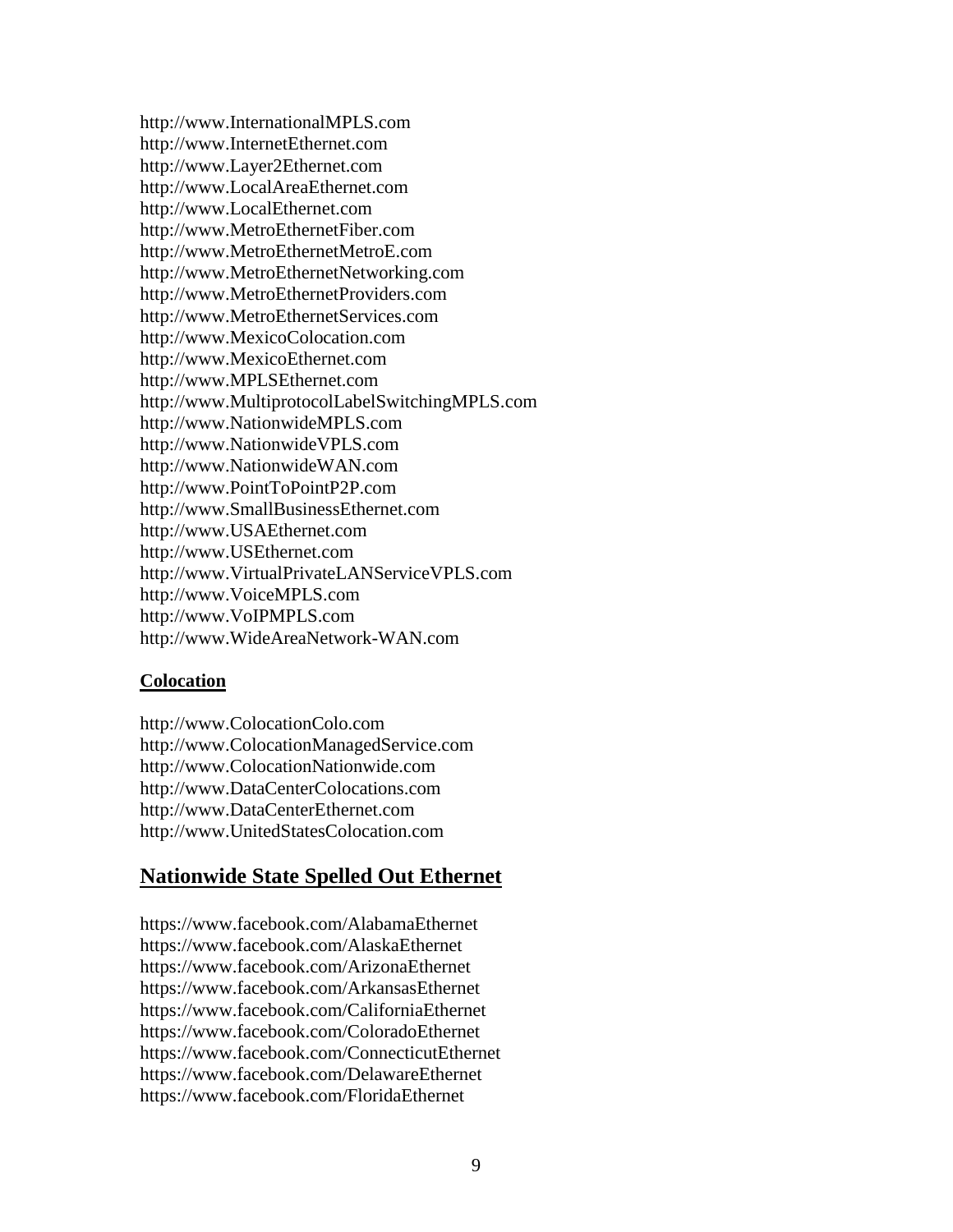https://www.facebook.com/GeorgiaEthernet https://www.facebook.com/HawaiiEthernet https://www.facebook.com/IdahoEthernet https://www.facebook.com/IllinoisEthernet https://www.facebook.com/IndianaEthernet https://www.facebook.com/IowaEthernet https://www.facebook.com/KansasEthernet https://www.facebook.com/KentuckyEthernet https://www.facebook.com/LouisianaEthernet https://www.facebook.com/MaineEthernet https://www.facebook.com/MarylandEthernet https://www.facebook.com/MassachusettsEthernet https://www.facebook.com/MichiganEthernet https://www.facebook.com/MississippiEthernet https://www.facebook.com/MissouriEthernet https://www.facebook.com/MontanaEthernet https://www.facebook.com/NebraskaEthernet https://www.facebook.com/NevadaEthernet https://www.facebook.com/NewHampshireEthernet https://www.facebook.com/NewJerseyEthernet https://www.facebook.com/NewMexicoEthernet https://www.facebook.com/NewYorkEthernet https://www.facebook.com/NorthCarolinaEthernet https://www.facebook.com/NorthDakotaEthernet https://www.facebook.com/OhioEthernet https://www.facebook.com/OklahomaEthernet https://www.facebook.com/OregonEthernet https://www.facebook.com/PennsylvaniaEthernet https://www.facebook.com/RhodeIslandEthernet https://www.facebook.com/SouthCarolinaEthernet https://www.facebook.com/SouthDakotaEthernet https://www.facebook.com/TennesseeEthernet https://www.facebook.com/TexasEthernet https://www.facebook.com/UtahEthernet https://www.facebook.com/VermontEthernet https://www.facebook.com/VirginiaEthernet https://www.facebook.com/WashingtonEthernet https://www.facebook.com/WestVirginiaEthernet https://www.facebook.com/WisconsinEthernet https://www.facebook.com/WyomingEthernet

https://www.facebook.com/DistrictOfColumbiaEthernet https://www.facebook.com/PuertoRicoEthernet https://www.facebook.com/WashingtonDCEthernet

https://www.facebook.com/USEthernet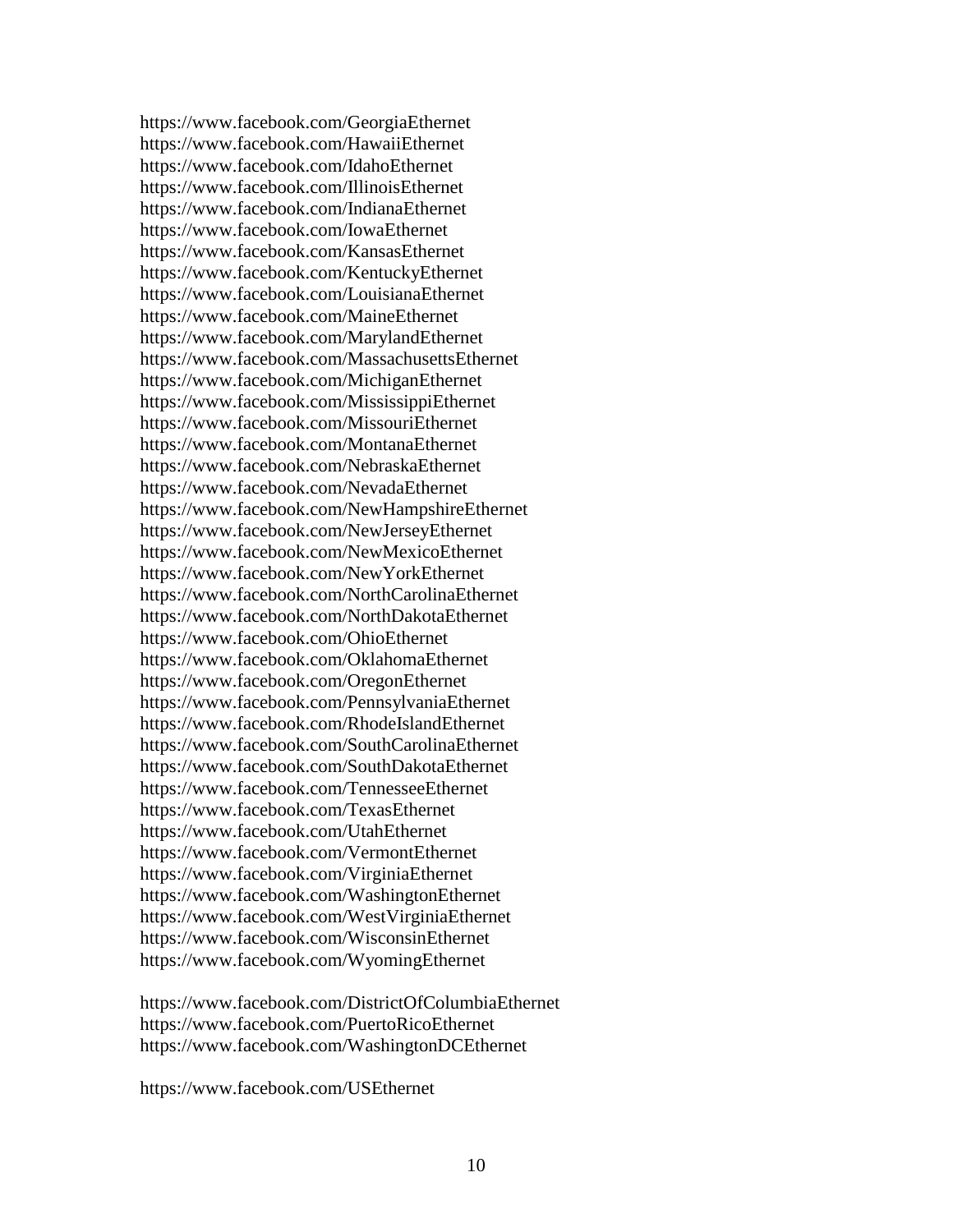https://www.facebook.com/USAEthernet https://www.facebook.com/AmericanEthernet

### **Nationwide State Spelled Out Ethernet - Backwards**

https://www.facebook.com/EthernetAlabama https://www.facebook.com/EthernetAlaska https://www.facebook.com/EthernetArizona https://www.facebook.com/EthernetArkansas https://www.facebook.com/EthernetCalifornia https://www.facebook.com/EthernetColorado https://www.facebook.com/EthernetConnecticut https://www.facebook.com/EthernetDelaware https://www.facebook.com/EthernetFlorida https://www.facebook.com/EthernetGeorgia https://www.facebook.com/EthernetHawaii https://www.facebook.com/EthernetIdaho https://www.facebook.com/EthernetIllinois https://www.facebook.com/EthernetIndiana https://www.facebook.com/EthernetIowa https://www.facebook.com/EthernetKansas https://www.facebook.com/EthernetKentucky https://www.facebook.com/EthernetLouisiana https://www.facebook.com/EthernetMaine https://www.facebook.com/EthernetMaryland https://www.facebook.com/EthernetMassachusetts https://www.facebook.com/EthernetMichigan https://www.facebook.com/EthernetMinnesota https://www.facebook.com/EthernetMississippi https://www.facebook.com/EthernetMissouri https://www.facebook.com/EthernetMontana https://www.facebook.com/EthernetNebraska https://www.facebook.com/EthernetNevada https://www.facebook.com/EthernetNewHampshire https://www.facebook.com/EthernetNewJersey https://www.facebook.com/EthernetNewMexico https://www.facebook.com/EthernetNewYork https://www.facebook.com/EthernetNorthCarolina https://www.facebook.com/EthernetNorthDakota https://www.facebook.com/EthernetOhio https://www.facebook.com/EthernetOklahoma https://www.facebook.com/EthernetOregon https://www.facebook.com/EthernetPennsylvania https://www.facebook.com/EthernetRhodeIsland https://www.facebook.com/EthernetSouthCarolina https://www.facebook.com/EthernetSouthDakota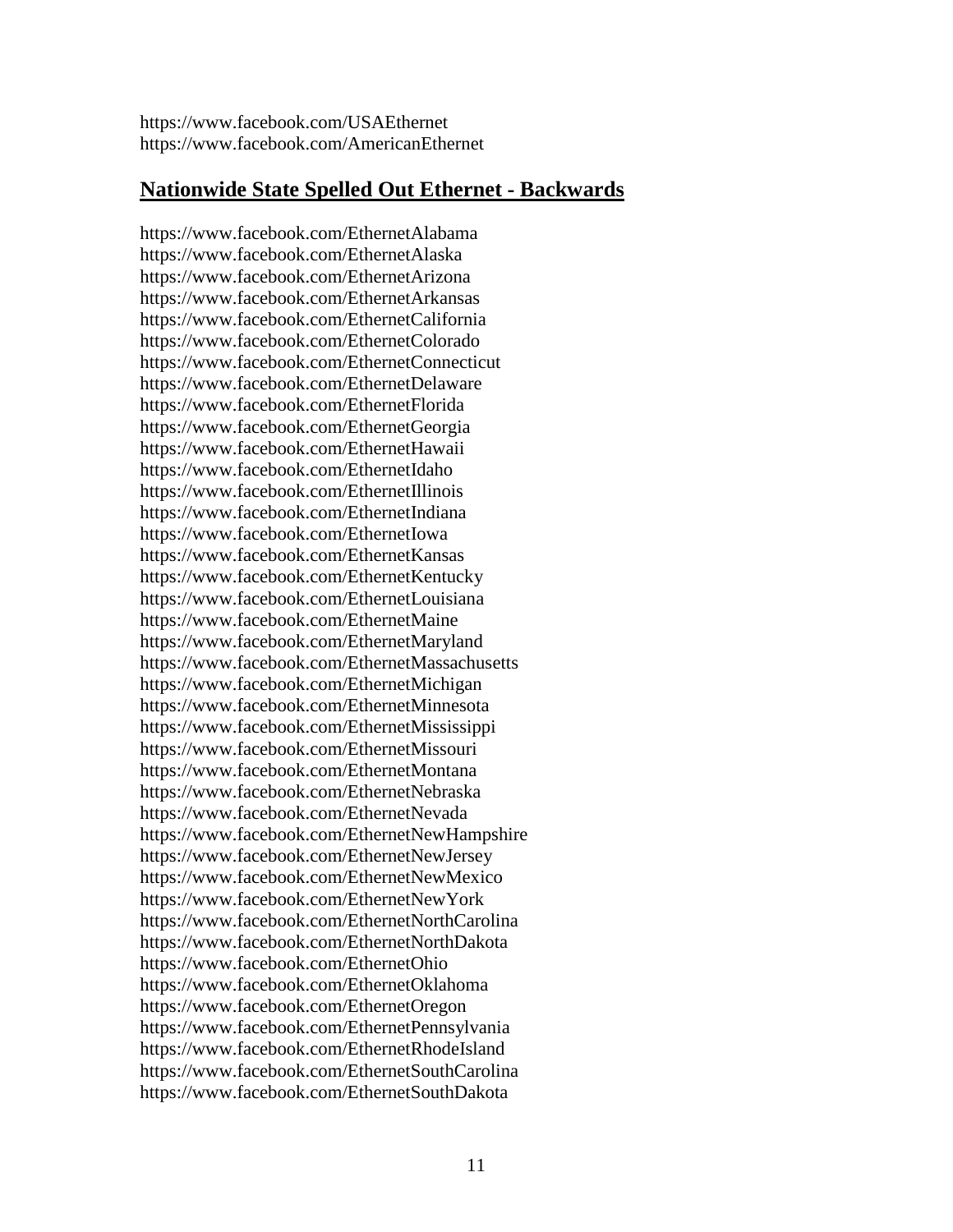https://www.facebook.com/EthernetTennessee https://www.facebook.com/EthernetTexas https://www.facebook.com/EthernetUtah https://www.facebook.com/EthernetVermont https://www.facebook.com/EthernetVirginia https://www.facebook.com/EthernetWashington https://www.facebook.com/EthernetWestVirginia https://www.facebook.com/EthernetWisconsin https://www.facebook.com/EthernetWyoming

https://www.facebook.com/EthernetDistrictOfColumbia https://www.facebook.com/EthernetPuertoRico https://www.facebook.com/EthernetWashingtonDC

https://www.facebook.com/EthernetUS https://www.facebook.com/EthernetUSA https://www.facebook.com/EthernetAmerica

# **Nationwide State Abbreviated Ethernet**

https://www.facebook.com/ALEthernet https://www.facebook.com/AKEthernet https://www.facebook.com/AZEthernet https://www.facebook.com/AREthernet https://www.facebook.com/CAEthernet https://www.facebook.com/COEthernet https://www.facebook.com/CTEthernet https://www.facebook.com/DEEthernet https://www.facebook.com/FLEthernet https://www.facebook.com/GAEthernet https://www.facebook.com/HIEthernet https://www.facebook.com/IDEthernet https://www.facebook.com/ILEthernet https://www.facebook.com/INEthernet https://www.facebook.com/IAEthernet https://www.facebook.com/KSEthernet https://www.facebook.com/KYEthernet https://www.facebook.com/LAEthernet https://www.facebook.com/MEEthernet https://www.facebook.com/MDEthernet https://www.facebook.com/MAEthernet https://www.facebook.com/MIEthernet https://www.facebook.com/MNEthernet https://www.facebook.com/MSEthernet https://www.facebook.com/MOEthernet https://www.facebook.com/MTEthernet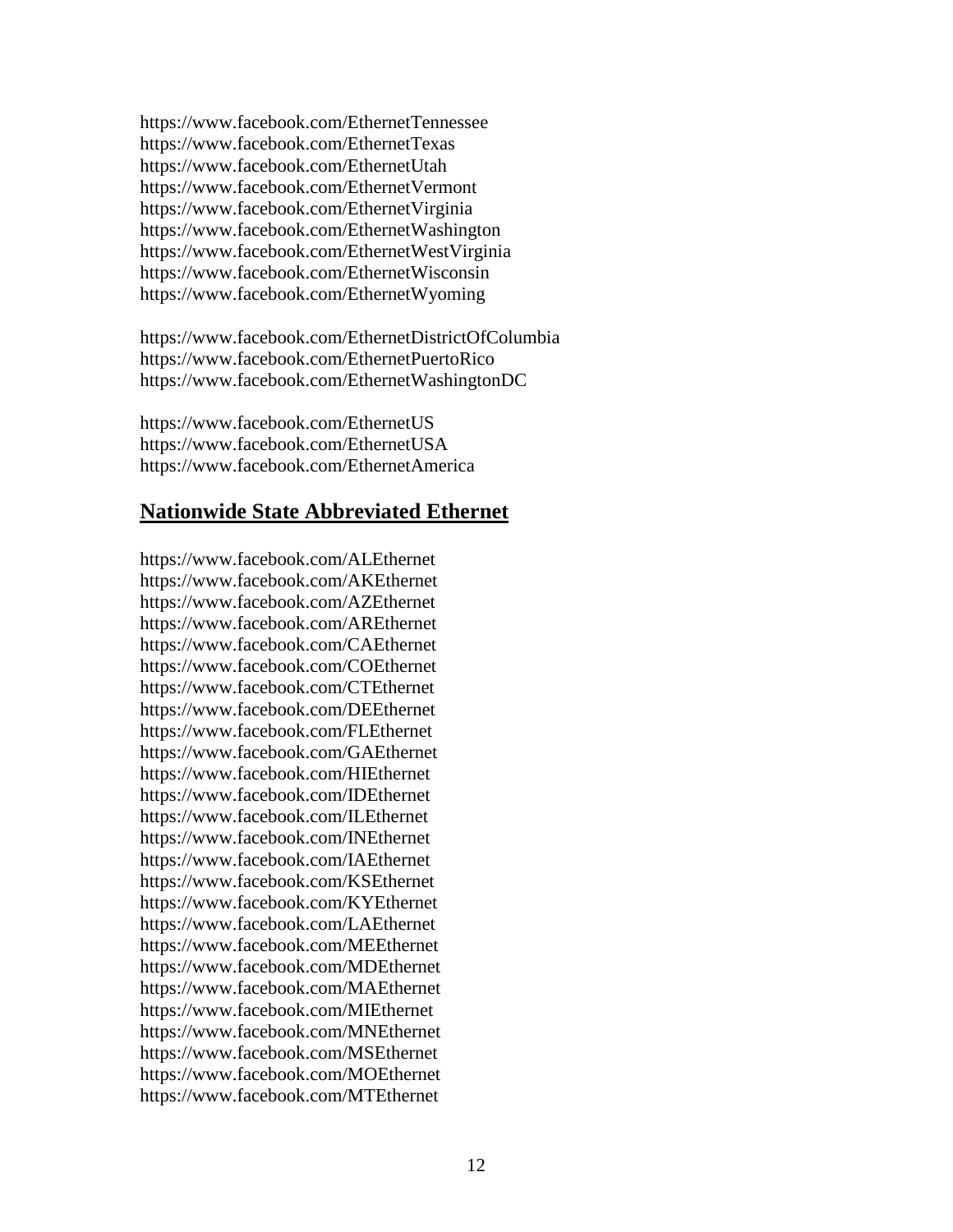https://www.facebook.com/NEEthernet https://www.facebook.com/NVEthernet https://www.facebook.com/NHEthernet https://www.facebook.com/NJEthernet https://www.facebook.com/NMEthernet https://www.facebook.com/NYEthernet https://www.facebook.com/NCEthernet https://www.facebook.com/NDEthernet https://www.facebook.com/OHEthernet https://www.facebook.com/OKEthernet https://www.facebook.com/OREthernet https://www.facebook.com/PAEthernet https://www.facebook.com/RIEthernet https://www.facebook.com/SCEthernet https://www.facebook.com/SDEthernet https://www.facebook.com/TNEthernet https://www.facebook.com/TXEthernet https://www.facebook.com/UTEthernet https://www.facebook.com/VTEthernet https://www.facebook.com/VAEthernet https://www.facebook.com/WAEthernet https://www.facebook.com/WVEthernet https://www.facebook.com/WIEthernet https://www.facebook.com/WYEthernet

https://www.facebook.com/ASEthernet https://www.facebook.com/DCEthernet https://www.facebook.com/FMEthernet https://www.facebook.com/GUEthernet https://www.facebook.com/MHEthernet https://www.facebook.com/MPEthernet https://www.facebook.com/PWEthernet https://www.facebook.com/PREthernet https://www.facebook.com/VIEthernet

# **Nationwide State Abbreviated Ethernet - Backwards**

https://www.facebook.com/EthernetALA https://www.facebook.com/EthernetAK https://www.facebook.com/EthernetAZ https://www.facebook.com/EthernetAR https://www.facebook.com/EthernetCA https://www.facebook.com/EthernetCO https://www.facebook.com/EthernetCT https://www.facebook.com/EthernetDE https://www.facebook.com/EthernetFL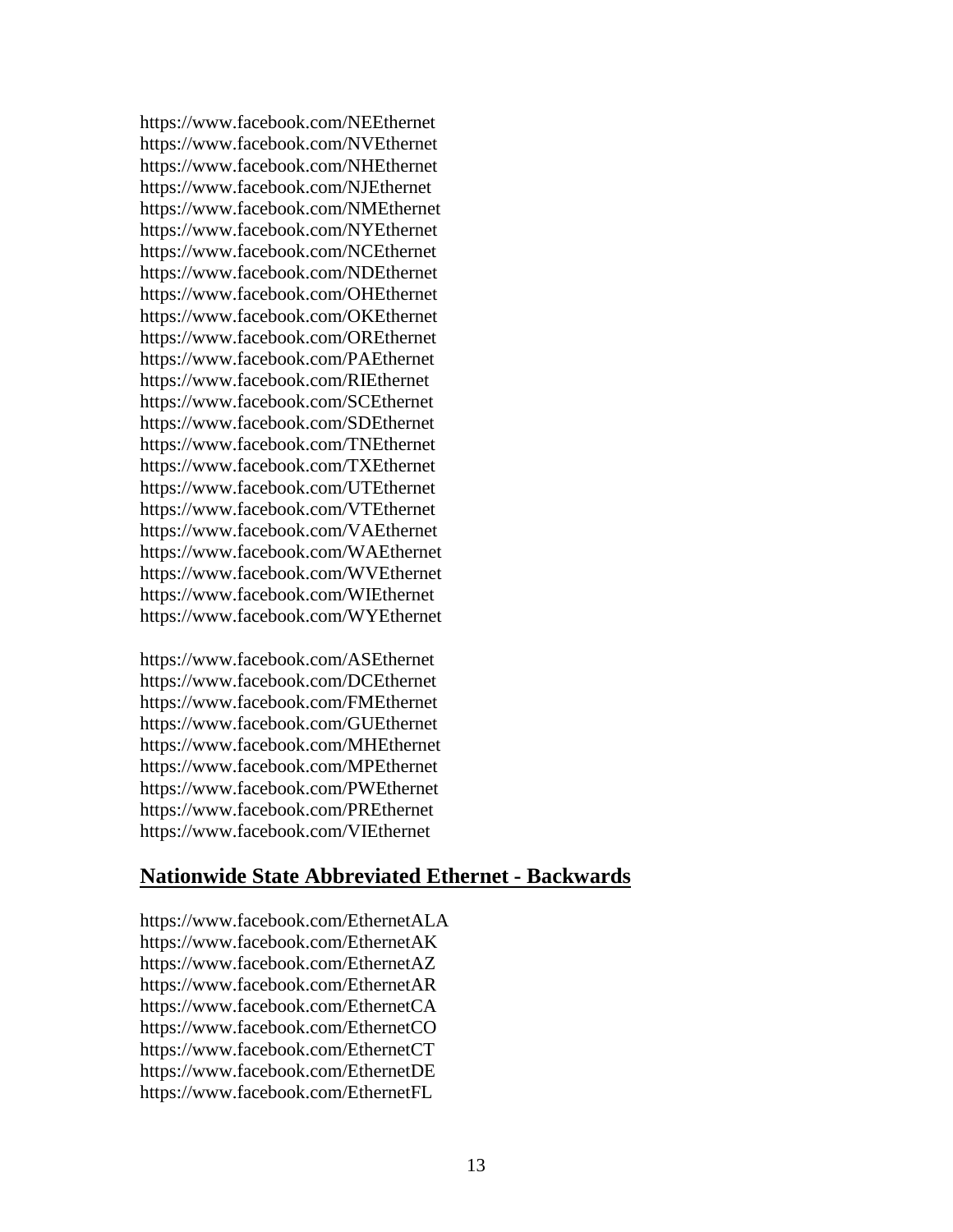https://www.facebook.com/EthernetGA https://www.facebook.com/EthernetHI https://www.facebook.com/EthernetID https://www.facebook.com/EthernetIL https://www.facebook.com/EthernetIN https://www.facebook.com/EthernetIA https://www.facebook.com/EthernetKS https://www.facebook.com/EthernetKY https://www.facebook.com/EthernetLA https://www.facebook.com/EthernetME https://www.facebook.com/EthernetMD https://www.facebook.com/EthernetMA https://www.facebook.com/EthernetMI https://www.facebook.com/EthernetMN https://www.facebook.com/EthernetMO https://www.facebook.com/EthernetMS https://www.facebook.com/EthernetMT https://www.facebook.com/EthernetNE https://www.facebook.com/EthernetNV https://www.facebook.com/EthernetNH https://www.facebook.com/EthernetNJ https://www.facebook.com/EthernetNM https://www.facebook.com/EthernetNY https://www.facebook.com/EthernetNC https://www.facebook.com/EthernetND https://www.facebook.com/EthernetOH https://www.facebook.com/EthernetOK https://www.facebook.com/EthernetOR https://www.facebook.com/EthernetPA https://www.facebook.com/EthernetRI https://www.facebook.com/EthernetSC https://www.facebook.com/EthernetSD https://www.facebook.com/EthernetTN https://www.facebook.com/EthernetTX https://www.facebook.com/EthernetUT https://www.facebook.com/EthernetVT https://www.facebook.com/EthernetVA https://www.facebook.com/EthernetWA https://www.facebook.com/EthernetWV https://www.facebook.com/EthernetWI https://www.facebook.com/EthernetWY

https://www.facebook.com/EthernetAS https://www.facebook.com/EthernetDC https://www.facebook.com/EthernetFM https://www.facebook.com/EthernetGU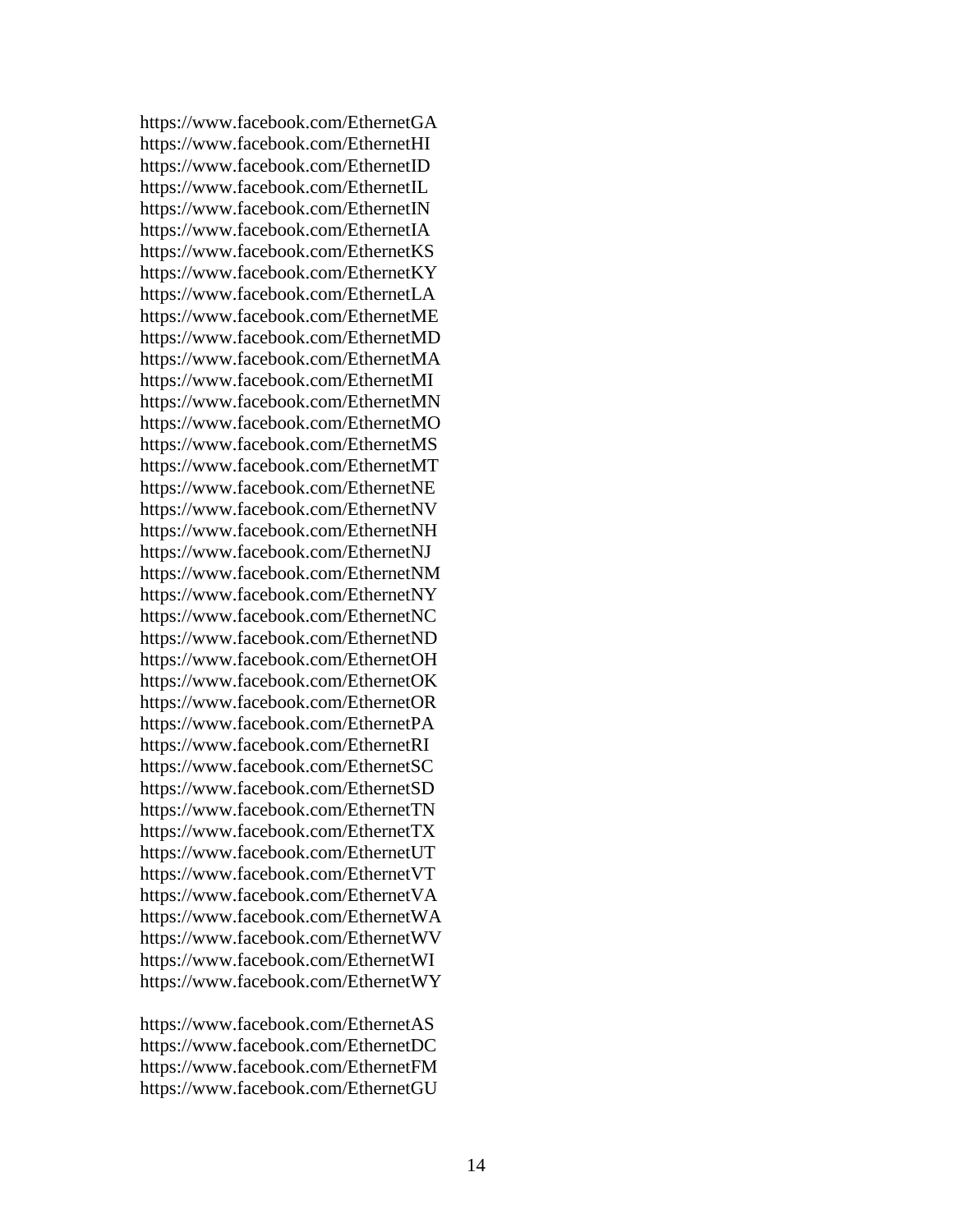https://www.facebook.com/EthernetMH https://www.facebook.com/EthernetMP https://www.facebook.com/EthernetPW https://www.facebook.com/EthernetPR https://www.facebook.com/EthernetVI

### **Worldwide Country Spelled Out Ethernet**

https://www.facebook.com/AfghanistanEthernet https://www.facebook.com/AlbaniaEthernet https://www.facebook.com/AlgeriaEthernet https://www.facebook.com/AndorraEthernet https://www.facebook.com/AngolaEthernet https://www.facebook.com/AntiguaEthernet https://www.facebook.com/BarbudaEthernet https://www.facebook.com/ArgentinaEthernet https://www.facebook.com/ArmeniaEthernet https://www.facebook.com/AustraliaEthernet https://www.facebook.com/AzerbaijanEthernet https://www.facebook.com/BahamaEthernet https://www.facebook.com/BahamaIslandsEthernet https://www.facebook.com/BahrainEthernet https://www.facebook.com/BangladeshEthernet https://www.facebook.com/BarbadosEthernet https://www.facebook.com/BelarusEthernet https://www.facebook.com/BelizeEthernet https://www.facebook.com/BeninEthernet https://www.facebook.com/BhutanEthernet https://www.facebook.com/BoliviaEthernet https://www.facebook.com/BosniaAndHerzegovinaEthernet https://www.facebook.com/BosniaEthernet https://www.facebook.com/HerzegovinaEthernet https://www.facebook.com/BotswanaEthernet https://www.facebook.com/BrazilEthernet https://www.facebook.com/BruneiEthernet https://www.facebook.com/BruneiDarussalamEthernet https://www.facebook.com/BulgariaEthernet https://www.facebook.com/BurkinaEthernet https://www.facebook.com/BurkinaFasoEthernet https://www.facebook.com/BurundiEthernet https://www.facebook.com/CambodiaEthernet https://www.facebook.com/CanadaEthernet https://www.facebook.com/CapeVerdeEthernet https://www.facebook.com/CapeVerdeIslandsEthernet https://www.facebook.com/CentralAfricanRepublicEthernet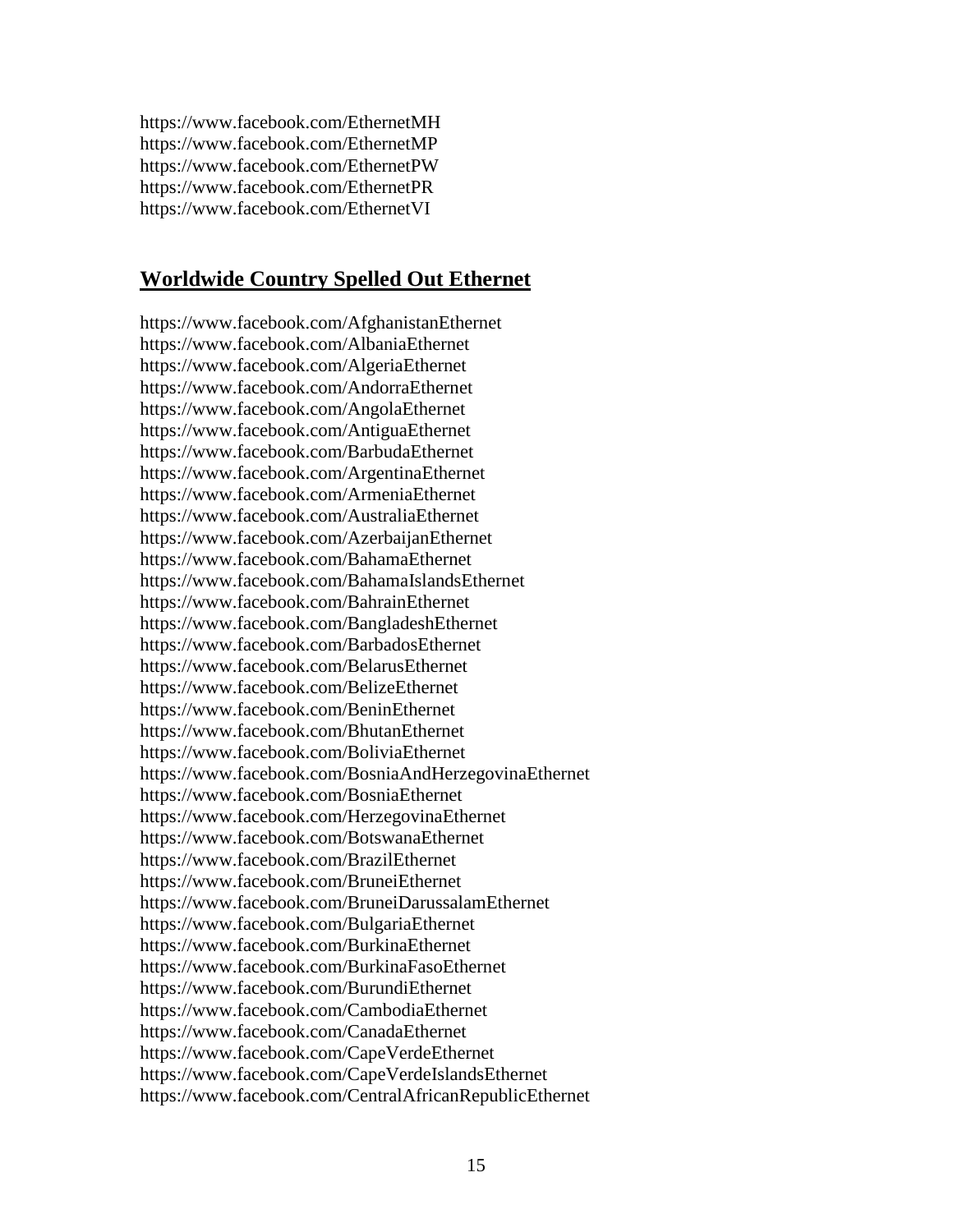https://www.facebook.com/ChadEthernet https://www.facebook.com/ChileEthernet https://www.facebook.com/ChinaEthernet https://www.facebook.com/ColombiaEthernet https://www.facebook.com/ComoresEthernet https://www.facebook.com/ComorosEthernet https://www.facebook.com/CongoEthernet https://www.facebook.com/CostaRicaEthernet https://www.facebook.com/CotedIvoireEthernet https://www.facebook.com/IvoryCoastEthernet https://www.facebook.com/CroatiaEthernet https://www.facebook.com/CubaEthernet https://www.facebook.com/CyprusEthernet https://www.facebook.com/CzechRepublicEthernet https://www.facebook.com/DenmarkEthernet https://www.facebook.com/KingdomOfDenmarkEthernet https://www.facebook.com/DemocraticRepublicOfTheCongoEthernet https://www.facebook.com/RepublicOfTheCongoEthernet https://www.facebook.com/DjiboutiEthernet https://www.facebook.com/DominicaEthernet https://www.facebook.com/DominicanRepublicEthernet https://www.facebook.com/EcuadorEthernet https://www.facebook.com/EgyptEthernet https://www.facebook.com/ElSalvadorEthernet https://www.facebook.com/EquatorialGuineaEthernet https://www.facebook.com/GuineaEthernet https://www.facebook.com/GuineaBissauEthernet https://www.facebook.com/GrandBahamaIslandEthernet https://www.facebook.com/EritreaEthernet https://www.facebook.com/EstoniaEthernet https://www.facebook.com/EthiopiaEthernet https://www.facebook.com/FijiEthernet https://www.facebook.com/FinlandEthernet https://www.facebook.com/FranceEthernet https://www.facebook.com/GabonEthernet https://www.facebook.com/GambiaEthernet https://www.facebook.com/GeorgianEthernet https://www.facebook.com/GermanyEthernet https://www.facebook.com/GhanaEthernet https://www.facebook.com/GreeceEthernet https://www.facebook.com/GrenadaEthernet https://www.facebook.com/GuatemalaEthernet https://www.facebook.com/GuineaEthernet https://www.facebook.com/GuineaBissauEthernet https://www.facebook.com/GuyanaEthernet https://www.facebook.com/HaitiEthernet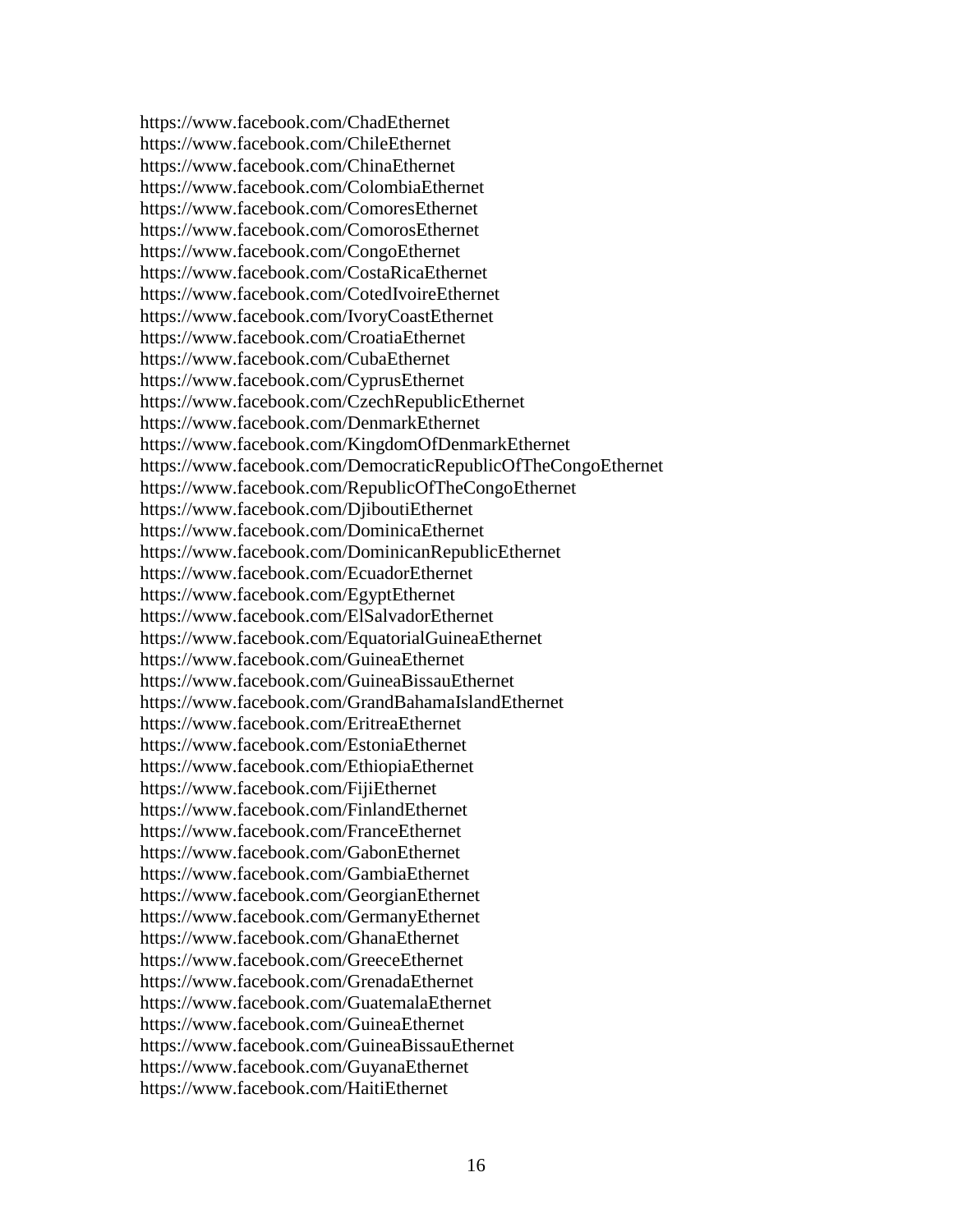https://www.facebook.com/HondurasEthernet https://www.facebook.com/HungaryEthernet https://www.facebook.com/IcelandEthernet https://www.facebook.com/IndiaEthernet https://www.facebook.com/IndonesiaEthernet https://www.facebook.com/IranEthernet https://www.facebook.com/IraqEthernet https://www.facebook.com/IrelandEthernet https://www.facebook.com/IsraelEthernet https://www.facebook.com/ItalyEthernet https://www.facebook.com/JamaicaEthernet https://www.facebook.com/JapanEthernet https://www.facebook.com/JordanEthernet https://www.facebook.com/KazakhstanEthernet https://www.facebook.com/KenyaEthernet https://www.facebook.com/KiribatiEthernet https://www.facebook.com/KoreaEthernet https://www.facebook.com/SouthKoreaEthernet https://www.facebook.com/KuwaitEthernet https://www.facebook.com/KyrgyzstanEthernet https://www.facebook.com/LaosEthernet https://www.facebook.com/LatviaEthernet https://www.facebook.com/LebanonEthernet https://www.facebook.com/LesothoEthernet https://www.facebook.com/LiberiaEthernet https://www.facebook.com/LibyaEthernet https://www.facebook.com/LiechtensteinEthernet https://www.facebook.com/LithuaniaEthernet https://www.facebook.com/LuxembourgEthernet https://www.facebook.com/MadagascarEthernet https://www.facebook.com/MalawiEthernet https://www.facebook.com/MalaysiaEthernet https://www.facebook.com/MaldivesEthernet https://www.facebook.com/MaliEthernet https://www.facebook.com/MaltaEthernet https://www.facebook.com/MarshallIslandsEthernet https://www.facebook.com/MauritaniaEthernet https://www.facebook.com/MauritiusEthernet https://www.facebook.com/MexicoEthernet https://www.facebook.com/MicronesiaEthernet https://www.facebook.com/MonacoEthernet https://www.facebook.com/MongoliaEthernet https://www.facebook.com/MontenegroEthernet https://www.facebook.com/MoroccoEthernet https://www.facebook.com/MozambiqueEthernet https://www.facebook.com/MyanmarEthernet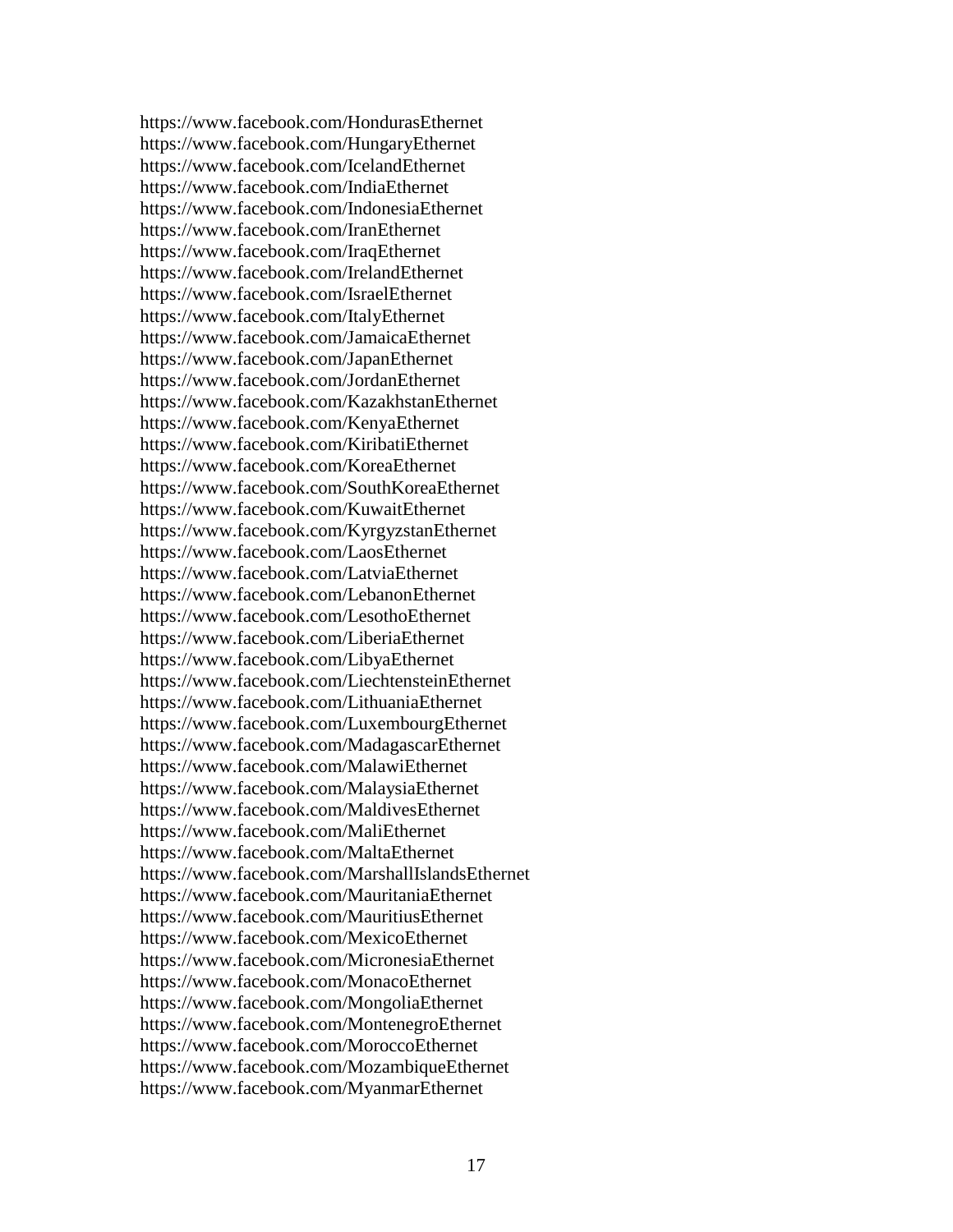https://www.facebook.com/NamibiaEthernet https://www.facebook.com/NauruEthernet https://www.facebook.com/NepalEthernet https://www.facebook.com/NetherlandsEthernet https://www.facebook.com/HollandEthernet https://www.facebook.com/NewZealandEthernet https://www.facebook.com/NicaraguaEthernet https://www.facebook.com/NigerEthernet https://www.facebook.com/NigeriaEthernet https://www.facebook.com/NorwayEthernet https://www.facebook.com/OmanEthernet https://www.facebook.com/PakistanEthernet https://www.facebook.com/PalauEthernet https://www.facebook.com/PanamaEthernet https://www.facebook.com/PapuaNewGuineaEthernet https://www.facebook.com/ParaguayEthernet https://www.facebook.com/PeruEthernet https://www.facebook.com/PhilippinesEthernet https://www.facebook.com/PolandEthernet https://www.facebook.com/PortugalEthernet https://www.facebook.com/QatarEthernet https://www.facebook.com/MoldovaEthernet https://www.facebook.com/RomaniaEthernet https://www.facebook.com/RoyalBahamaEthernet https://www.facebook.com/RoyalBahamianEthernet https://www.facebook.com/RoyalCaribbeanEthernet https://www.facebook.com/RussiaEthernet https://www.facebook.com/RwandaEthernet https://www.facebook.com/SaintKittsEthernet https://www.facebook.com/StKittsEthernet https://www.facebook.com/NevisEthernet https://www.facebook.com/SaintLuciaEthernet https://www.facebook.com/StLuciaEthernet https://www.facebook.com/SaintVincentEthernet https://www.facebook.com/StVincentEthernet https://www.facebook.com/GrenadinesEthernet https://www.facebook.com/GrenadineIslandsEthernet https://www.facebook.com/SaintVincentAndTheGrenadinesEthernet https://www.facebook.com/SamoaEthernet https://www.facebook.com/SanMarinoEthernet https://www.facebook.com/SaoTomeAndPrincipeEthernet https://www.facebook.com/SaoTomeEthernet https://www.facebook.com/PrincipeEthernet https://www.facebook.com/SaudiArabiaEthernet https://www.facebook.com/SenegalEthernet https://www.facebook.com/SerbiaEthernet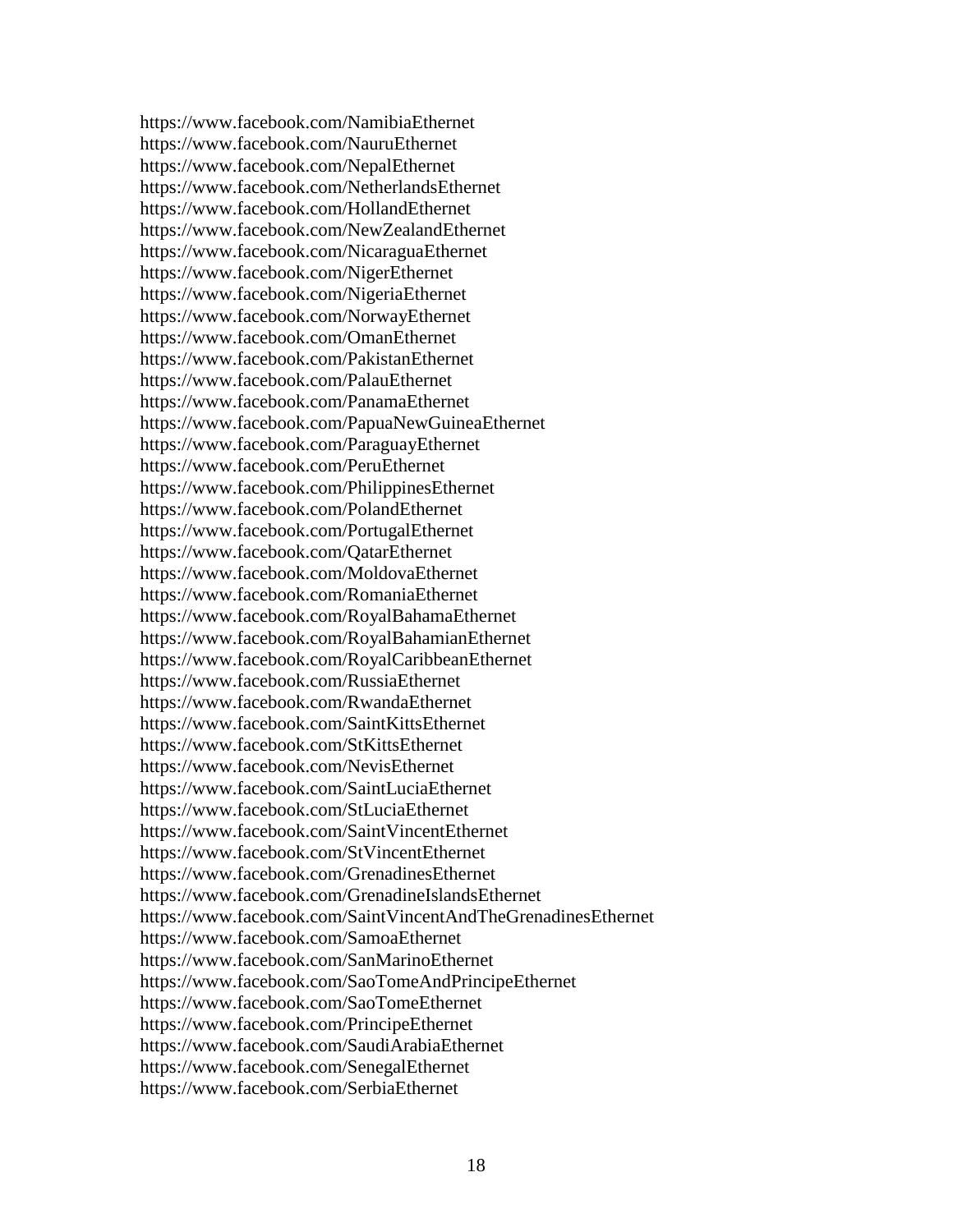https://www.facebook.com/SeychellesEthernet https://www.facebook.com/SierraLeoneEthernet https://www.facebook.com/SingaporeEthernet https://www.facebook.com/SlovakiaEthernet https://www.facebook.com/SloveniaEthernet https://www.facebook.com/SolomonIslandsEthernet https://www.facebook.com/SomaliaEthernet https://www.facebook.com/SouthAfricaEthernet https://www.facebook.com/SpainEthernet https://www.facebook.com/SriLankaEthernet https://www.facebook.com/SudanEthernet https://www.facebook.com/SouthSudanEthernet https://www.facebook.com/SurinameEthernet https://www.facebook.com/SwazilandEthernet https://www.facebook.com/SwitzerlandEthernet https://www.facebook.com/SwedenEthernet https://www.facebook.com/SyriaEthernet https://www.facebook.com/TajikistanEthernet https://www.facebook.com/ThailandEthernet https://www.facebook.com/MacedoniaEthernet https://www.facebook.com/TimorLesteEthernet https://www.facebook.com/EastTimorEthernet https://www.facebook.com/TogoEthernet https://www.facebook.com/TongaEthernet https://www.facebook.com/TrinidadAndTobagoEthernet https://www.facebook.com/TrinidadEthernet https://www.facebook.com/TobagoEthernet https://www.facebook.com/TunisiaEthernet https://www.facebook.com/TurkeyEthernet https://www.facebook.com/TurkmenistanEthernet https://www.facebook.com/TuvaluEthernet https://www.facebook.com/UgandaEthernet https://www.facebook.com/UkraineEthernet https://www.facebook.com/UnitedArabEmiratesEthernet https://www.facebook.com/UAEEthernet https://www.facebook.com/BritainEthernet https://www.facebook.com/UnitedKingdomEthernet https://www.facebook.com/GreatBritainEthernet https://www.facebook.com/EnglandEthernet https://www.facebook.com/NorthernIrelandEthernet https://www.facebook.com/RepublicOfIrelandEthernet https://www.facebook.com/ScotlandEthernet https://www.facebook.com/WalesEthernet https://www.facebook.com/ChannelIslandsEthernet https://www.facebook.com/TanzaniaEthernet https://www.facebook.com/UnitedStatesEthernet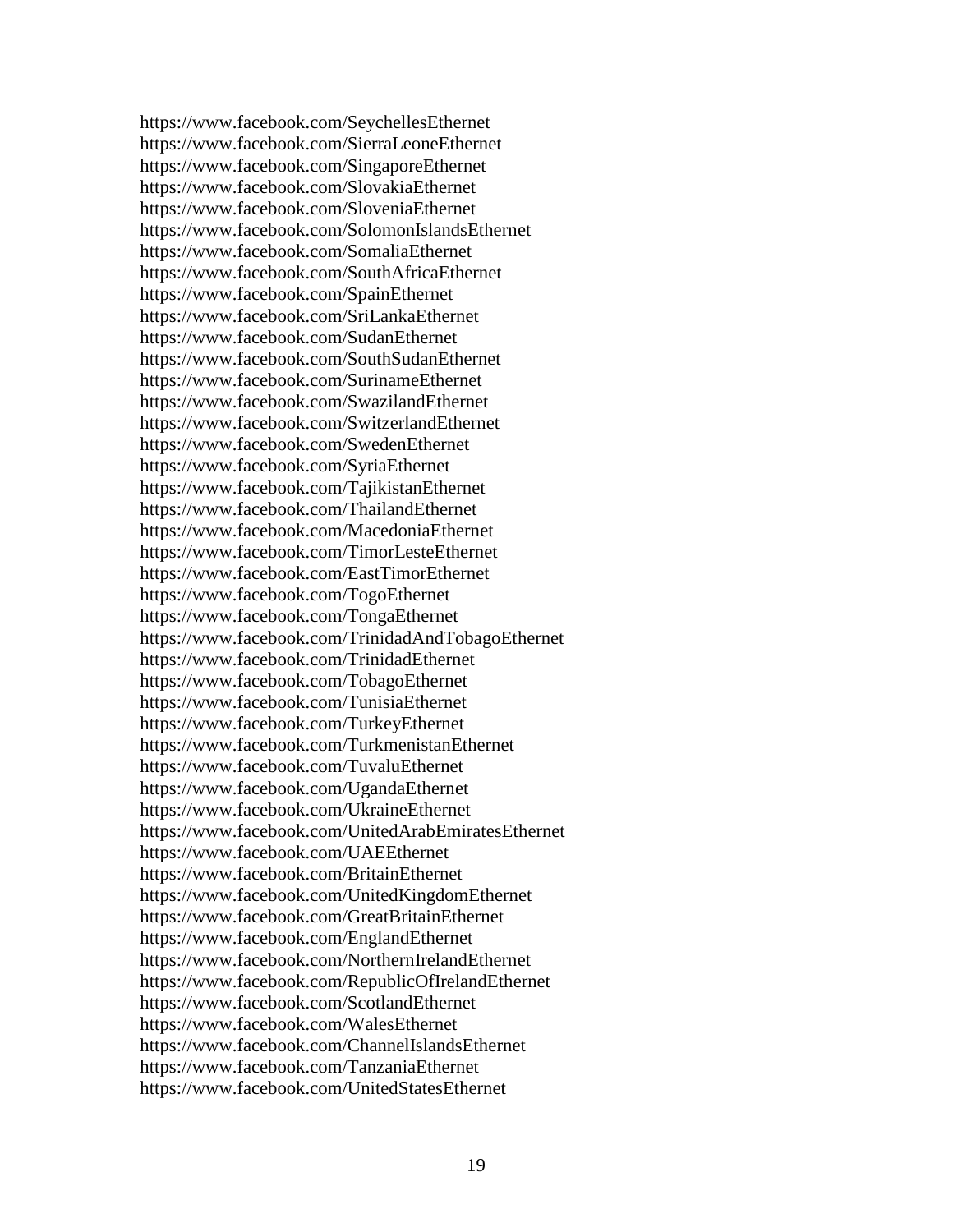https://www.facebook.com/UnitedStatesOfAmericaEthernet https://www.facebook.com/UruguayEthernet https://www.facebook.com/UzbekistanEthernet https://www.facebook.com/VanuatuEthernet https://www.facebook.com/VenezuelaEthernet https://www.facebook.com/VietnamEthernet https://www.facebook.com/YemenEthernet https://www.facebook.com/ZambiaEthernet

# **Worldwide Country Spelled Out Ethernet - Backwards**

https://www.facebook.com/EthernetAfghanistan https://www.facebook.com/EthernetAlbania https://www.facebook.com/EthernetAlgeria https://www.facebook.com/EthernetAndorra https://www.facebook.com/EthernetAngola https://www.facebook.com/EthernetAntigua https://www.facebook.com/EthernetBarbuda https://www.facebook.com/EthernetArgentina https://www.facebook.com/EthernetArmenia https://www.facebook.com/EthernetAustralia https://www.facebook.com/EthernetAzerbaijan https://www.facebook.com/EthernetBahamaIslands https://www.facebook.com/EthernetRoyalBahamian https://www.facebook.com/EthernetBahrain https://www.facebook.com/EthernetBangladesh https://www.facebook.com/EthernetBarbados https://www.facebook.com/EthernetBelarus https://www.facebook.com/EthernetBelize https://www.facebook.com/EthernetBenin https://www.facebook.com/EthernetBhutan https://www.facebook.com/EthernetBolivia https://www.facebook.com/EthernetBosniaAndHerzegovina https://www.facebook.com/EthernetBosnia https://www.facebook.com/EthernetHerzegovina https://www.facebook.com/EthernetBotswana https://www.facebook.com/EthernetBrazil https://www.facebook.com/EthernetBrunei https://www.facebook.com/EthernetBruneiDarussalam https://www.facebook.com/EthernetBulgaria https://www.facebook.com/EthernetBurkina https://www.facebook.com/EthernetBurkinaFaso https://www.facebook.com/EthernetBurundi https://www.facebook.com/EthernetCambodia https://www.facebook.com/EthernetCanada https://www.facebook.com/EthernetCapeVerde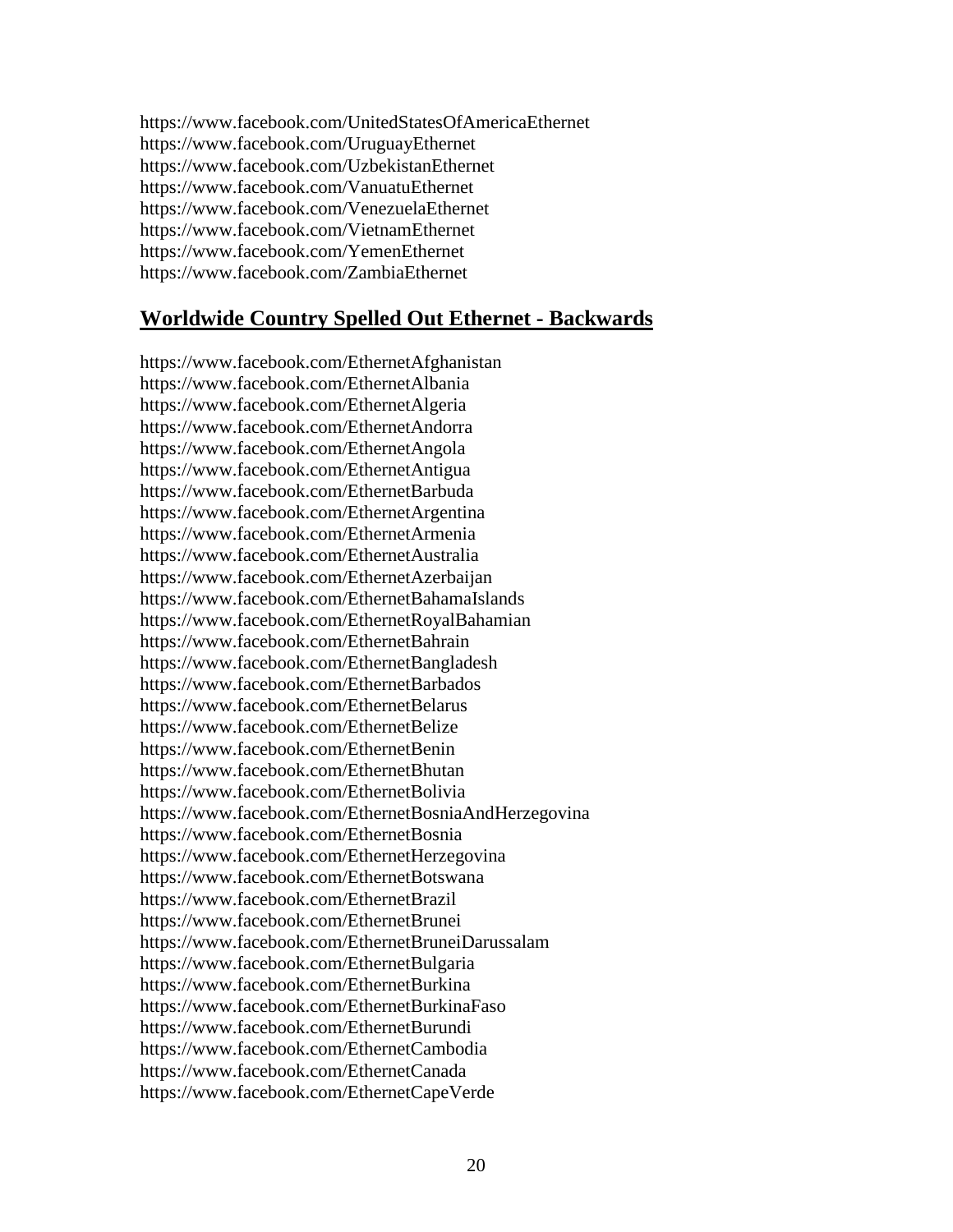https://www.facebook.com/EthernetCapeVerdeIslands https://www.facebook.com/EthernetCentralAfricanRepublic https://www.facebook.com/EthernetChad https://www.facebook.com/EthernetChile https://www.facebook.com/EthernetChina https://www.facebook.com/EthernetColombia https://www.facebook.com/EthernetComores https://www.facebook.com/EthernetCongo https://www.facebook.com/EthernetCostaRica https://www.facebook.com/EthernetCotedIvoire https://www.facebook.com/EthernetIvoryCoast https://www.facebook.com/EthernetCuba https://www.facebook.com/EthernetCyprus https://www.facebook.com/EthernetCzechRepublic https://www.facebook.com/EthernetDenmark https://www.facebook.com/EthernetKingdomOfDenmark https://www.facebook.com/EthernetDemocraticRepublicOfTheCongo https://www.facebook.com/EthernetDjibouti https://www.facebook.com/EthernetDominica https://www.facebook.com/EthernetDominicanRepublic https://www.facebook.com/EthernetEcuador https://www.facebook.com/EthernetEgypt https://www.facebook.com/EthernetElSalvador https://www.facebook.com/EthernetEngland https://www.facebook.com/EthernetBritain https://www.facebook.com/EthernetGreatBritain https://www.facebook.com/EthernetUnitedKingdom https://www.facebook.com/EthernetNorthernIreland https://www.facebook.com/EthernetRepublicOfIreland https://www.facebook.com/EthernetScotland https://www.facebook.com/EthernetWales https://www.facebook.com/EthernetChannelIslands https://www.facebook.com/EthernetEquatorialGuinea https://www.facebook.com/EthernetFrance https://www.facebook.com/EthernetGuinea https://www.facebook.com/EthernetGrandBahamaIsland https://www.facebook.com/EthernetEritrea https://www.facebook.com/EthernetEstonia https://www.facebook.com/EthernetEthiopia https://www.facebook.com/EthernetFiji https://www.facebook.com/EthernetFinland https://www.facebook.com/EthernetFrance https://www.facebook.com/EthernetGabon https://www.facebook.com/EthernetGambia https://www.facebook.com/EthernetGeorgia https://www.facebook.com/EthernetGermany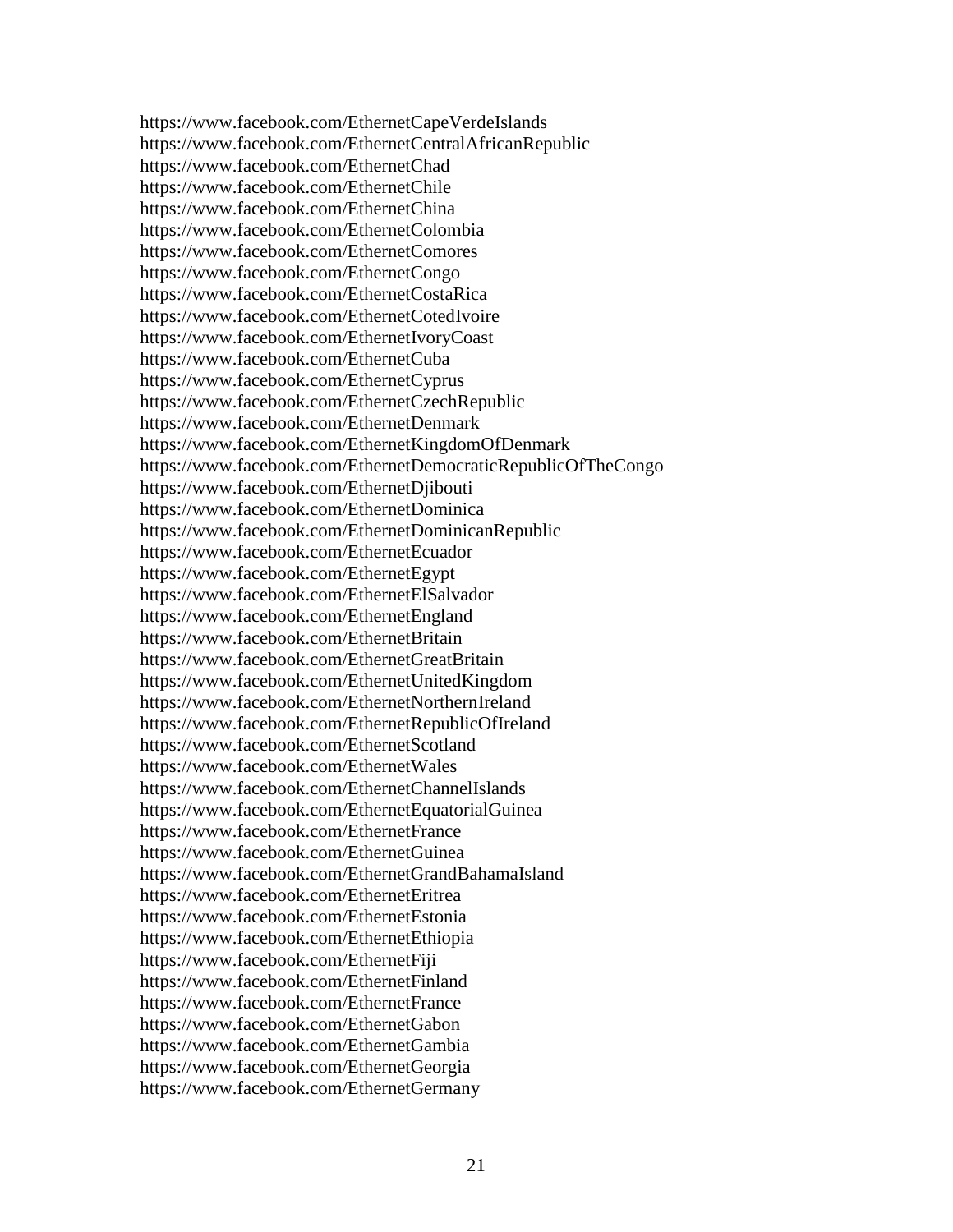https://www.facebook.com/EthernetGhana https://www.facebook.com/EthernetGreece https://www.facebook.com/EthernetGrenada https://www.facebook.com/EthernetGuatemala https://www.facebook.com/EthernetGuinea https://www.facebook.com/EthernetGuineaBissau https://www.facebook.com/EthernetGuyana https://www.facebook.com/EthernetHaiti https://www.facebook.com/EthernetHolland https://www.facebook.com/EthernetHonduras https://www.facebook.com/EthernetHungary https://www.facebook.com/EthernetIceland https://www.facebook.com/EthernetIndia https://www.facebook.com/EthernetIndonesia https://www.facebook.com/EthernetIran https://www.facebook.com/EthernetIraq https://www.facebook.com/EthernetIreland https://www.facebook.com/EthernetIsrael https://www.facebook.com/EthernetItaly https://www.facebook.com/EthernetJamaica https://www.facebook.com/EthernetJapan https://www.facebook.com/EthernetJordan https://www.facebook.com/EthernetKazakhstan https://www.facebook.com/EthernetKenya https://www.facebook.com/EthernetKiribati https://www.facebook.com/EthernetKorea https://www.facebook.com/EthernetSouthKorea https://www.facebook.com/EthernetKuwait https://www.facebook.com/EthernetKyrgyzstan https://www.facebook.com/EthernetLaos https://www.facebook.com/EthernetLatvia https://www.facebook.com/EthernetLebanon https://www.facebook.com/EthernetLesotho https://www.facebook.com/EthernetLiberia https://www.facebook.com/EthernetLibya https://www.facebook.com/EthernetLiechtenstein https://www.facebook.com/EthernetLithuania https://www.facebook.com/EthernetLuxembourg https://www.facebook.com/EthernetMacedonia https://www.facebook.com/EthernetMadagascar https://www.facebook.com/EthernetMalawi https://www.facebook.com/EthernetMalaysia https://www.facebook.com/EthernetMaldives https://www.facebook.com/EthernetMali https://www.facebook.com/EthernetMalta https://www.facebook.com/EthernetMarshallIslands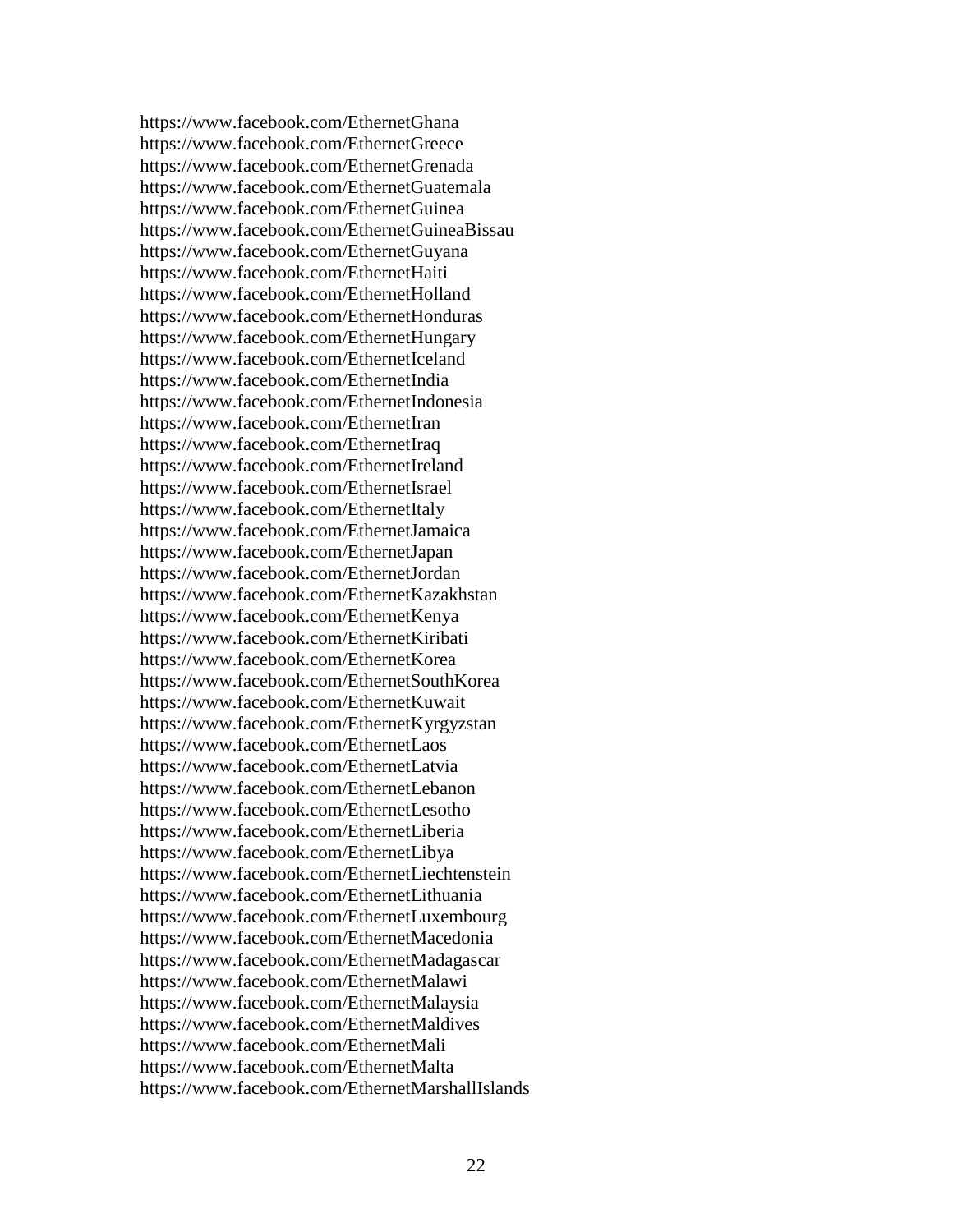https://www.facebook.com/EthernetMauritania https://www.facebook.com/EthernetMauritius https://www.facebook.com/EthernetMexico https://www.facebook.com/EthernetMicronesia https://www.facebook.com/EthernetMoldova https://www.facebook.com/EthernetMonaco https://www.facebook.com/EthernetMongolia https://www.facebook.com/EthernetMontenegro https://www.facebook.com/EthernetMorocco https://www.facebook.com/EthernetMozambique https://www.facebook.com/EthernetMyanmar https://www.facebook.com/EthernetNamibia https://www.facebook.com/EthernetNauru https://www.facebook.com/EthernetNepal https://www.facebook.com/EthernetNetherlands https://www.facebook.com/EthernetNewZealand https://www.facebook.com/EthernetNicaragua https://www.facebook.com/EthernetNiger https://www.facebook.com/EthernetNigeria https://www.facebook.com/EthernetNorway https://www.facebook.com/EthernetOman https://www.facebook.com/EthernetPakistan https://www.facebook.com/EthernetPalau https://www.facebook.com/EthernetPanama https://www.facebook.com/EthernetPapuaNewGuinea https://www.facebook.com/EthernetParaguay https://www.facebook.com/EthernetPeru https://www.facebook.com/EthernetPhilippines https://www.facebook.com/EthernetPoland https://www.facebook.com/EthernetPortugal https://www.facebook.com/EthernetQatar https://www.facebook.com/EthernetRomania https://www.facebook.com/EthernetRoyalBahama https://www.facebook.com/EthernetRoyalBahamian https://www.facebook.com/EthernetRoyalCaribbean https://www.facebook.com/EthernetRussia https://www.facebook.com/EthernetRwanda https://www.facebook.com/EthernetSaintKitts https://www.facebook.com/EthernetNevis https://www.facebook.com/EthernetSaintLucia https://www.facebook.com/EthernetStLucia https://www.facebook.com/EthernetSaintVincent https://www.facebook.com/EthernetStVincent https://www.facebook.com/EthernetGrenadines https://www.facebook.com/EthernetGrenadineIslands https://www.facebook.com/EthernetSaintVincentAndTheGrenadines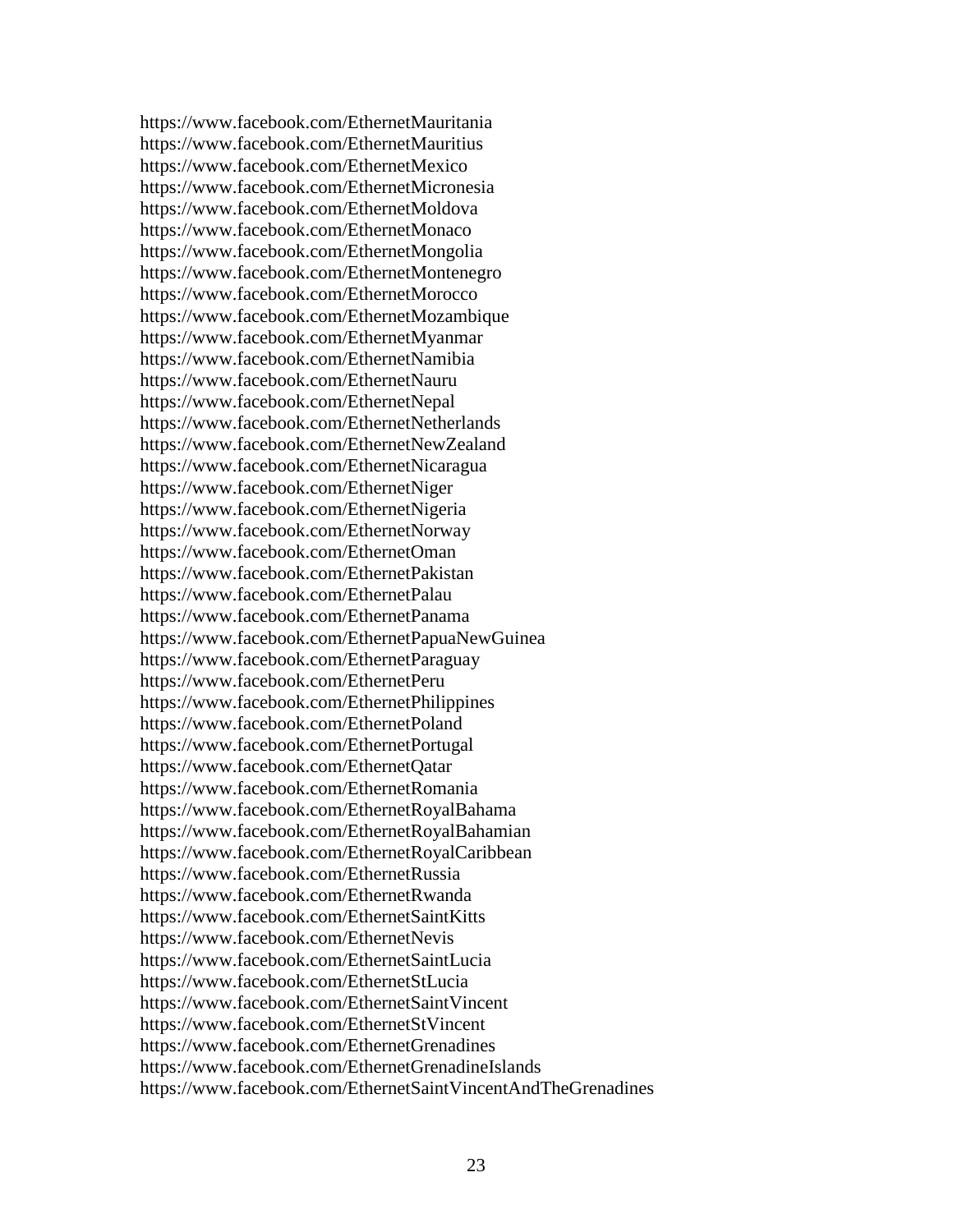https://www.facebook.com/EthernetSamoa https://www.facebook.com/EthernetSanMarino https://www.facebook.com/EthernetSaoTomeAndPrincipe https://www.facebook.com/EthernetSaoTome https://www.facebook.com/EthernetPrincipe https://www.facebook.com/EthernetSaudiArabia https://www.facebook.com/EthernetSenegal https://www.facebook.com/EthernetSerbia https://www.facebook.com/EthernetSeychelles https://www.facebook.com/EthernetSierraLeone https://www.facebook.com/EthernetSingapore https://www.facebook.com/EthernetSlovakia https://www.facebook.com/EthernetSlovenia https://www.facebook.com/EthernetSolomonIslands https://www.facebook.com/EthernetSomalia https://www.facebook.com/EthernetSouthAfrica https://www.facebook.com/EthernetSpain https://www.facebook.com/EthernetSriLanka https://www.facebook.com/EthernetSudan https://www.facebook.com/EthernetSouthSudan https://www.facebook.com/EthernetSuriname https://www.facebook.com/EthernetSwaziland https://www.facebook.com/EthernetSwitzerland https://www.facebook.com/EthernetSweden https://www.facebook.com/EthernetSyria https://www.facebook.com/EthernetTajikistan https://www.facebook.com/EthernetTanzania https://www.facebook.com/EthernetThailand https://www.facebook.com/EthernetTimorLeste https://www.facebook.com/EthernetEastTimor https://www.facebook.com/EthernetTogo https://www.facebook.com/EthernetTonga https://www.facebook.com/EthernetTrinidadAndTobago https://www.facebook.com/EthernetTrinidad https://www.facebook.com/EthernetTobago https://www.facebook.com/EthernetTunisia https://www.facebook.com/EthernetTurkey https://www.facebook.com/EthernetTurkmenistan https://www.facebook.com/EthernetTuvalu https://www.facebook.com/EthernetUganda https://www.facebook.com/EthernetUkraine https://www.facebook.com/EthernetUnitedArabEmirates https://www.facebook.com/EthernetUAE https://www.facebook.com/EthernetUnitedStates https://www.facebook.com/EthernetUnitedStatesOfAmerica https://www.facebook.com/EthernetUruguay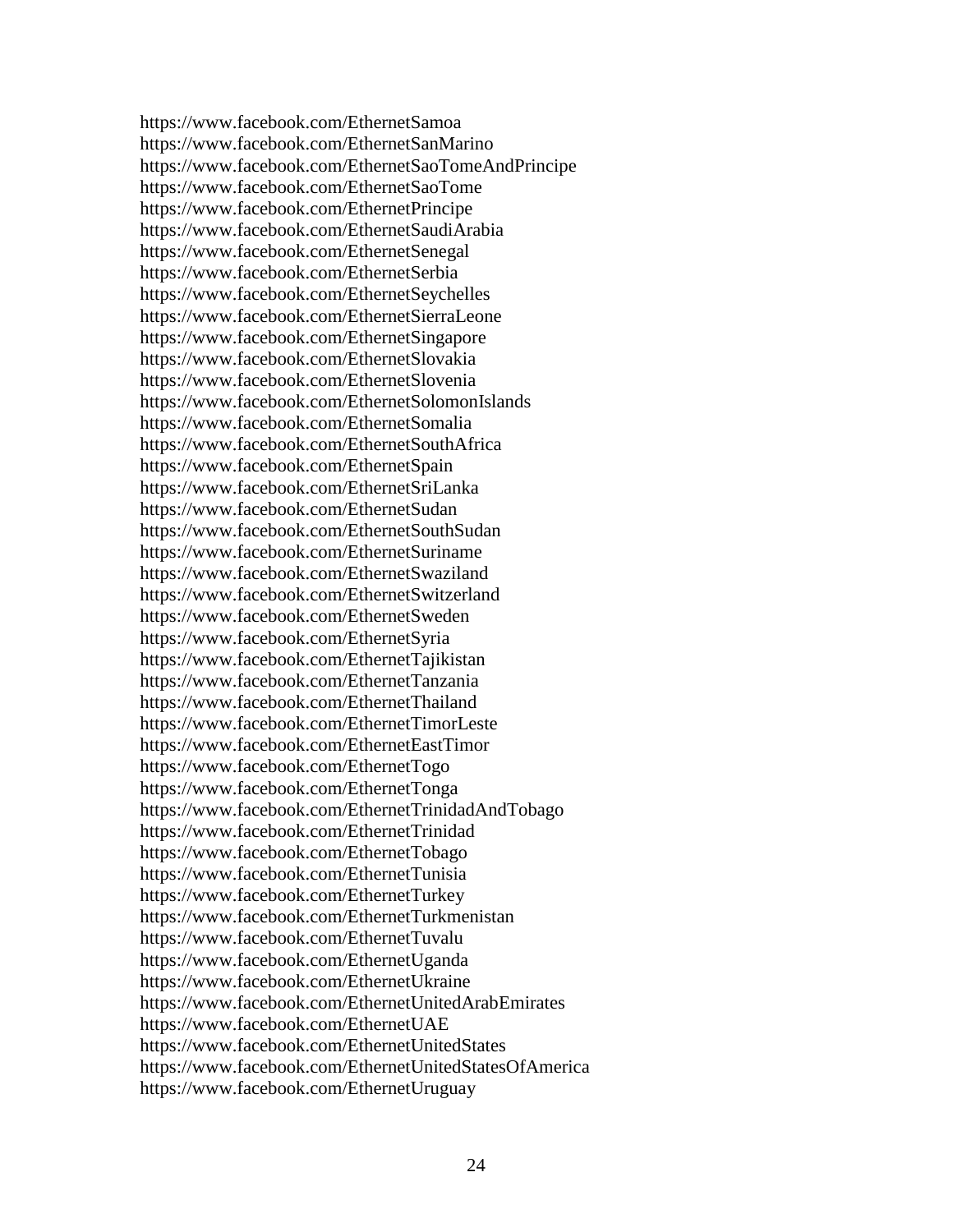https://www.facebook.com/EthernetUzbekistan https://www.facebook.com/EthernetVanuatu https://www.facebook.com/EthernetVenezuela https://www.facebook.com/EthernetVietnam https://www.facebook.com/EthernetYemen https://www.facebook.com/EthernetZambia

# **Territory Ethernet**

https://www.facebook.com/AmericanSamoaEthernet https://www.facebook.com/AnguillaEthernet https://www.facebook.com/ArubaEthernet https://www.facebook.com/BermudaEthernet https://www.facebook.com/BouvetIslandEthernet https://www.facebook.com/BritishIndianOceanTerritoryEthernet https://www.facebook.com/BritishVirginIslandsEthernet https://www.facebook.com/CaribbeanEthernet https://www.facebook.com/CaribbeanIslandsEthernet https://www.facebook.com/CaymanEthernet https://www.facebook.com/CaymanIslandsEthernet https://www.facebook.com/ChristmasIslandEthernet https://www.facebook.com/CocosIslandsEthernet https://www.facebook.com/CookIslandsEthernet https://www.facebook.com/CoralSeaIslandsTerritoryEthernet https://www.facebook.com/FaroeIslandsEthernet https://www.facebook.com/FrenchGuianaEthernet https://www.facebook.com/FrenchPolynesiaEthernet https://www.facebook.com/FrenchSouthernLandsEthernet https://www.facebook.com/GibraltarEthernet https://www.facebook.com/GreenlandEthernet https://www.facebook.com/GuadeloupeEthernet https://www.facebook.com/GuamEthernet https://www.facebook.com/GuernseyEthernet https://www.facebook.com/HeardAndMcDonaldIslandsEthernet https://www.facebook.com/HeardIslandEthernet https://www.facebook.com/HongKongEthernet https://www.facebook.com/IslasMalvinasEthernet https://www.facebook.com/IsleOfManEthernet https://www.facebook.com/JanMayenEthernet https://www.facebook.com/JerseyEthernet https://www.facebook.com/MacauEthernet https://www.facebook.com/MayotteEthernet https://www.facebook.com/McDonaldIslandsEthernet https://www.facebook.com/MiquelonEthernet https://www.facebook.com/MontserratEthernet https://www.facebook.com/NavassaEthernet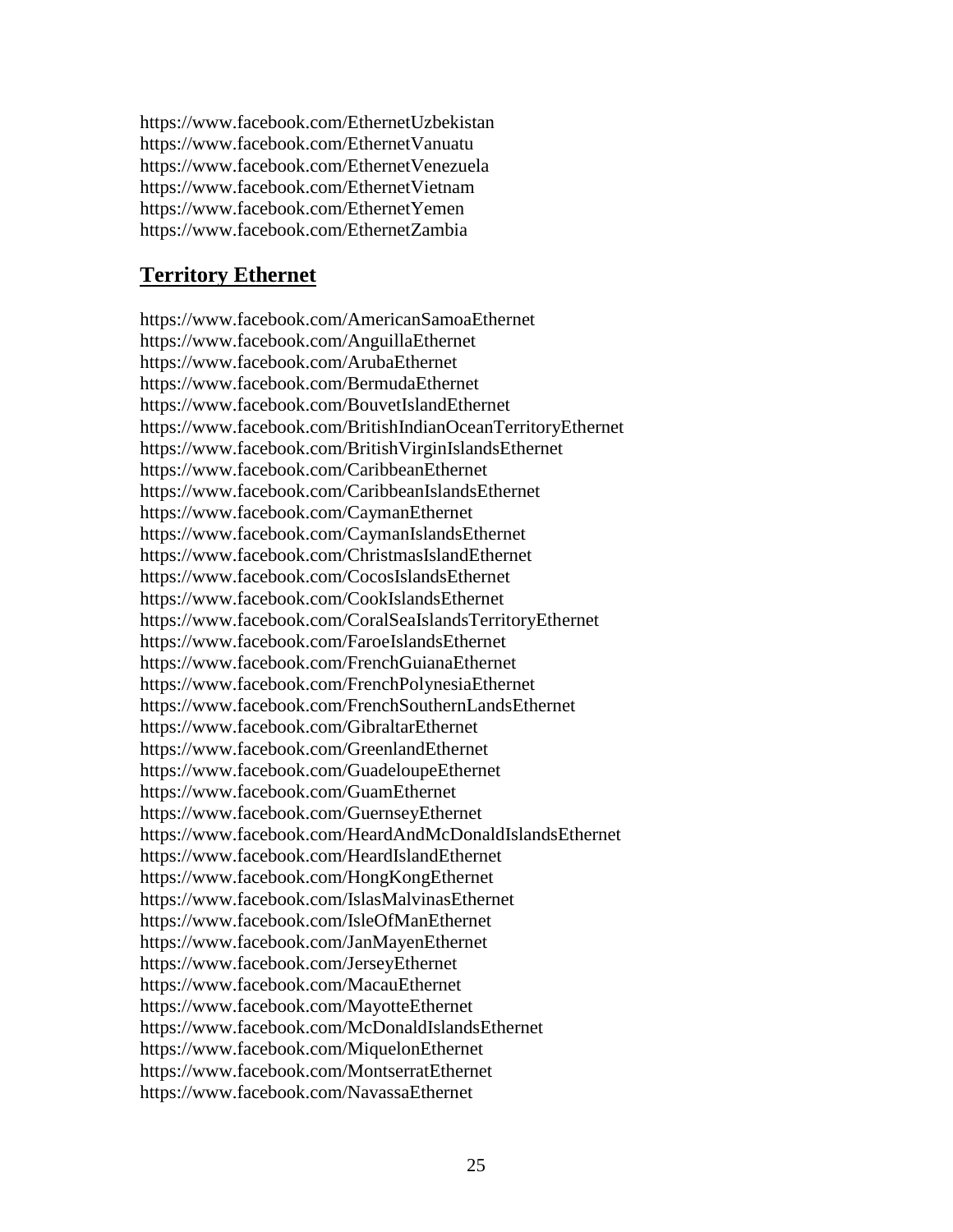https://www.facebook.com/NetherlandsAntillesEthernet https://www.facebook.com/NewCaledoniaEthernet https://www.facebook.com/NiueEthernet https://www.facebook.com/NorfolkIslandEthernet https://www.facebook.com/NorthernMarianaIslandsEthernet https://www.facebook.com/PitcairnIslandEthernet https://www.facebook.com/ReunionEthernet https://www.facebook.com/SaintHelenaEthernet https://www.facebook.com/SaintPierreAndMiquelonEthernet https://www.facebook.com/SaintPierreEthernet

## **Territory Ethernet- Backwards**

https://www.facebook.com/EthernetAmericanSamoa https://www.facebook.com/EthernetAnguilla https://www.facebook.com/EthernetAruba https://www.facebook.com/EthernetBermuda https://www.facebook.com/EthernetBouvetIsland https://www.facebook.com/EthernetBritishIndianOceanTerritory https://www.facebook.com/EthernetBritishVirginIslands https://www.facebook.com/EthernetCaribbean https://www.facebook.com/EthernetCaribbeanIslands https://www.facebook.com/EthernetCayman https://www.facebook.com/EthernetCaymanIslands https://www.facebook.com/EthernetChristmasIsland https://www.facebook.com/EthernetCocosIslands https://www.facebook.com/EthernetCookIslands https://www.facebook.com/EthernetCoralSeaIslandsTerritory https://www.facebook.com/EthernetFaroeIslands https://www.facebook.com/EthernetFrenchGuiana https://www.facebook.com/EthernetFrenchPolynesia https://www.facebook.com/EthernetFrenchSouthernLands https://www.facebook.com/EthernetGibraltar https://www.facebook.com/EthernetGreenland https://www.facebook.com/EthernetGuadeloupe https://www.facebook.com/EthernetGuam https://www.facebook.com/EthernetGuernsey https://www.facebook.com/EthernetHeardAndMcDonaldIslands https://www.facebook.com/EthernetHeardIsland https://www.facebook.com/EthernetHongKong https://www.facebook.com/EthernetIslasMalvinas https://www.facebook.com/EthernetIsleOfMan https://www.facebook.com/EthernetJanMayen https://www.facebook.com/EthernetJersey https://www.facebook.com/EthernetMacau https://www.facebook.com/EthernetMayotte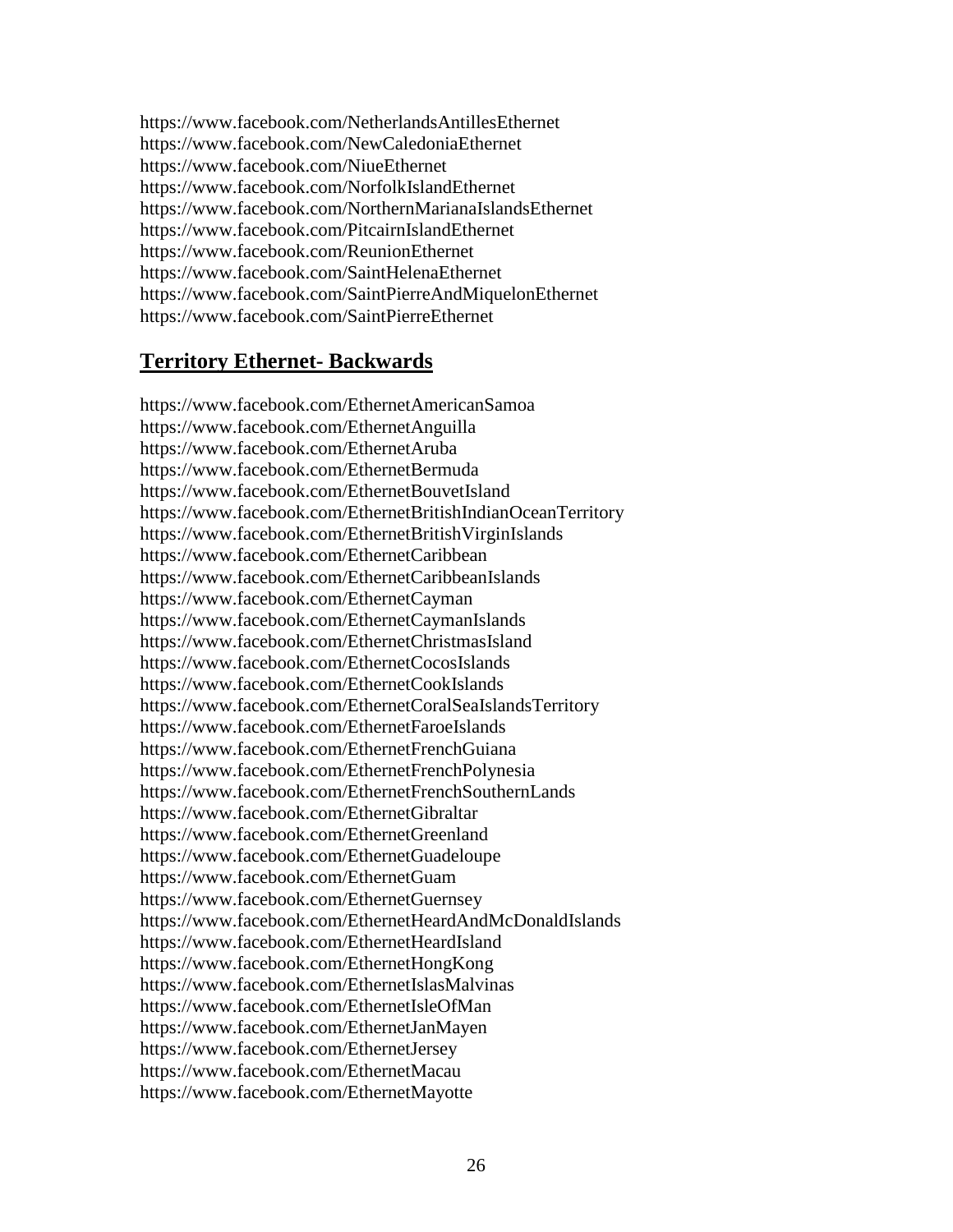https://www.facebook.com/EthernetMcDonaldIslands https://www.facebook.com/EthernetMiquelon https://www.facebook.com/EthernetMontserrat https://www.facebook.com/EthernetNavassa https://www.facebook.com/EthernetNetherlandsAntilles https://www.facebook.com/EthernetNewCaledonia https://www.facebook.com/EthernetNiue https://www.facebook.com/EthernetNorfolkIsland https://www.facebook.com/EthernetNorthernMarianaIslands https://www.facebook.com/EthernetPitcairnIsland https://www.facebook.com/EthernetReunion https://www.facebook.com/EthernetSaintHelena https://www.facebook.com/EthernetSaintPierreAndMiquelon https://www.facebook.com/EthernetSaintPierre

#### **Nationwide Fiber**

https://www.facebook.com/AlabamaFiber https://www.facebook.com/ArizonaFiber https://www.facebook.com/ArkansasFiber https://www.facebook.com/CaliforniaFiber https://www.facebook.com/ColoradoFiber https://www.facebook.com/ConnecticutFiber https://www.facebook.com/DelawareFiber https://www.facebook.com/FloridaFiber https://www.facebook.com/GeorgiaFiber https://www.facebook.com/HawaiiFiber https://www.facebook.com/IdahoFiber https://www.facebook.com/IllinoisFiber https://www.facebook.com/IndianaFiber https://www.facebook.com/IowaFiber https://www.facebook.com/KansasFiber https://www.facebook.com/KentuckyFiber https://www.facebook.com/LouisianaFiber https://www.facebook.com/MaineFiber https://www.facebook.com/MarylandFiber https://www.facebook.com/MassachusettsFiber https://www.facebook.com/MichiganFiber https://www.facebook.com/MinnesotaFiber https://www.facebook.com/MississippiFiber https://www.facebook.com/MissouriFiber https://www.facebook.com/MontanaFiber https://www.facebook.com/NebraskaFiber https://www.facebook.com/NevadaFiber https://www.facebook.com/NewHampshireFiber https://www.facebook.com/NewJerseyFiber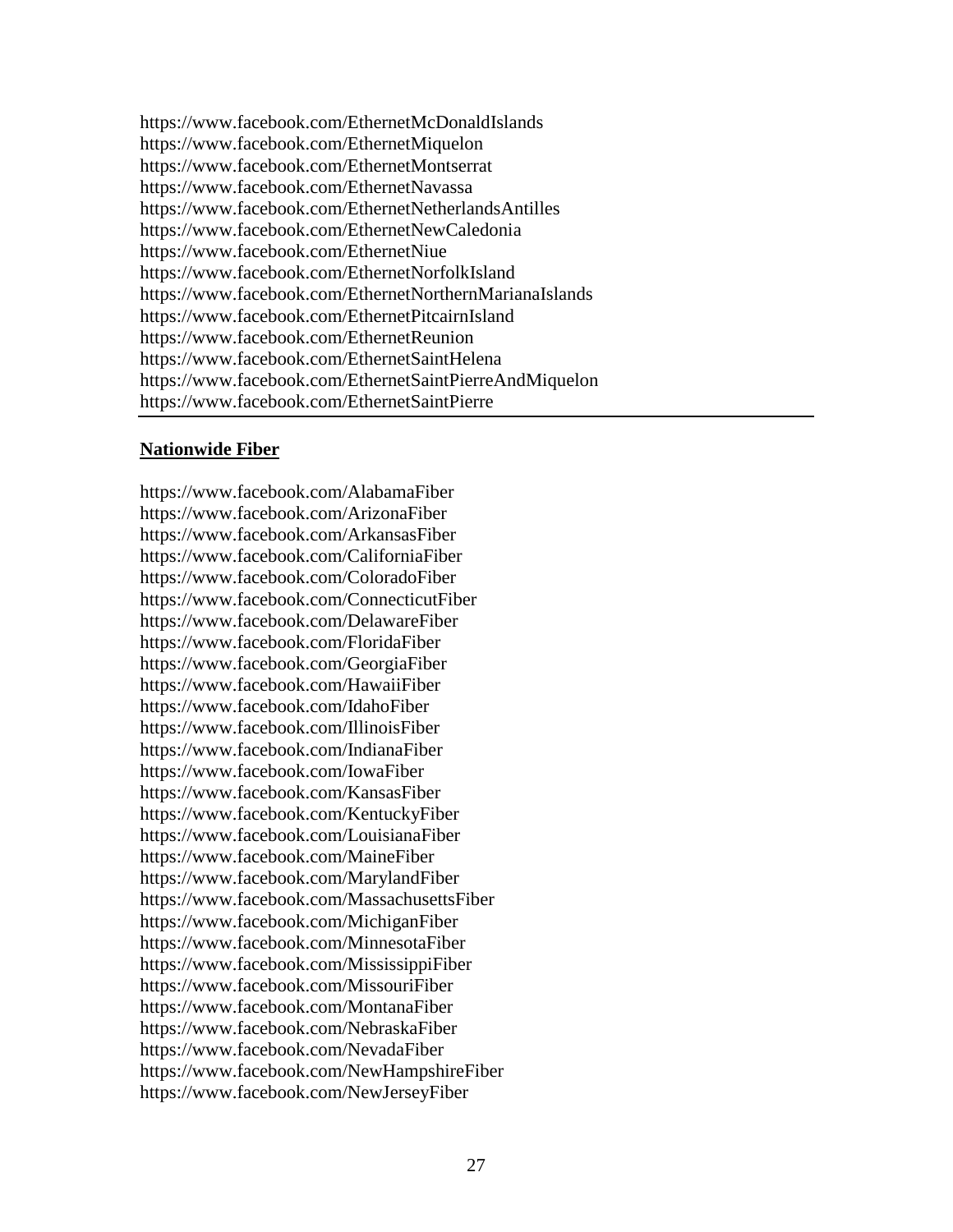https://www.facebook.com/NewMexicoFiber https://www.facebook.com/NewYorkFiber https://www.facebook.com/NorthDakotaFiber https://www.facebook.com/OhioFiber https://www.facebook.com/OklahomaFiber https://www.facebook.com/OregonFiber https://www.facebook.com/PennsylvaniaFiber https://www.facebook.com/RhodeIslandFiber https://www.facebook.com/SouthCarolinaFiber https://www.facebook.com/SouthDakotaFiber https://www.facebook.com/TexasFiber https://www.facebook.com/VermontFiber https://www.facebook.com/VirginiaFiber https://www.facebook.com/WashingtonFiber https://www.facebook.com/WisconsinFiber https://www.facebook.com/WyomingFiber

https://www.facebook.com/WashingtonDCFiber https://www.facebook.com/DistrictOfColumbiaFiber https://www.facebook.com/PuertoRicoFiber

https://www.facebook.com/AmericaFiber https://www.facebook.com/AmericanFiber

https://www.facebook.com/USAFiber

### **Nationwide Fiber - Backwards**

https://www.facebook.com/FiberAlabama https://www.facebook.com/FiberAlaska https://www.facebook.com/FiberArizona https://www.facebook.com/FiberArkansas https://www.facebook.com/FiberCalifornia https://www.facebook.com/FiberColorado https://www.facebook.com/FiberConnecticut https://www.facebook.com/FiberDelaware https://www.facebook.com/FiberFlorida https://www.facebook.com/FibreGeorgia https://www.facebook.com/FiberHawaii https://www.facebook.com/FiberIdaho https://www.facebook.com/FiberIllinois https://www.facebook.com/FiberIndiana https://www.facebook.com/FiberIowa https://www.facebook.com/FiberKansas https://www.facebook.com/FiberKentucky https://www.facebook.com/FiberLouisiana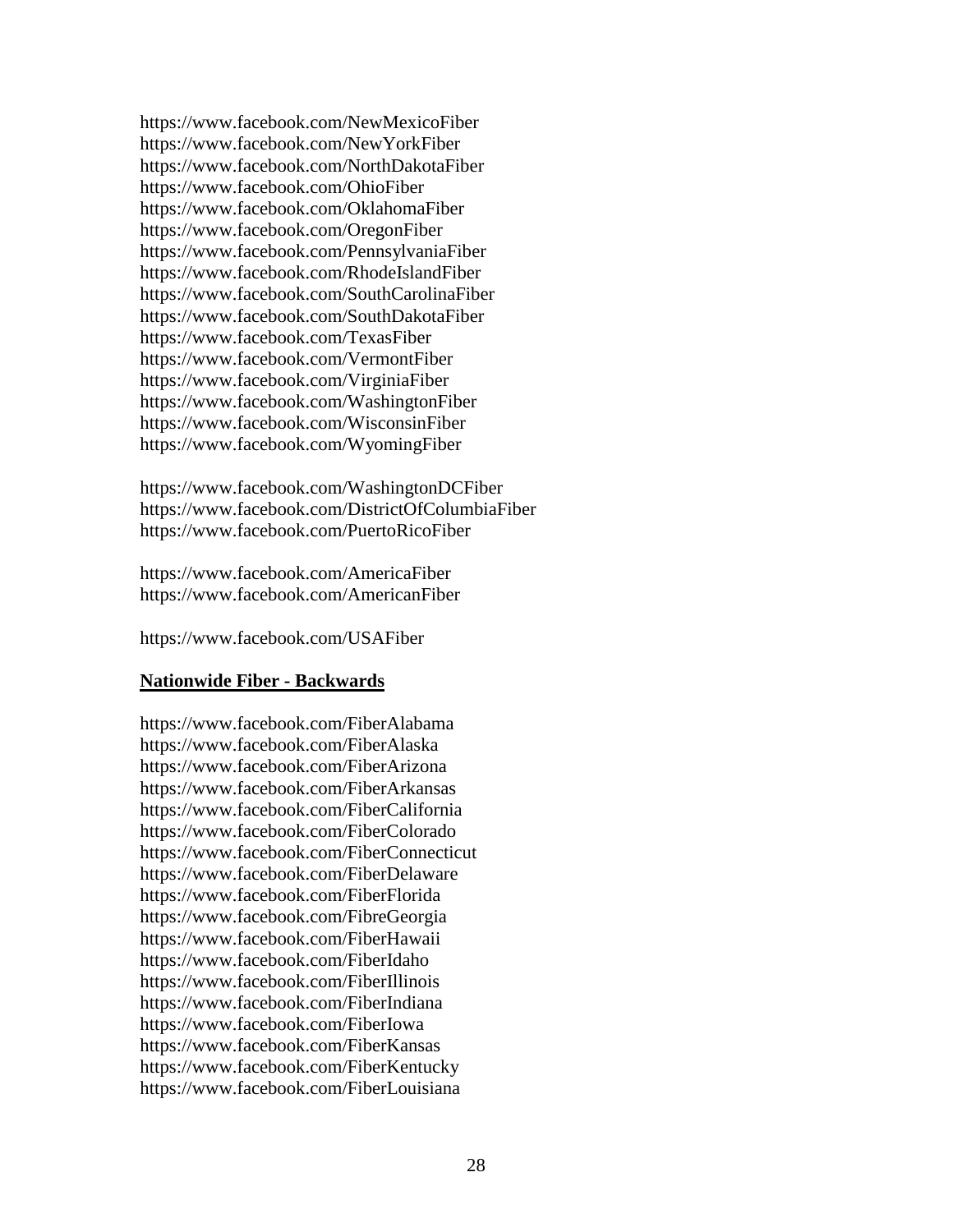https://www.facebook.com/FiberMaine https://www.facebook.com/FiberMaryland https://www.facebook.com/FiberMassachusetts https://www.facebook.com/FiberMichigan https://www.facebook.com/FiberMinnesota https://www.facebook.com/FiberMississippi https://www.facebook.com/FiberMissouri https://www.facebook.com/FiberMontana https://www.facebook.com/FiberNebraska https://www.facebook.com/FiberNevada https://www.facebook.com/FiberNewHampshire https://www.facebook.com/FiberNewJersey https://www.facebook.com/FiberNewMexico https://www.facebook.com/FiberNewYork https://www.facebook.com/FiberNorthCarolina https://www.facebook.com/FiberNorthDakota https://www.facebook.com/FiberOhio https://www.facebook.com/FiberOklahoma https://www.facebook.com/FiberOregon https://www.facebook.com/FiberPennsylvania https://www.facebook.com/FiberRhodeIsland https://www.facebook.com/FiberSouthCarolina https://www.facebook.com/FiberSouthDakota https://www.facebook.com/FiberTennessee https://www.facebook.com/FiberTexas https://www.facebook.com/FiberUtah https://www.facebook.com/FiberVermont https://www.facebook.com/FiberVirginia https://www.facebook.com/FiberWashington https://www.facebook.com/FiberWestVirginia https://www.facebook.com/FiberWisconsin https://www.facebook.com/FiberWyoming

https://www.facebook.com/FiberWashingtonDC https://www.facebook.com/FiberDistrictOfColumbia https://www.facebook.com/FiberPuertoRico

https://www.facebook.com/FiberAmerica https://www.facebook.com/FiberAmerican

https://www.facebook.com/FiberUS https://www.facebook.com/FiberUSA

### **Worldwide Fiber**

https://www.facebook.com/AfghanistanFiber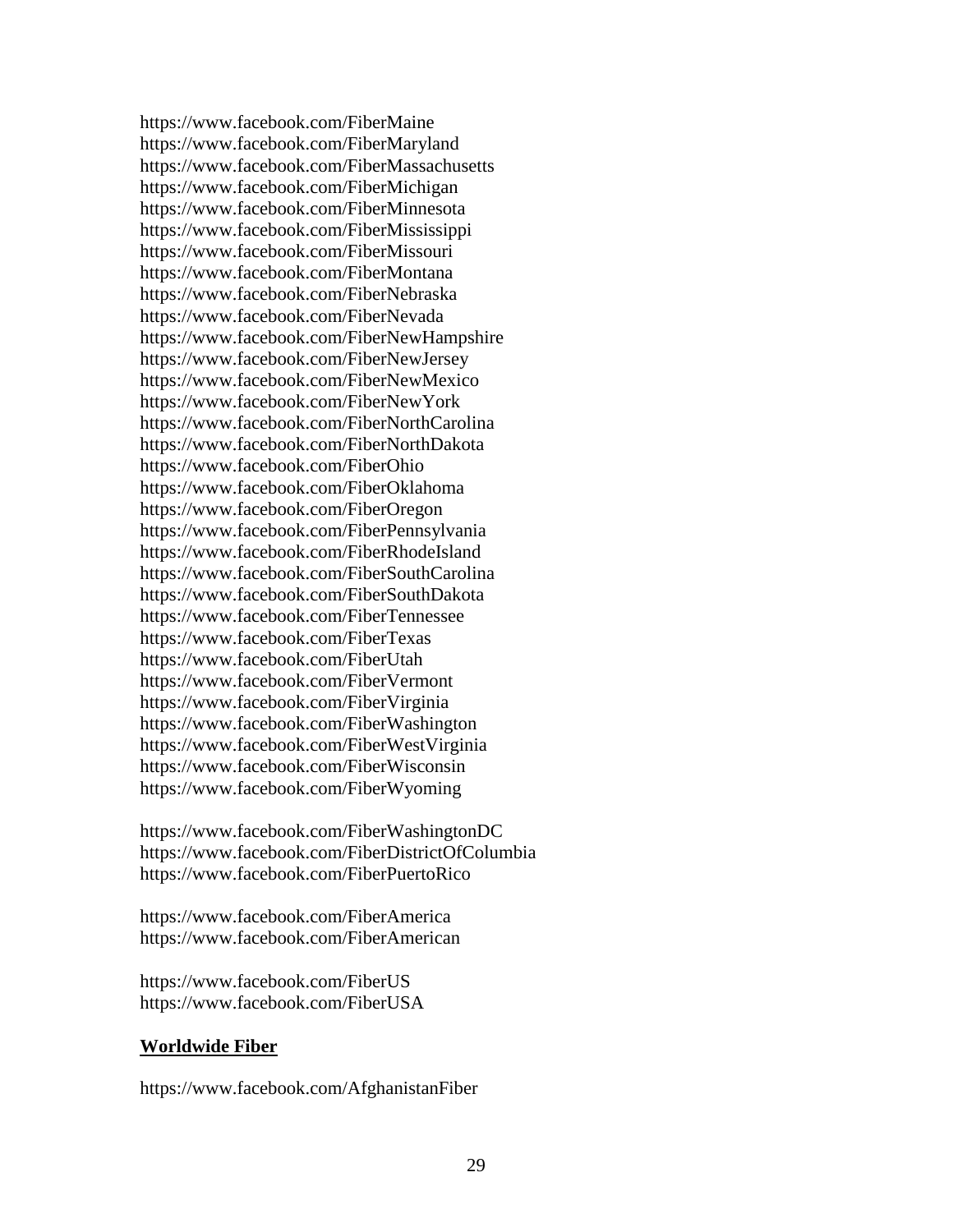https://www.facebook.com/AlbaniaFiber https://www.facebook.com/AlgeriaFiber https://www.facebook.com/AndorraFiber https://www.facebook.com/AngolaFiber https://www.facebook.com/AntiguaAndBarbudaFiber https://www.facebook.com/AntiguaFiber https://www.facebook.com/BarbudaFiber https://www.facebook.com/ArgentinaFiber https://www.facebook.com/ArmeniaFiber https://www.facebook.com/AustraliaFiber https://www.facebook.com/AzerbaijanFiber https://www.facebook.com/BahamaFiber https://www.facebook.com/BahamaIslandsFiber https://www.facebook.com/BahrainFiber https://www.facebook.com/BangladeshFiber https://www.facebook.com/BarbadosFiber https://www.facebook.com/BelarusFiber https://www.facebook.com/BelizeFiber https://www.facebook.com/BeninFiber https://www.facebook.com/BhutanFiber https://www.facebook.com/BoliviaFiber https://www.facebook.com/BosniaAndHerzegovinaFiber https://www.facebook.com/BosniaFiber https://www.facebook.com/HerzegovinaFiber https://www.facebook.com/BotswanaFiber https://www.facebook.com/BrazilFiber https://www.facebook.com/BruneiFiber https://www.facebook.com/BruneiDarussalamFiber https://www.facebook.com/BulgariaFiber https://www.facebook.com/BurkinaFiber https://www.facebook.com/BurkinaFasoFiber https://www.facebook.com/BurundiFiber https://www.facebook.com/CambodiaFiber https://www.facebook.com/CanadaFiber https://www.facebook.com/CapeVerdeFiber https://www.facebook.com/CapeVerdeIslandsFiber https://www.facebook.com/CentralAfricanRepublicFiber https://www.facebook.com/ChadFiber https://www.facebook.com/ChileFiber https://www.facebook.com/ChinaFibre https://www.facebook.com/ChinaFibreOptic https://www.facebook.com/ChinaFiberOptic https://www.facebook.com/ColombiaFiber https://www.facebook.com/ComoresFiber https://www.facebook.com/ComorosFiber https://www.facebook.com/CongoFiber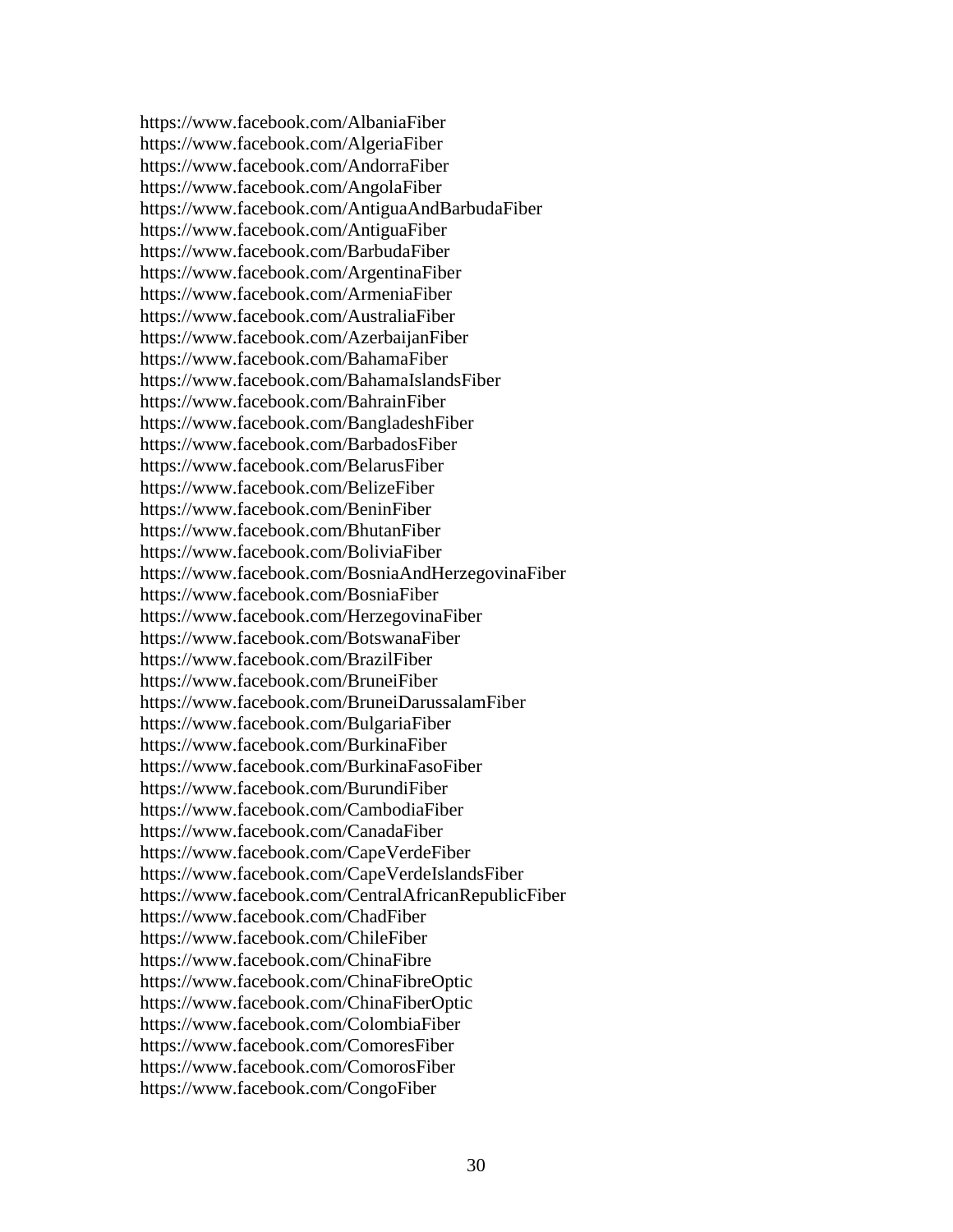https://www.facebook.com/CostaRicaFiber https://www.facebook.com/CotedIvoireFiber https://www.facebook.com/IvoryCoastFiber https://www.facebook.com/CroatiaFiber https://www.facebook.com/CubaFiber https://www.facebook.com/CyprusFiber https://www.facebook.com/CzechRepublicFiber https://www.facebook.com/DenmarkFiber https://www.facebook.com/KingdomOfDenmarkFiber https://www.facebook.com/DemocraticRepublicOfTheCongoFiber https://www.facebook.com/DijboutiFiber https://www.facebook.com/DominicaFiber https://www.facebook.com/DominicanRepublicFiber https://www.facebook.com/EcuadorFiber https://www.facebook.com/EgyptFiber https://www.facebook.com/ElSalvadorFiber https://www.facebook.com/EquatorialGuineaFiber https://www.facebook.com/EritreaFiber https://www.facebook.com/EstoniaFiber https://www.facebook.com/EthiopiaFiber https://www.facebook.com/FijiFiber https://www.facebook.com/FinlandFiber https://www.facebook.com/FranceFiber https://www.facebook.com/GabonFiber https://www.facebook.com/GambiaFiber https://www.facebook.com/GeorgianFiber https://www.facebook.com/GermanyFiber https://www.facebook.com/GhanaFiber https://www.facebook.com/GreeceFiber https://www.facebook.com/GrenadaFiber https://www.facebook.com/GuatemalaFiber https://www.facebook.com/GrandBahamaIslandFiber https://www.facebook.com/GuineaFiber https://www.facebook.com/GuyanaFiber https://www.facebook.com/GuineaBissauFiber https://www.facebook.com/HaitiFiber https://www.facebook.com/HondurasFiber https://www.facebook.com/HungaryFiber https://www.facebook.com/IcelandFiber https://www.facebook.com/IndiaFibre https://www.facebook.com/IndiaFiberOptic https://www.facebook.com/IndiaFibreOptic https://www.facebook.com/IndonesiaFiber https://www.facebook.com/IranFiber https://www.facebook.com/IraqFiber https://www.facebook.com/IrelandFiber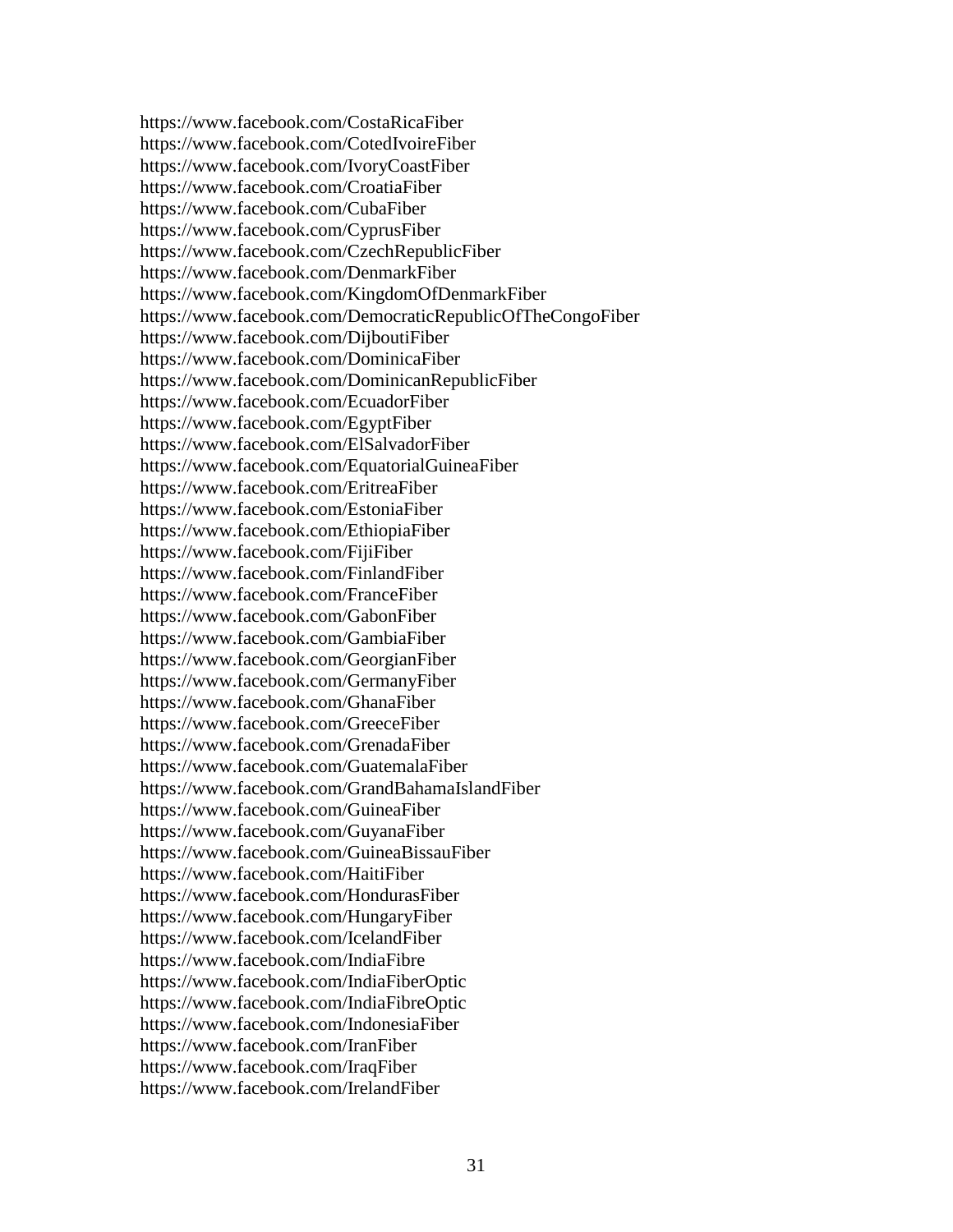https://www.facebook.com/IsraelFiber https://www.facebook.com/ItalyFiber https://www.facebook.com/JamaicaFiber https://www.facebook.com/JapanFiber https://www.facebook.com/JordanFibre https://www.facebook.com/JordanFiberOptic https://www.facebook.com/JordanFibreOptic https://www.facebook.com/KazakhstanFiber https://www.facebook.com/KenyaFiber https://www.facebook.com/KiribatiFiber https://www.facebook.com/KoreaFiber https://www.facebook.com/SouthKoreaFiber https://www.facebook.com/KuwaitFiber https://www.facebook.com/KyrgyzstanFiber https://www.facebook.com/LaosFiber https://www.facebook.com/LatviaFiber https://www.facebook.com/LebanonFiber https://www.facebook.com/LesothoFiber https://www.facebook.com/LiberiaFiber https://www.facebook.com/LibyaFiber https://www.facebook.com/LiechtensteinFiber https://www.facebook.com/LithuaniaFiber https://www.facebook.com/LuxembourgFiber https://www.facebook.com/MadagascarFiber https://www.facebook.com/MalaysiaFiber https://www.facebook.com/MaldivesFiber https://www.facebook.com/MaliFiber https://www.facebook.com/MaltaFiber https://www.facebook.com/MarshallIslandsFiber https://www.facebook.com/MauritaniaFiber https://www.facebook.com/MauritiusFiber https://www.facebook.com/MexicoFiber https://www.facebook.com/MicronesiaFiber https://www.facebook.com/MonacoFiber https://www.facebook.com/MongoliaFiber https://www.facebook.com/MontenegroFiber https://www.facebook.com/MoroccoFiber https://www.facebook.com/MozambiqueFiber https://www.facebook.com/MyanmarFiber https://www.facebook.com/NamibiaFiber https://www.facebook.com/NauruFiber https://www.facebook.com/NepalFibre https://www.facebook.com/NepalFiberOptic https://www.facebook.com/NepalFibreOptic https://www.facebook.com/NetherlandsFiber https://www.facebook.com/HollandFiber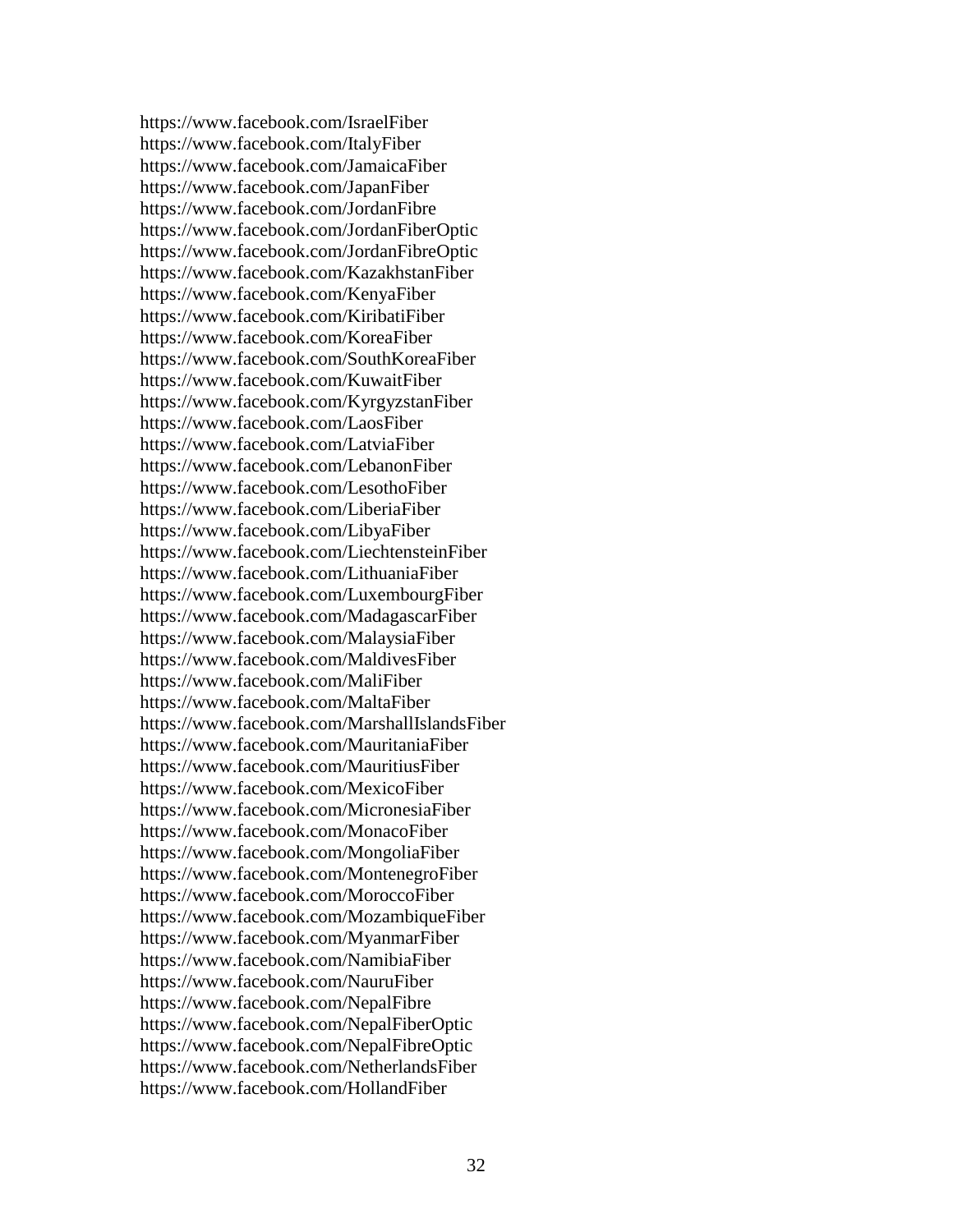https://www.facebook.com/NewZealandFiber https://www.facebook.com/NicaraguaFiber https://www.facebook.com/NigerFiber https://www.facebook.com/NigeriaFiber https://www.facebook.com/NorwayFiber https://www.facebook.com/OmanFiber https://www.facebook.com/PakistanFiber https://www.facebook.com/PalauFiber https://www.facebook.com/PanamaFiber https://www.facebook.com/PapuaNewGuineaFiber https://www.facebook.com/ParaguayFiber https://www.facebook.com/PeruFiber https://www.facebook.com/PhilippinesFiber https://www.facebook.com/PolandFiber https://www.facebook.com/PortugalFiberOptic https://www.facebook.com/PortugalFibre https://www.facebook.com/PortugalFibreOptic https://www.facebook.com/QatarFiber https://www.facebook.com/MoldovaFiber https://www.facebook.com/RomaniaFiber https://www.facebook.com/RoyalCaribbeanFiber https://www.facebook.com/RoyalBahamianFiber https://www.facebook.com/RoyalBahamaFiber https://www.facebook.com/RussiaFiber https://www.facebook.com/RwandaFiber https://www.facebook.com/SaintKittsFiber https://www.facebook.com/StKittsFiber https://www.facebook.com/NevisFiber https://www.facebook.com/SaintLuciaFiber https://www.facebook.com/StLuciaFiber https://www.facebook.com/SaintVincentFiber https://www.facebook.com/StVincentFiber https://www.facebook.com/GrenadinesFiber https://www.facebook.com/GrenadineIslandsFiber https://www.facebook.com/SamoaFiber https://www.facebook.com/SanMarinoFiber https://www.facebook.com/SaoTomeAndPrincipeFiber https://www.facebook.com/SaoTomeFiber https://www.facebook.com/PrincipeFiber https://www.facebook.com/SaudiArabiaFiber https://www.facebook.com/SenegalFiber https://www.facebook.com/SerbiaFiber https://www.facebook.com/SeychellesFiber https://www.facebook.com/SierraLeoneFiber https://www.facebook.com/SingaporeFiber https://www.facebook.com/SlovakiaFiber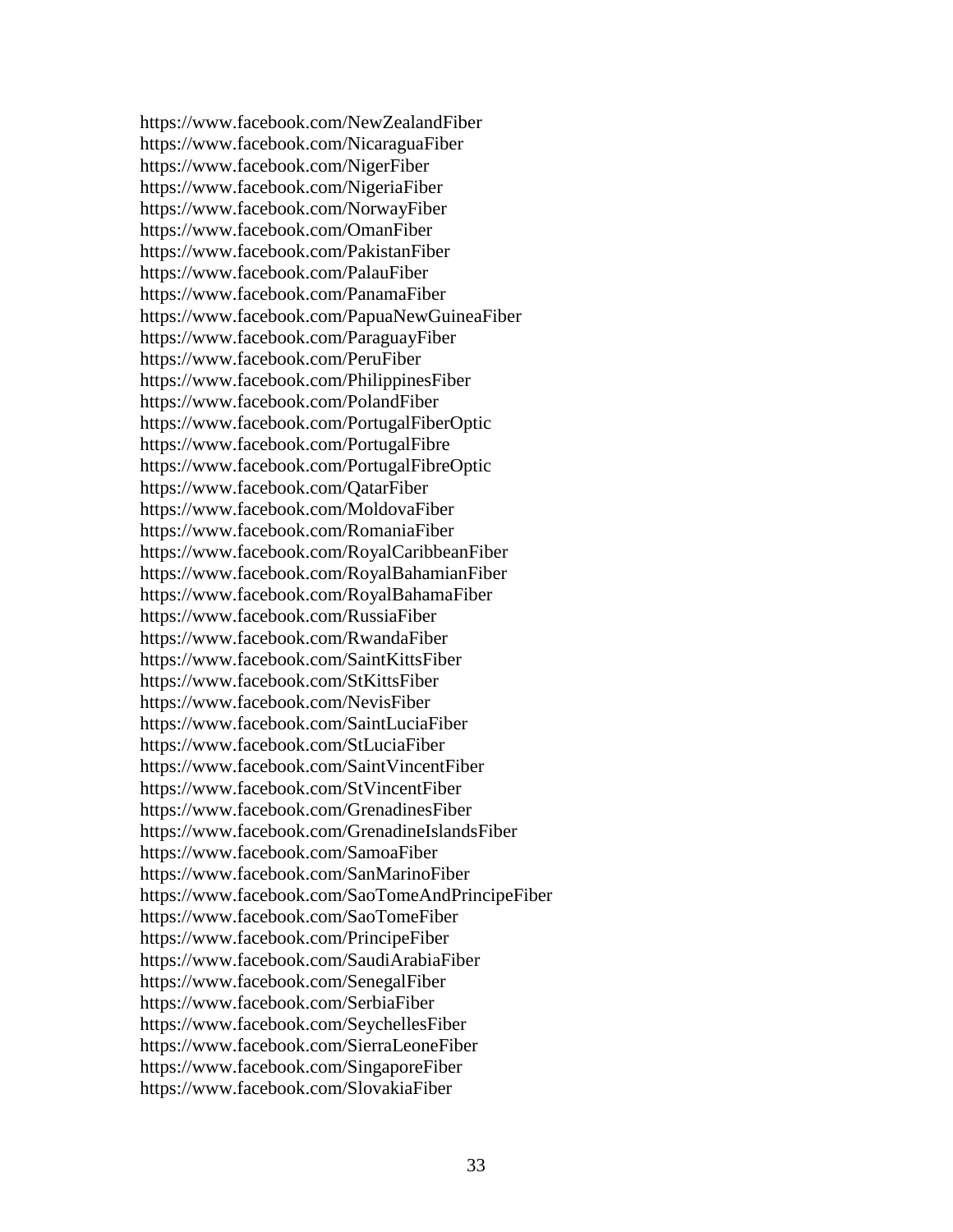https://www.facebook.com/SloveniaFiber https://www.facebook.com/SolomonIslandsFiber https://www.facebook.com/SomaliaFiber https://www.facebook.com/SouthAfricaFiber https://www.facebook.com/SpainFiber https://www.facebook.com/SriLankaFiber https://www.facebook.com/SudanFiber https://www.facebook.com/SouthSudanFiber https://www.facebook.com/SurinameFiber https://www.facebook.com/SwazilandFiber https://www.facebook.com/SwitzerlandFiber https://www.facebook.com/SwedenFiber https://www.facebook.com/SyriaFiber https://www.facebook.com/TajikistanFiber https://www.facebook.com/ThailandFiber https://www.facebook.com/MacedoniaFiber https://www.facebook.com/TimorLesteFiber https://www.facebook.com/EastTimorFiber https://www.facebook.com/TogoFiber https://www.facebook.com/TongaFiber https://www.facebook.com/TrinidadAndTobagoFiber https://www.facebook.com/TrinidadFiber https://www.facebook.com/TobagoFiber https://www.facebook.com/TunisiaFiber https://www.facebook.com/TurkeyFiber https://www.facebook.com/TurkmenistanFiber https://www.facebook.com/TuvaluFiber https://www.facebook.com/UgandaFiber https://www.facebook.com/UkraineFiber https://www.facebook.com/UnitedArabEmiratesFiber https://www.facebook.com/UAEFiber https://www.facebook.com/BritainFiber https://www.facebook.com/UnitedKingdomFiber https://www.facebook.com/GreatBritainFiber https://www.facebook.com/EnglandFiber https://www.facebook.com/NorthernIrelandFiber https://www.facebook.com/RepublicOfIrelandFiber https://www.facebook.com/ScotlandFiber https://www.facebook.com/WalesFiber https://www.facebook.com/ChannelIslandsFiber https://www.facebook.com/IsleOfManFiber https://www.facebook.com/TanzaniaFiber https://www.facebook.com/UnitedStatesFiber https://www.facebook.com/UnitedStatesOfAmericaFiber https://www.facebook.com/UruguayFiber https://www.facebook.com/UzbekistanFiber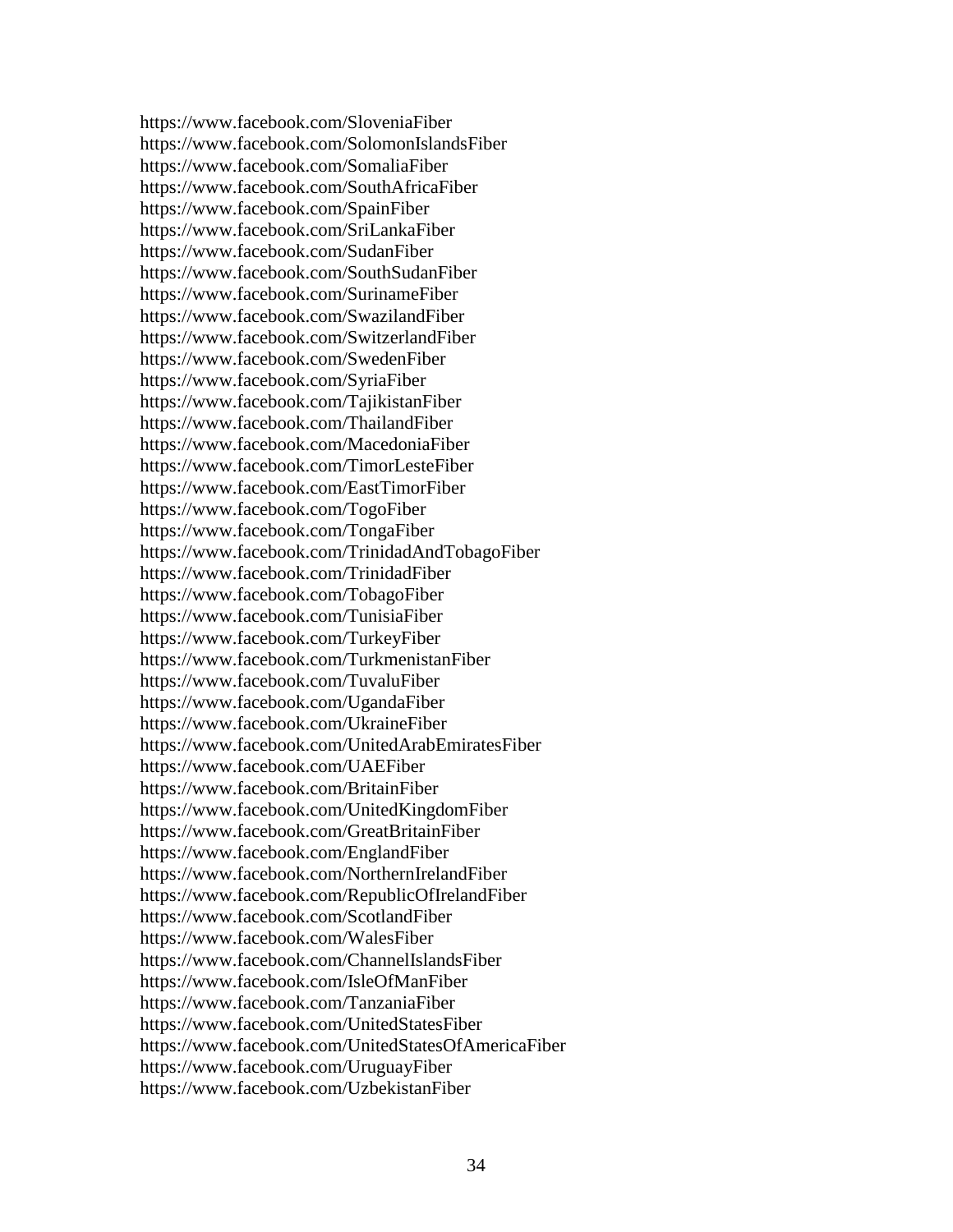https://www.facebook.com/VanuatuFiber https://www.facebook.com/VenezuelaFiber https://www.facebook.com/VietnamFiber https://www.facebook.com/YemenFiber https://www.facebook.com/ZambiaFiber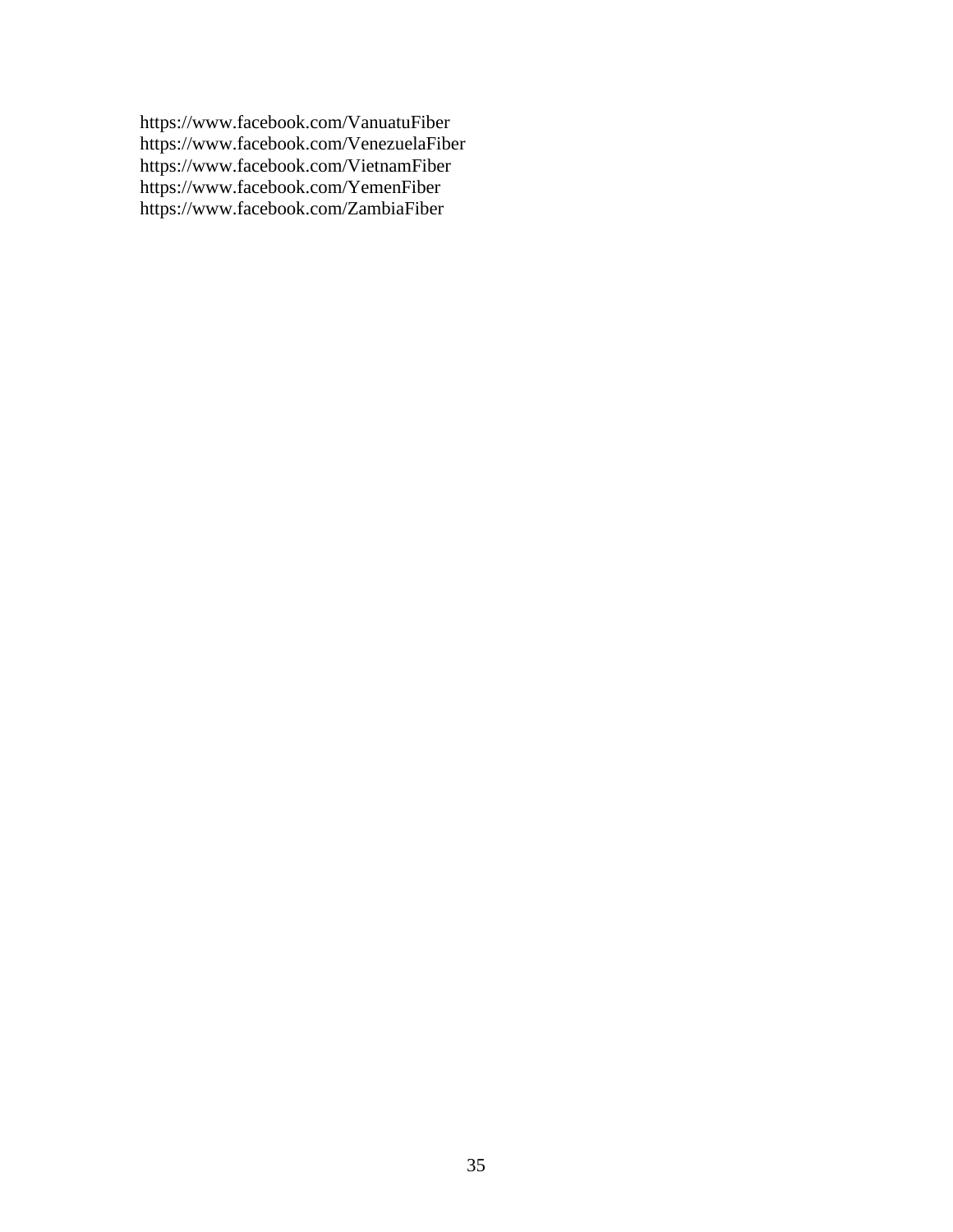100GBSETHERNET.COM

1800BROADBAND.COM

1800COLOCATION.COM

1800ETHERNET.COM

1800HI-SPEED.COM

1800HIGH-SPEED.COM

1800HIGHSPEED.COM

1800HISPEED.COM

1800NJREALTY.COM

40GBSETHERNET.COM

4GFIXEDWIRELESS.COM

800BROADBAND.COM

800ETHERNET.COM

800HI-SPEED.COM

800HIGH-SPEED.COM

800HIGHSPEED.COM

800HISPEED.COM

AKETHERNET.COM

ALABAMACARRIERETHERNET.COM

ALABAMAETHERNET.COM

ALABAMAFIBER.COM

ALASKACARRIERETHERNET.COM

ALASKAETHERNET.COM

ALBUQUERQUEETHERNET.COM

ALBUQUERQUENEWMEXICOETHERNET.COM

ALBUQUERQUENMETHERNET.COM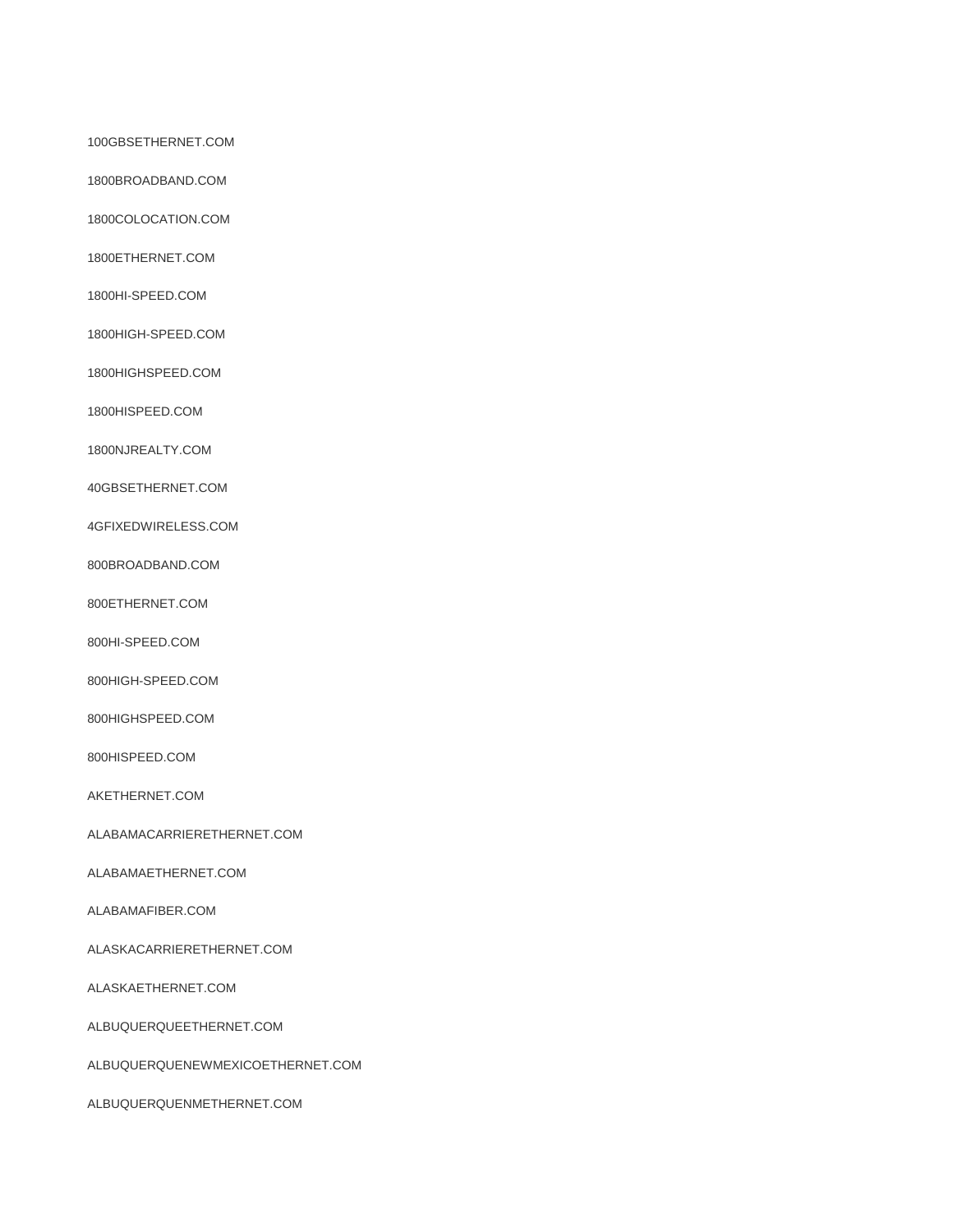ALETHERNET.COM

AMERICANETHERNET.COM

ANAHEIMCAETHERNET.COM

ANAHEIMCALIFORNIAETHERNET.COM

ANAHEIMETHERNET.COM

ANCHORAGEAKETHERNET.COM

ARETHERNET.COM

ARFIBER.COM

ARHIGHSPEED.COM

ARIZONACARRIERETHERNET.COM

ARIZONAETHERNET.COM

ARIZONAHIGHSPEED.COM

ARKANSASBANDWIDTH.COM

ARKANSASCARRIERETHERNET.COM

ARKANSASETHERNET.COM

ARKANSASFIBER.COM

ARKANSASHIGHSPEED.COM

ATLANTAETHERNET.COM

ATLANTAGAETHERNET.COM

ATLANTAGEORGIAETHERNET.COM

AUSTINETHERNET.COM

AUSTINTEXASETHERNET.COM

AUSTINTXETHERNET.COM

AZETHERNET.COM

BALTIMOREMARYLANDETHERNET.COM

BALTIMOREMDETHERNET.COM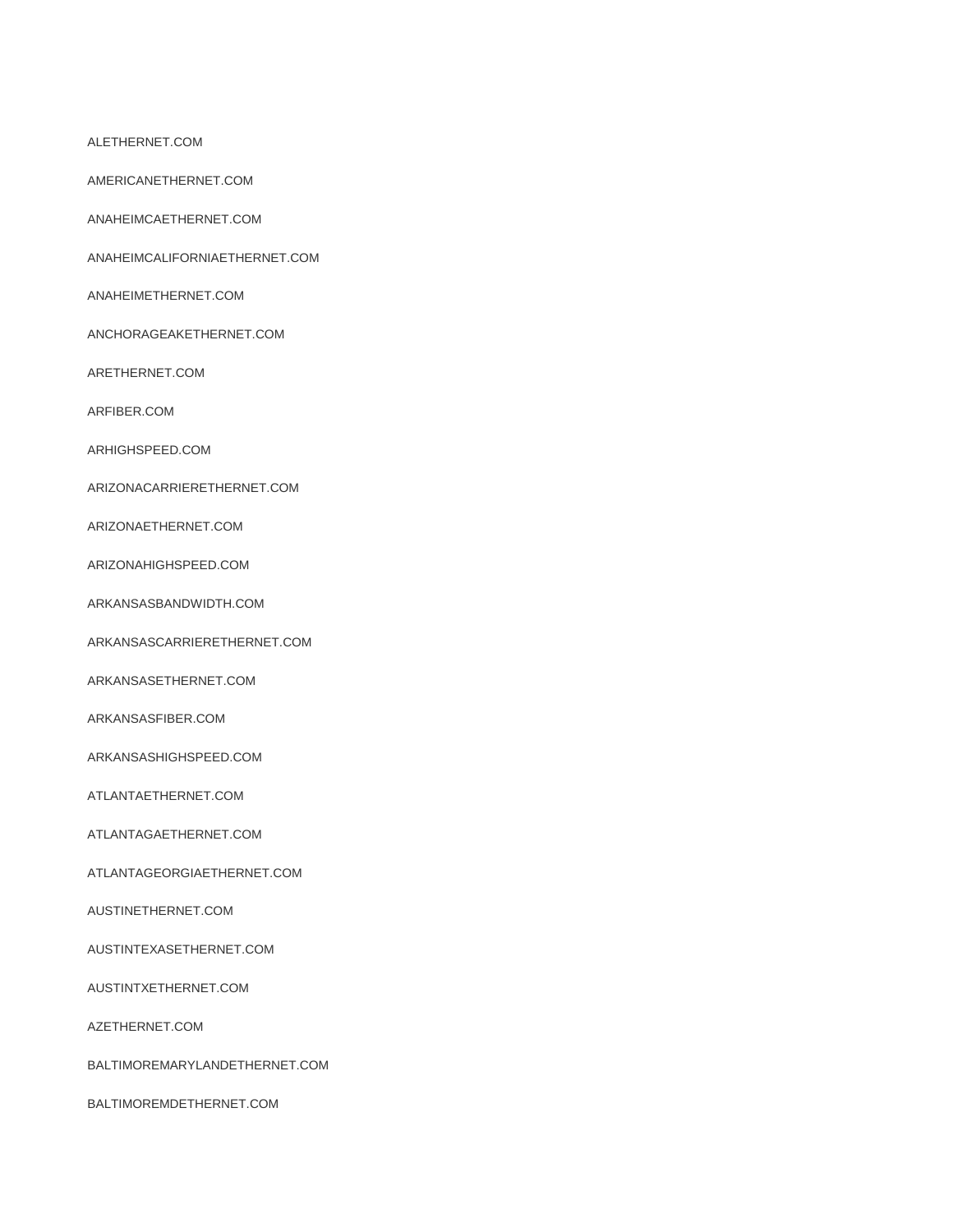BANDWIDTH.GLOBAL

BANDWIDTHBACKUP.COM

BANDWIDTHREDUNDANCY.COM

BIRMINGHAMALABAMAETHERNET.COM

BIRMINGHAMALETHERNET.COM

BIRMINGHAMETHERNET.COM

BOSTONETHERNET.COM

BOSTONMAETHERNET.COM

BOSTONMASSACHUSETTSETHERNET.COM

BROADBANDPROFESSIONALS.COM

BROADBANDREDUNDANCY.COM

BRONXETHERNET.COM

BRONXNYCETHERNET.COM

BRONXNYETHERNET.COM

BROOKLYNNYCETHERNET.COM

BROOKLYNNYETHERNET.COM

BUFFALOETHERNET.COM

BUFFALONEWYORKETHERNET.COM

BUFFALONYETHERNET.COM

BUSINEECARRIERETHERNET.COM

BUSINESSCLASSETHERNET.COM

BUSINESSCLASSFIBER.COM

BUSINESSCLASSFIBRE.COM

BUSINESSMETROETHERNET.COM

CABANDWIDTH.COM

CAETHERNET.COM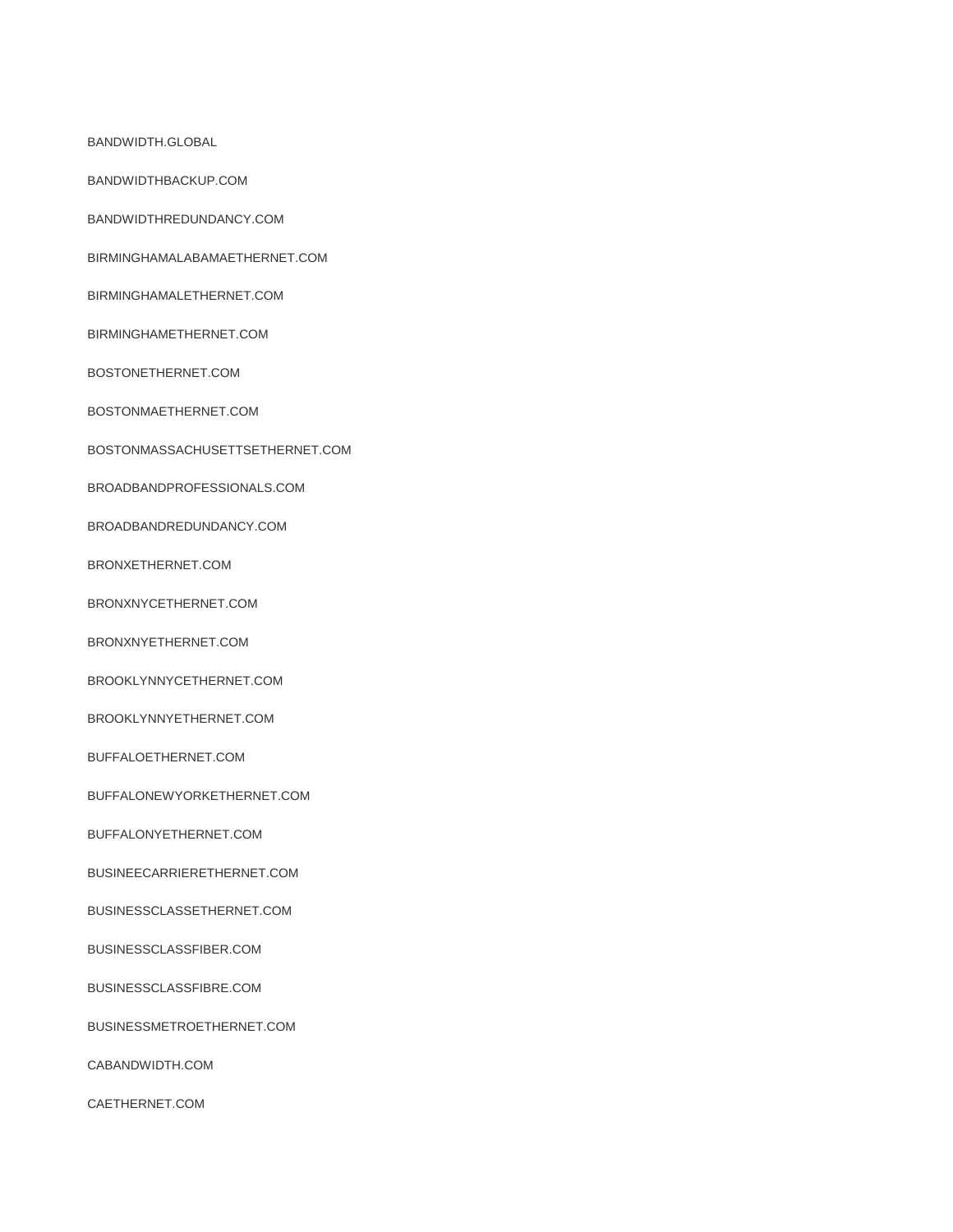CAFIBER.COM

CALIFORNIACARRIERETHERNET.COM

CALIFORNIAETHERNET.COM

CAMERATOCAMERA.COM

CARRIERETHERNET.GLOBAL

CARRIERETHERNETEQUIPMENT.COM

CARRIERETHERNETNATIONWIDE.COM

CARRIERETHERNETPROVIDER.COM

CARRIERMETROETHERNET.COM

CASATELLITE.COM

CHARLOTTEETHERNET.COM

CHARLOTTENCETHERNET.COM

CHARLOTTENORTHCAROLINAETHERNET.COM

CHICAGOETHERNET.COM

CHICAGOILETHERNET.COM

CHICAGOILLINOISETHERNET.COM

CINCINNATIETHERNET.COM

CINCINNATIOHETHERNET.COM

CINCINNATIOHIOETHERNET.COM

CITYETHERNET.COM

CITYOFNEWYORKETHERNET.COM

CLEVELANDETHERNET.COM

CLEVELANDOHETHERNET.COM

CLEVELANDOHIOETHERNET.COM

CLOUDBASEDVOIP.COM

CLOUDHOSTEDPBX.COM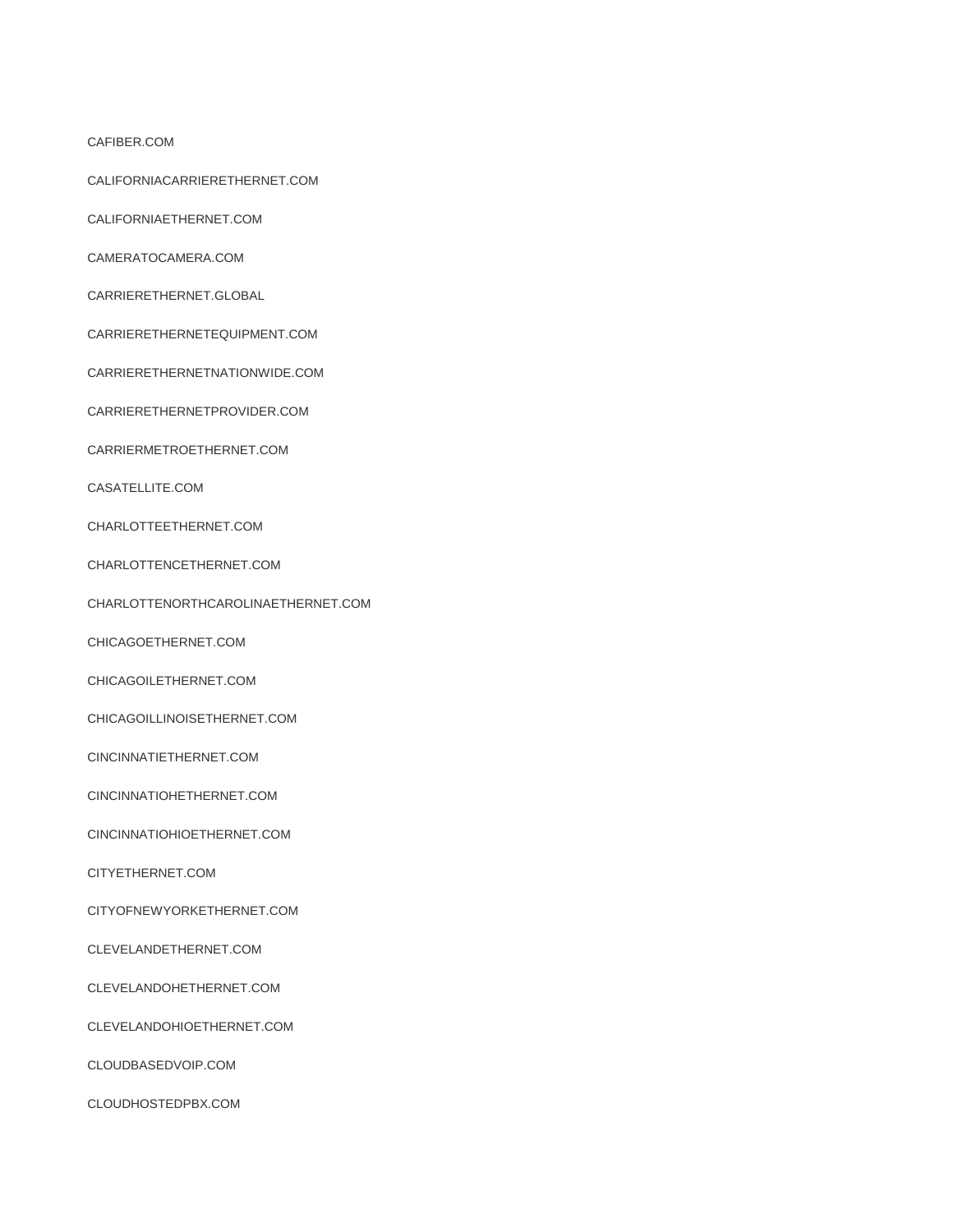CLOUDHOSTEDVOIP.COM

COETHERNET.COM

COLOCATION.GLOBAL

COLOCATIONCOLO.COM

COLOCATIONMANAGEDSERVICE.COM

COLOCATIONNATIONWIDE.COM

COLORADOCARRIERETHERNET.COM

COLORADOETHERNET.COM

COLORADOSPRINGSCOETHERNET.COM

COLORADOSPRINGSCOLORADOETHERNET.COM

COLORADOSPRINGSETHERNET.COM

COLUMBUSETHERNET.COM

COLUMBUSOHETHERNET.COM

COLUMBUSOHIOETHERNET.COM

COMMERCIALCLASSFIBER.COM

COMMERCIALCLASSFIBRE.COM

COMMERCIALETHERNET.COM

COMMERCIALFIBER.COM

COMMERCIALFIBRE.COM

COMPAREETHERNETPROVIDERS.COM

COMPAREETHERNETSERVICES.COM

CONNECTICUTCARRIERETHERNET.COM

CONNECTICUTETHERNET.COM

CONNECTICUTFIBER.COM

COSTUMEPARTY365.COM

CTETHERNET.COM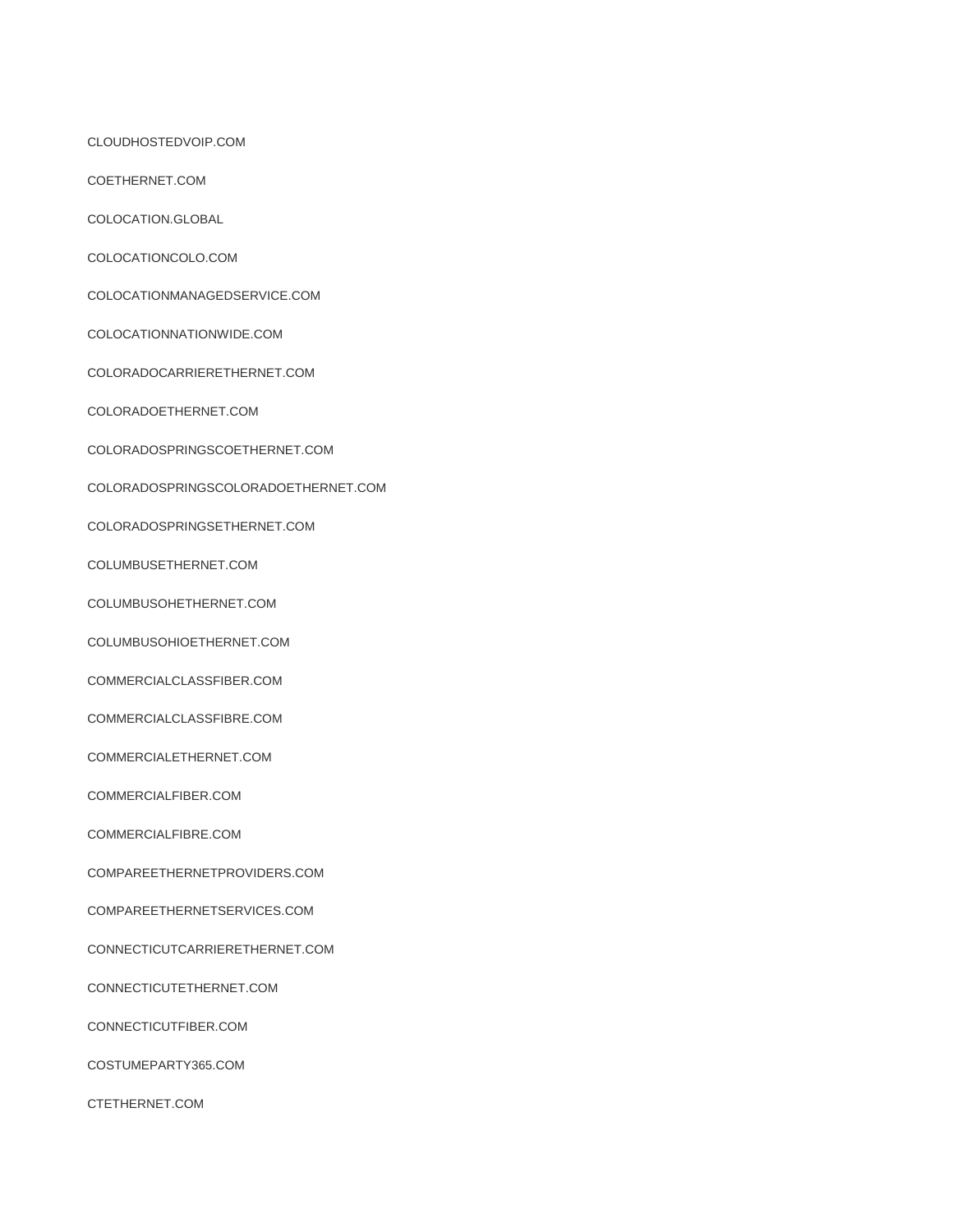DALLASETHERNET.COM

DALLASTEXASETHERNET.COM

DALLASTXETHERNET.COM

DATACENTERCOLOCATIONS.COM

DATACENTERETHERNET.COM

DEETHERNET.COM

DELAWARECARRIERETHERNET.COM

DELAWAREETHERNET.COM

DELAWAREFIBER.COM

DENVERCOETHERNET.COM

DENVERCOLORADOETHERNET.COM

DENVERETHERNET.COM

DETROITETHERNET.COM

DETROITMICHIGANETHERNET.COM

DETROITMIETHERNET.COM

DISTRICTOFCOLUMBIACARRIERETHERNET.COM

DISTRICTOFCOLUMBIADCETHERNET.COM

DISTRICTOFCOLUMBIAETHERNET.COM

EHERNET.COM

ELPASOETHERNET.COM

ELPASOTEXASETHERNET.COM

ELPASOTXETHERNET.COM

ENTERPRISECARRIERETHERNET.COM

ENTERPRISECLASSETHERNET.COM

ENTERPRISEETHERNET.COM

EOFWB.COM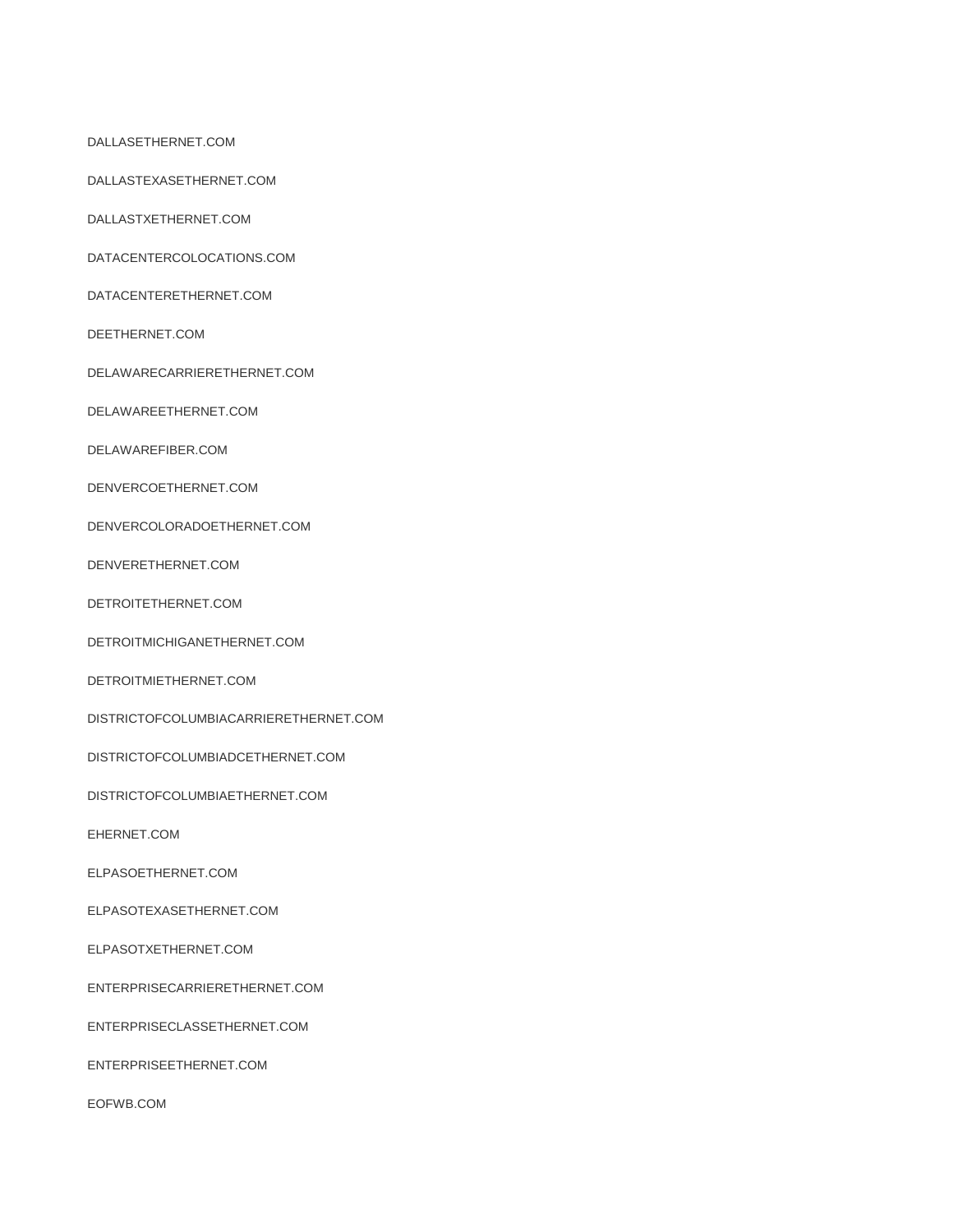EOMPLS.COM

ETHERET.COM

ETHERNE.COM

ETHERNET.GLOBAL

ETHERNET365.COM

ETHERNETATHOME.COM

ETHERNETATWORK.COM

ETHERNETBACKBONES.COM

ETHERNETBACKUP.COM

ETHERNETBRIDGES.COM

ETHERNETBROADBANDPROVIDER.COM

ETHERNETBROADBANDPROVIDERS.COM

ETHERNETBROADBANDSERVICE.COM

ETHERNETBROADBANDSERVICES.COM

ETHERNETCABLEPRICE.COM

ETHERNETCABLEPRICES.COM

ETHERNETCALIFORNIA.COM

ETHERNETCOMPARISON.COM

ETHERNETCOMPARISONS.COM

ETHERNETCONNECTIVITY.COM

ETHERNETDIA.COM

ETHERNETE.COM

ETHERNETFORBUSINESS.COM

ETHERNETFORHOME.COM

ETHERNETFORHOMES.COM

ETHERNETFORTHEHOME.COM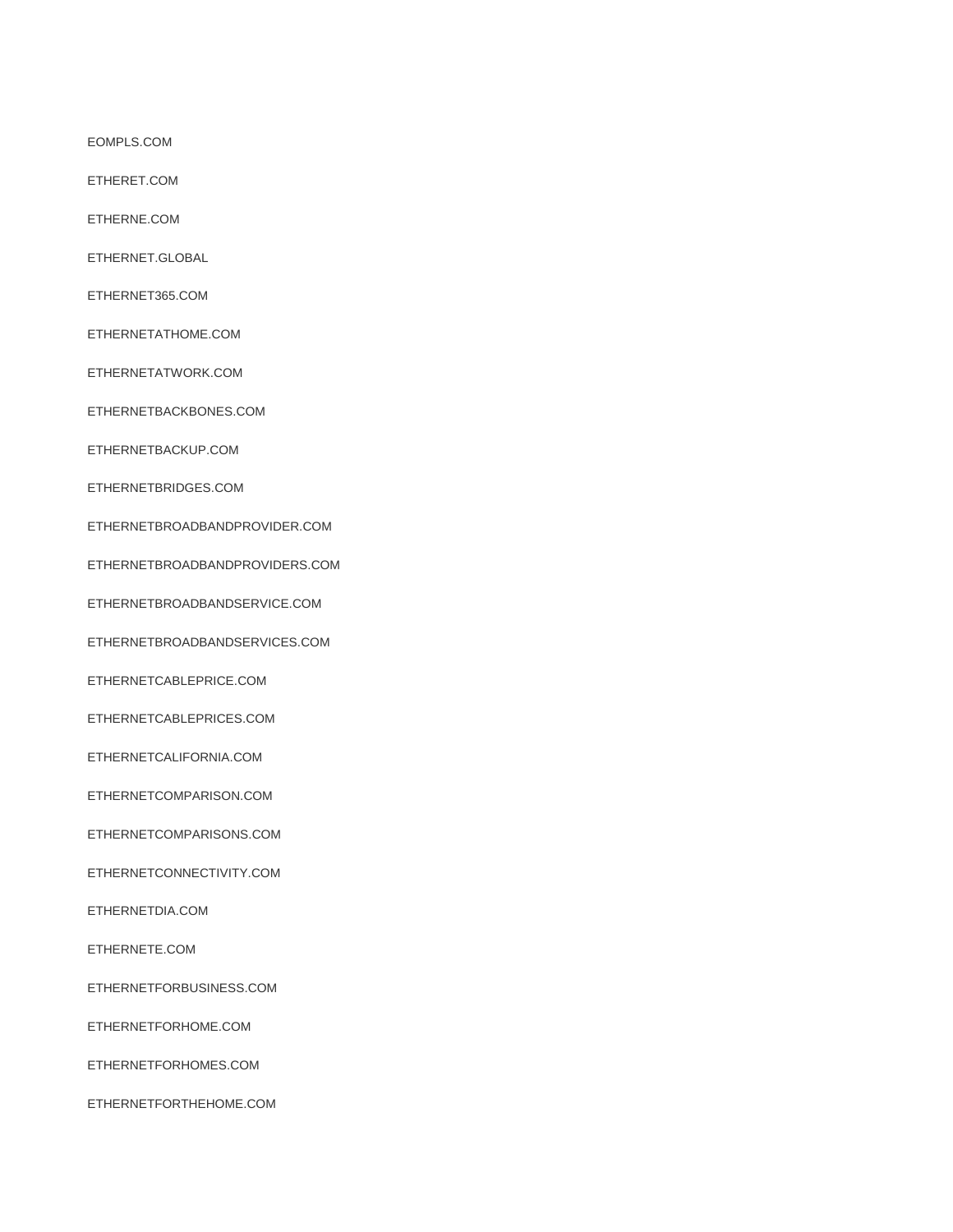ETHERNETINTERNETACCESS.COM

ETHERNETINTERNETPROVIDER.COM

ETHERNETINTERNETPROVIDERS.COM

ETHERNETISP.COM

ETHERNETLANELAN.COM

ETHERNETLINES.COM

ETHERNETLLC.COM

ETHERNETMPLS.COM

ETHERNETNATIONWIDE.COM

ETHERNETOVERBONDEDCOPPER.COM

ETHERNETOVERCOAXCABLE.COM

ETHERNETOVERCOPPEREOC.COM

ETHERNETOVERFIXEDWIRELESSBROADBAND.COM

ETHERNETOVERMPLS.COM

ETHERNETP2P.COM

ETHERNETPLAN.COM

ETHERNETPLANS.COM

ETHERNETREDUNDANCY.COM

ETHERNETREVIEWS.COM

ETHERNETSETUP.COM

ETHERNETSPEEDCHECK.COM

ETHERNETSPEEDCHECKS.COM

ETHERNETSPEEDTEST.COM

ETHERNETSPEEDTESTS.COM

ETHERNETTEST.COM

ETHERNETTEXAS.COM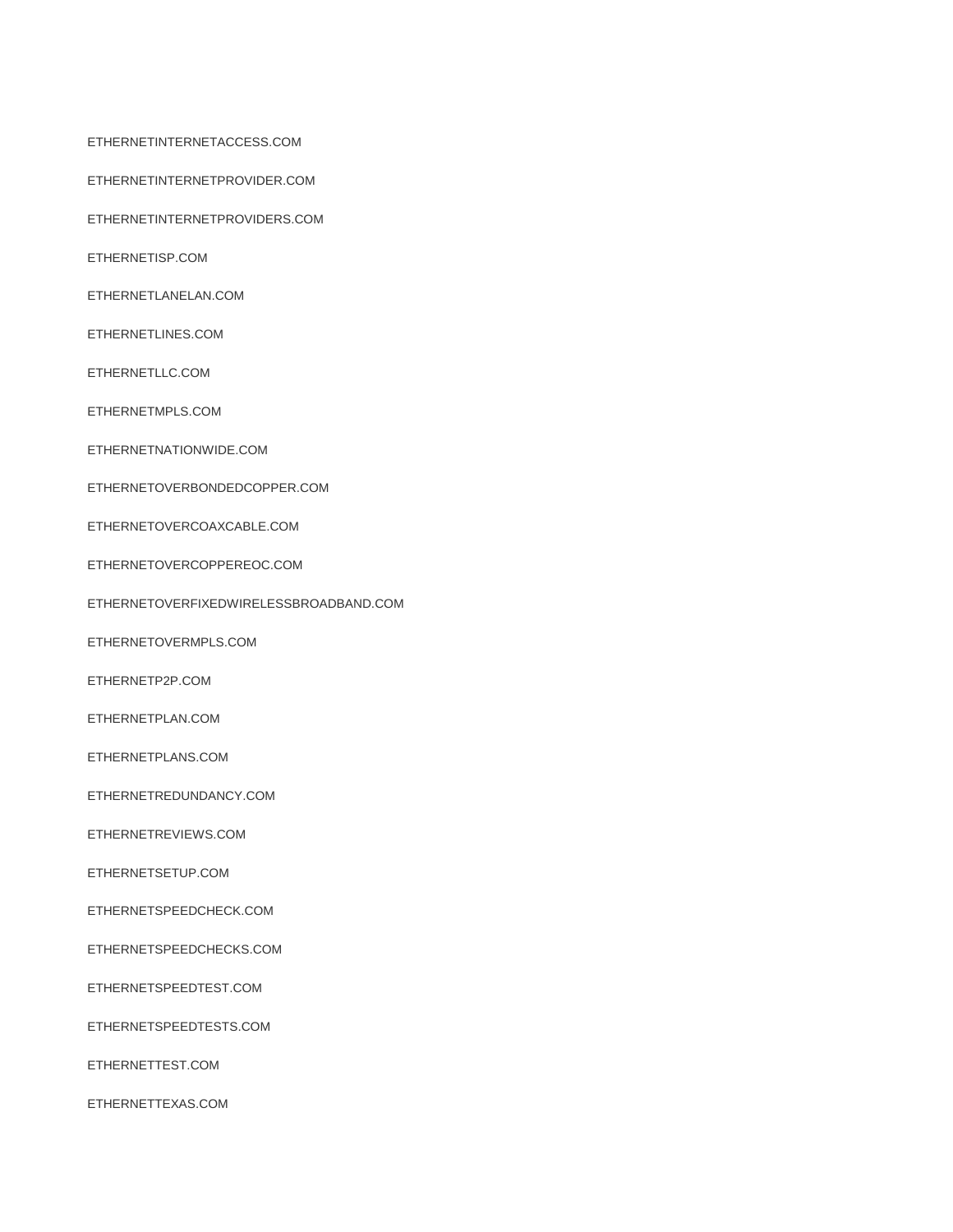ETHERNETWIRE.COM

ETHERNETWIRES.COM

ETHERNETWORLDWIDE.COM

ETHERNT.COM

ETHRNET.COM

EZCLOSE.COM

FASTETHERNETFASTE.COM

FIBERREDUNDANCY.COM

FIBERTOTHEHOMEFTTH.COM

FIBREBACKUP.COM

FIBREETHERNET.COM

FIBREREDUNDANCY.COM

FIBRETOTHEHOMEFTTH.COM

FIXEDWIRELESSBACKUP.COM

FIXEDWIRELESSBROADBANDPROVIDERS.COM

FIXEDWIRELESSCOMMUNICATIONS.COM

FIXEDWIRELESSNETWORK.COM

FIXEDWIRELESSNETWORKING.COM

FIXEDWIRELESSPROVIDER.COM

FIXEDWIRELESSREDUNDANCY.COM

FIXEDWIRELESSSERVICE.COM

FIXEDWIRELESSSERVICEPROVIDERS.COM

FIXEDWIRELESSSOLUTIONS.COM

FIXEDWIRELESSVOIP.COM

FLETHERNET.COM

FLFIBER.COM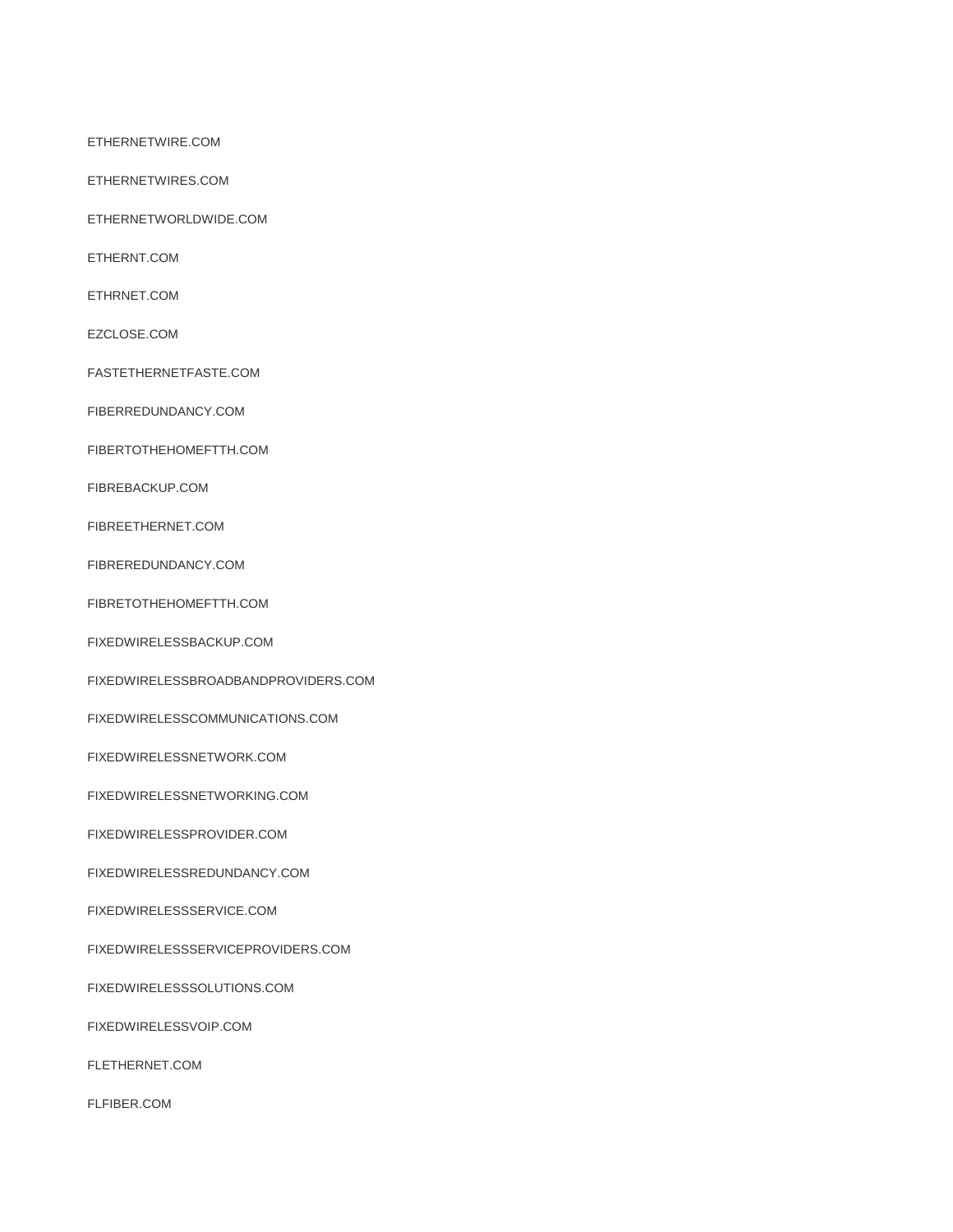FLORIDACARRIERETHERNET.COM

FLORIDAETHERNET.COM

FORTLAUDERDALEETHERNET.COM

FORTWORTHETHERNET.COM

FRESNOCAETHERNET.COM

FRESNOCALIFORNIAETHERNET.COM

FRESNOETHERNET.COM

GAETHERNET.COM

GAFIBER.COM

GEORGIACARRIERETHERNET.COM

GEORGIAETHERNET.COM

GIGABITETHERNETGBE.COM

GIGABITETHERNETGIGE.COM

GLENDALECAETHERNET.COM

GLENDALECALIFORNIAETHERNET.COM

GLENDALEETHERNET.COM

GLOBALBUSINESSETHERNET.COM

GLOBALCOVERAGEETHERNET.COM

GLOBALMPLS.COM

GRANDRAPIDSETHERNET.COM

GREENBAYETHERNET.COM

GREENBAYWIETHERNET.COM

GREENBAYWISCONSINETHERNET.COM

GREENSBOROETHERNET.COM

HAMPTONROADSETHERNET.COM

HAMPTONROADSVAETHERNET.COM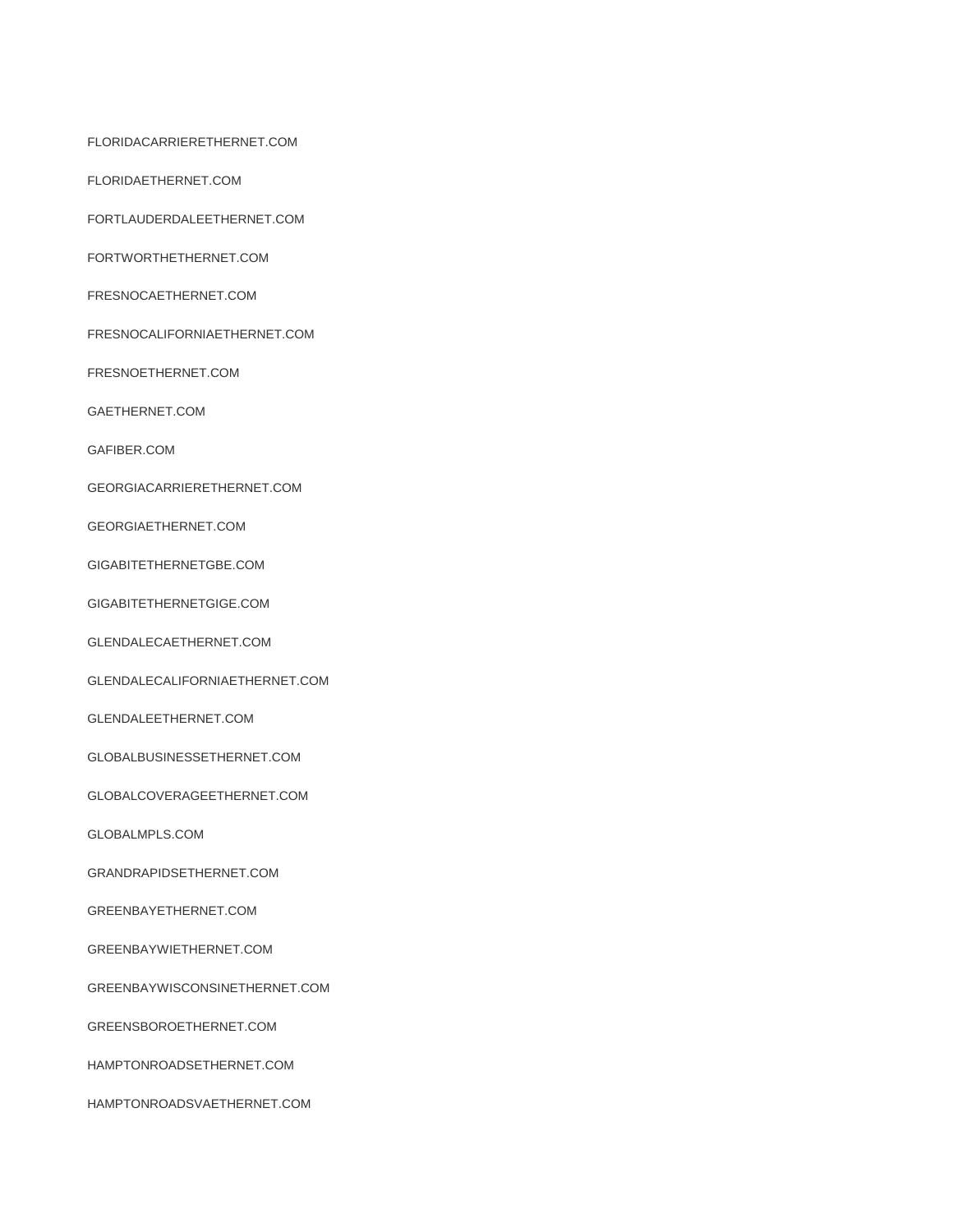HAMPTONROADSVIRGINIAETHERNET.COM

HARTFORDCONNECTICUTETHERNET.COM

HARTFORDCTETHERNET.COM

HARTFORDETHERNET.COM

HAWAIICARRIERETHERNET.COM

HAWAIIETHERNET.COM

HAWAIIFIBER.COM

HI-SPEEDSOLUTION.COM

HIETHERNET.COM

HIGH-SPEEDSOLUTIONS.COM

HIGHSPEEDSOLUTIONS.COM

HISPEEDSOLUTION.COM

HISPEEDSOLUTIONS.COM

HOMEBANDWIDTH.COM

HOUSTONETHERNET.COM

HOUSTONTEXASETHERNET.COM

HOUSTONTXETHERNET.COM

IAETHERNET.COM

IAFIBER.COM

IDAHOCARRIERETHERNET.COM

IDAHOETHERNET.COM

IDAHOFIBER.COM

IDETHERNET.COM

IDFIBER.COM

ILETHERNET.COM

ILFIBER.COM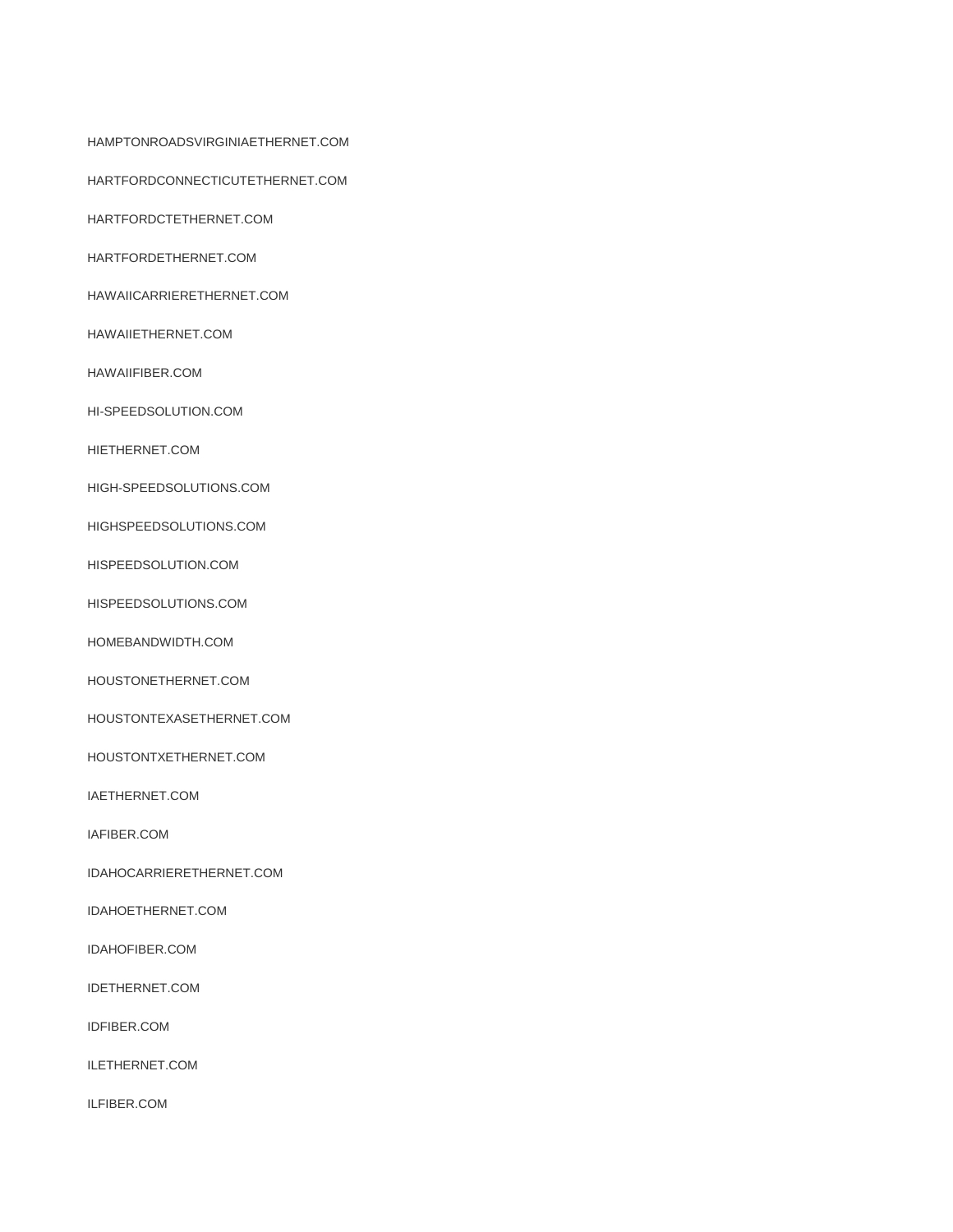ILLINOISCARRIERETHERNET.COM

ILLINOISETHERNET.COM

ILLINOISFIBER.COM

INDIANACARRIERETHERNET.COM

INDIANAETHERNET.COM

INDIANAPOLISETHERNET.COM

INDIANAPOLISINDIANAETHERNET.COM

INDIANAPOLISINETHERNET.COM

INETHERNET.COM

INTERNATIONALMPLS.COM

INTERNETETHERNET.COM

IOWACARRIERETHERNET.COM

IOWAETHERNET.COM

IOWAFIBER.COM

IRVINECAETHERNET.COM

IRVINECALIFORNIAETHERNET.COM

IRVINEETHERNET.COM

JACKSONVILLEETHERNET.COM

JACKSONVILLEFLETHERNET.COM

JACKSONVILLEFLORIDAETHERNET.COM

KANSASCARRIERETHERNET.COM

KANSASCITYETHERNET.COM

KANSASCITYMISSOURIETHERNET.COM

KANSASCITYMOETHERNET.COM

KANSASETHERNET.COM

KENTUCKYCARRIERETHERNET.COM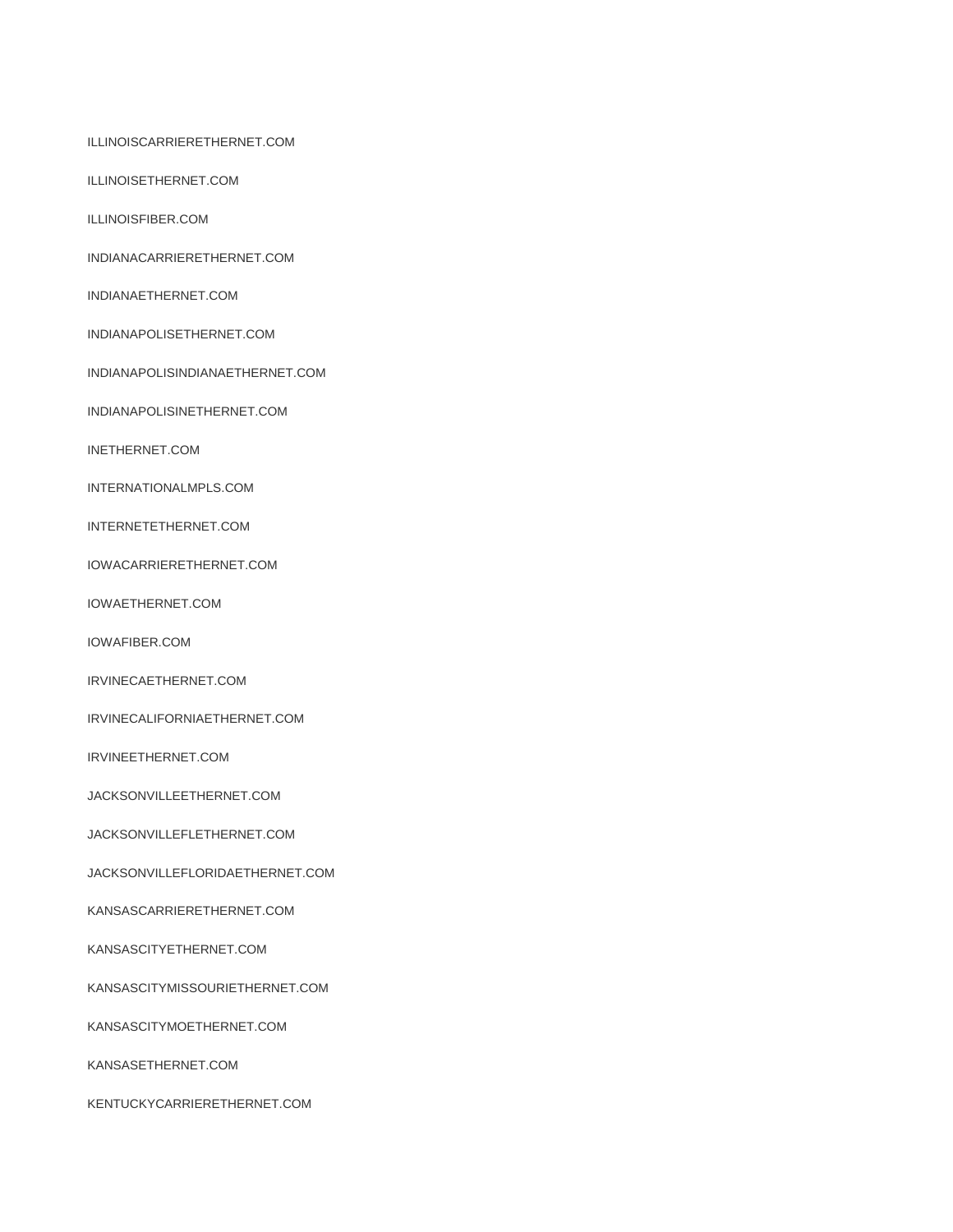#### KENTUCKYETHERNET.COM

KENTUCKYFIBER.COM

KSETHERNET.COM

KURZCAPITAL.COM

KYETHERNET.COM

KYFIBER.COM

LAETHERNET.COM

LASVEGASETHERNET.COM

LASVEGASNEVADAETHERNET.COM

LASVEGASNVETHERNET.COM

LAYER2ETHERNET.COM

LOCALAREAETHERNET.COM

LOCALETHERNET.COM

LOSANGELESCAETHERNET.COM

LOSANGELESCALIFORNIAETHERNET.COM

LOSANGELESETHERNET.COM

LOUISIANACARRIERETHERNET.COM

LOUISIANAETHERNET.COM

LOUISIANAFIBER.COM

LOUISVILLEETHERNET.COM

LOUISVILLEKENTUCKYETHERNET.COM

LOUISVILLEKYETHERNET.COM

MAETHERNET.COM

MAFIBER.COM

MAINECARRIERETHERNET.COM

MAINEETHERNET.COM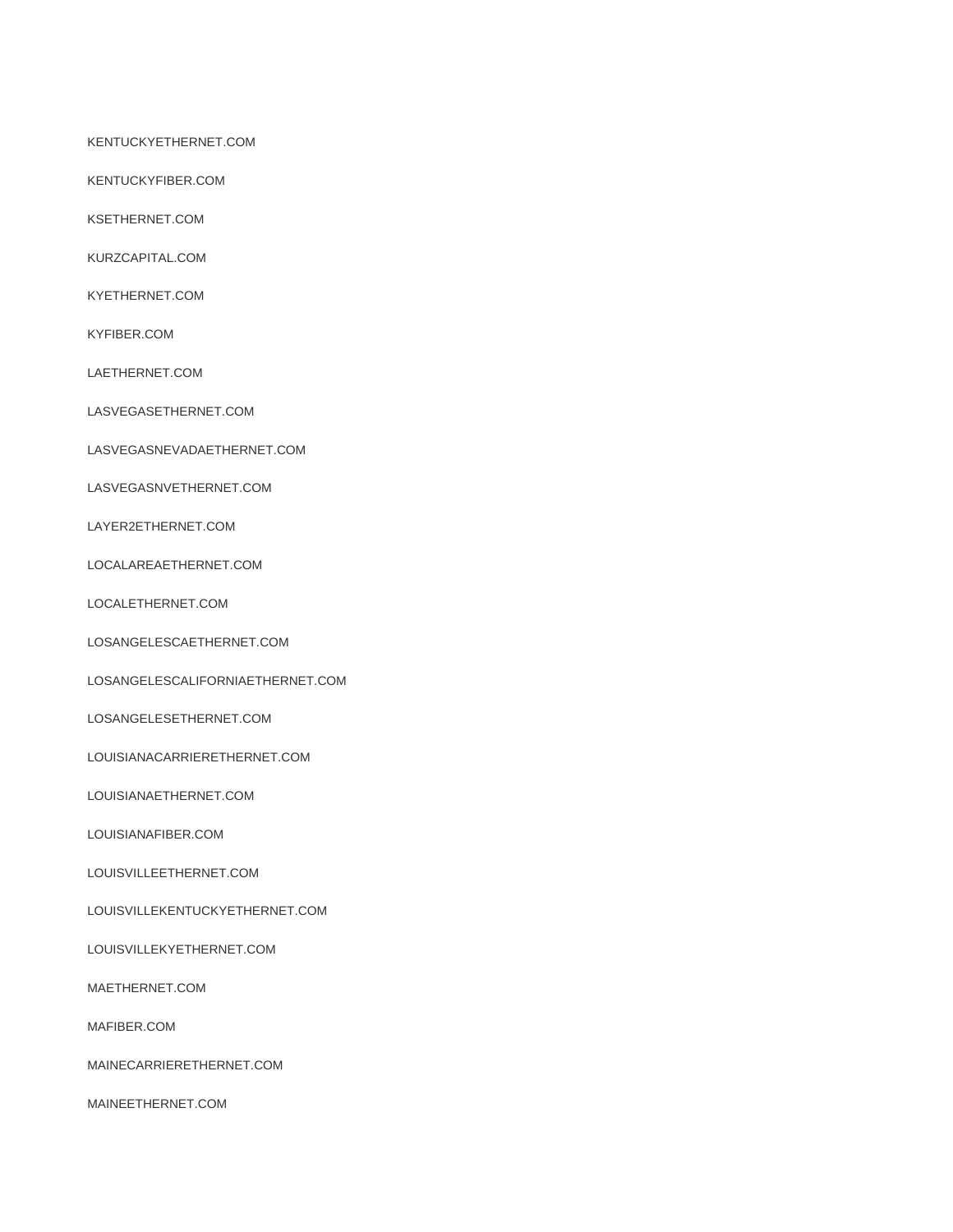MANHATTANNEWYORKCITYETHERNET.COM

MANHATTANNEWYORKETHERNET.COM

MANHATTANNYCETHERNET.COM

MANHATTANNYETHERNET.COM

MARYLANDCARRIERETHERNET.COM

MARYLANDETHERNET.COM

MASSACHUSETTSCARRIERETHERNET.COM

MASSACHUSETTSETHERNET.COM

MASSACHUSETTSFIBER.COM

MDETHERNET.COM

MDFIBER.COM

MEETHERNET.COM

MEFIBER.COM

MEMPHISETHERNET.COM

MEMPHISTENNESSEEETHERNET.COM

MEMPHISTNETHERNET.COM

METROETHERNETFIBER.COM

METROETHERNETMETROE.COM

METROETHERNETNETWORKING.COM

METROETHERNETPROVIDER.COM

METROETHERNETPROVIDERS.COM

METROETHERNETSERVICES.COM

METROETHERNETSOLUTIONS.COM

MEXICOCOLOCATION.COM

MEXICOETHERNET.COM

MIAMIETHERNET.COM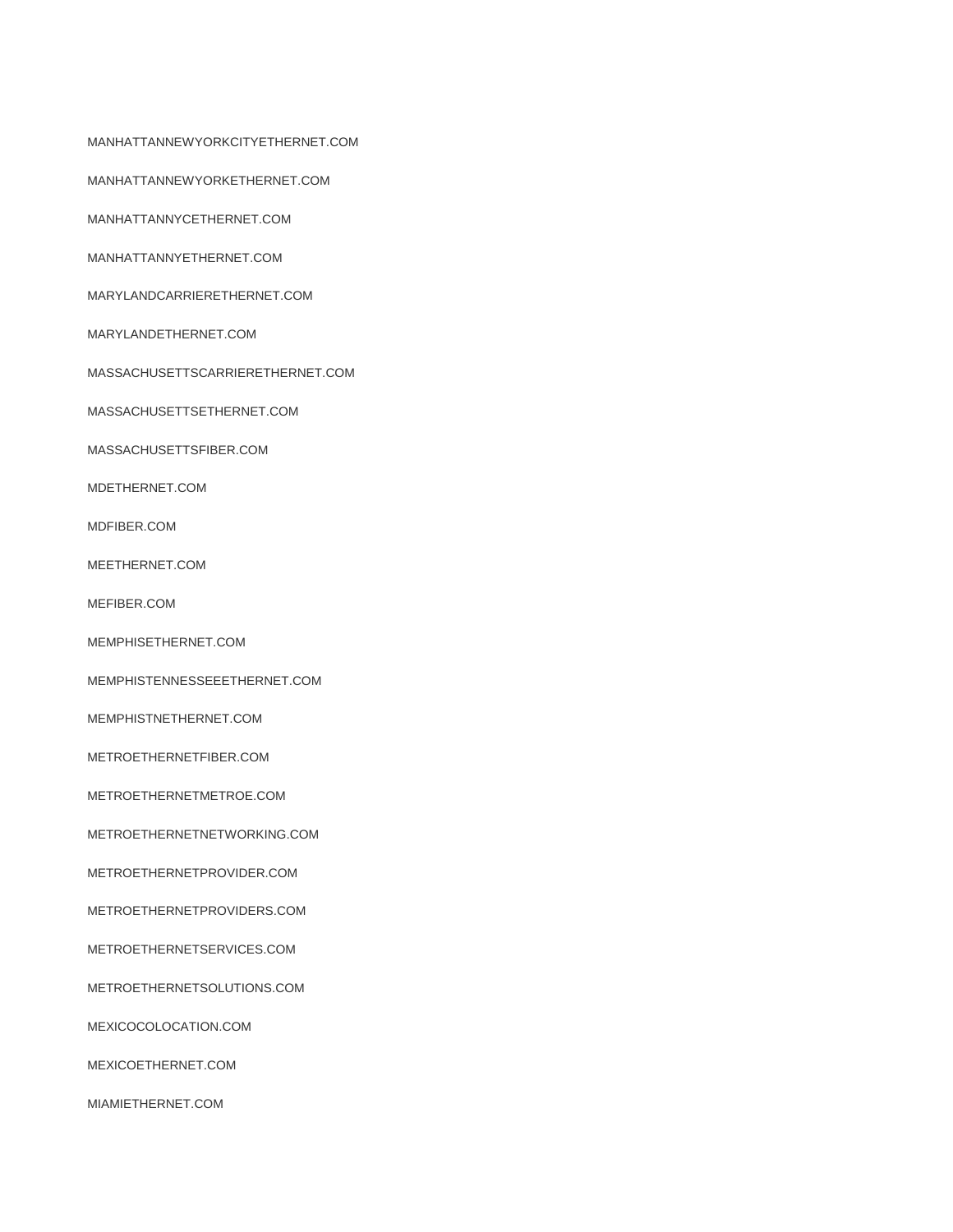MIAMIFLETHERNET.COM

MIAMIFLORIDAETHERNET.COM

MICHIGANCARRIERETHERNET.COM

MICHIGANETHERNET.COM

MICHIGANFIBER.COM

MIETHERNET.COM

MILWAUKEEETHERNET.COM

MILWAUKEEWIETHERNET.COM

MILWAUKEEWISCONSINETHERNET.COM

MINNEAPOLISETHERNET.COM

MINNEAPOLISMINNESOTAETHERNET.COM

MINNEAPOLISMNETHERNET.COM

MINNESOTACARRIERETHERNET.COM

MINNESOTAETHERNET.COM

MISSISSIPPICARRIERETHERNET.COM

MISSISSIPPIETHERNET.COM

MISSISSIPPIFIBER.COM

MISSOURICARRIERETHERNET.COM

MISSOURIETHERNET.COM

MISSOURIFIBER.COM

MNETHERNET.COM

MOBILETELEPHONESTORE.COM

MOBILETELEPHONESTORES.COM

MOETHERNET.COM

MOFIBER.COM

MONTANACARRIERETHERNET.COM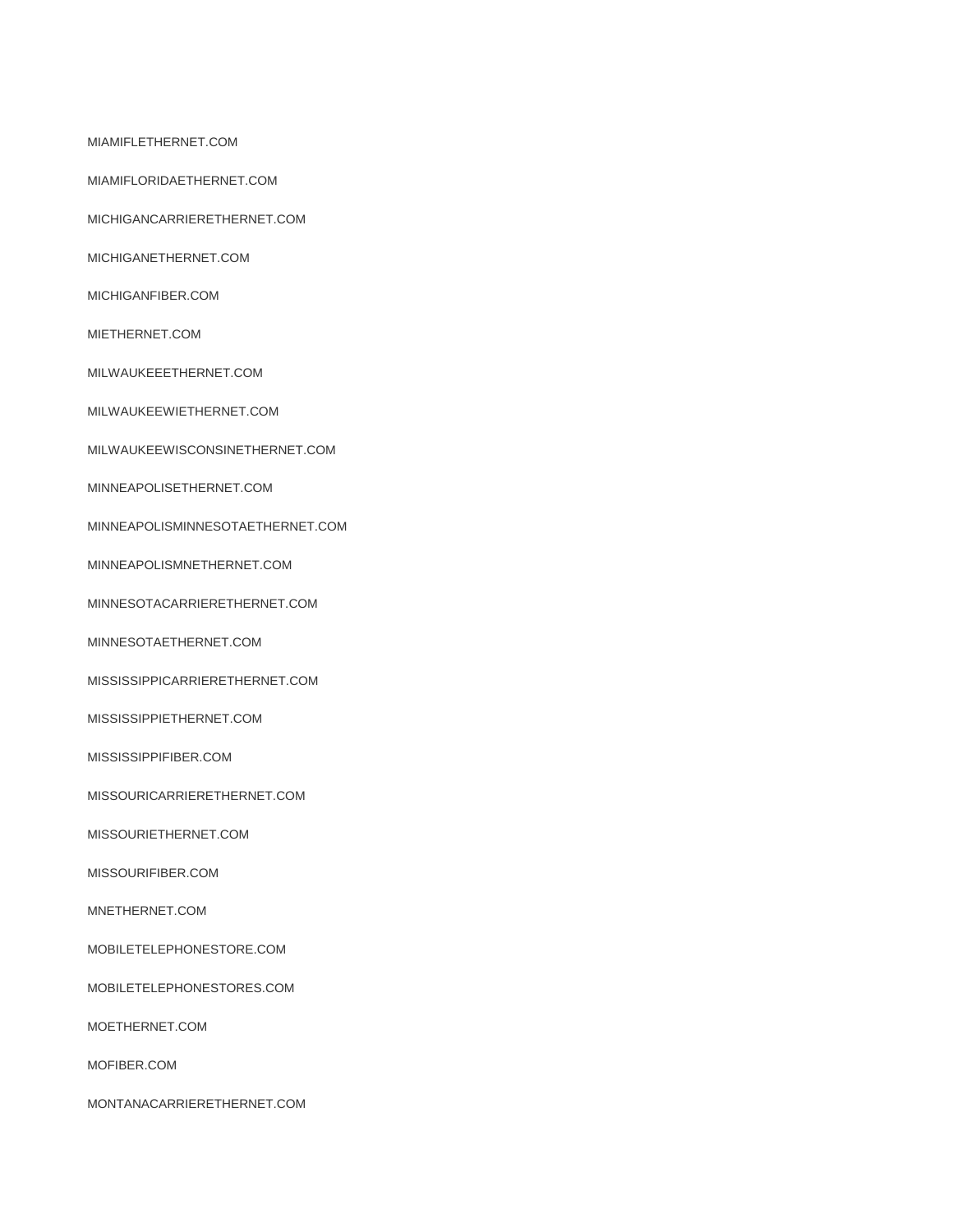#### MONTANAETHERNET.COM

MPLS.GLOBAL

MPLSETHERNET.COM

MSETHERNET.COM

MTETHERNET.COM

MULTIPROTOCOLLABELSWITCHINGMPLS.COM

NASHVILLEETHERNET.COM

NASHVILLETENNESSEEETHERNET.COM

NASHVILLETNETHERNET.COM

NATIONWIDECARRIERETHERNET.COM

NATIONWIDEMPLS.COM

NATIONWIDEVPLS.COM

NATIONWIDEWAN.COM

NATIONWIDEWIRELESSBROADBAND.COM

NCETHERNET.COM

NDETHERNET.COM

NDFIBER.COM

NEBRASKACARRIERETHERNET.COM

NEBRASKAETHERNET.COM

NEBRASKAFIBER.COM

NEETHERNET.COM

NEVADACARRIERETHERNET.COM

NEVADAETHERNET.COM

NEVADAFIBER.COM

NEWARKETHERNET.COM

NEWARKNEWJERSEYETHERNET.COM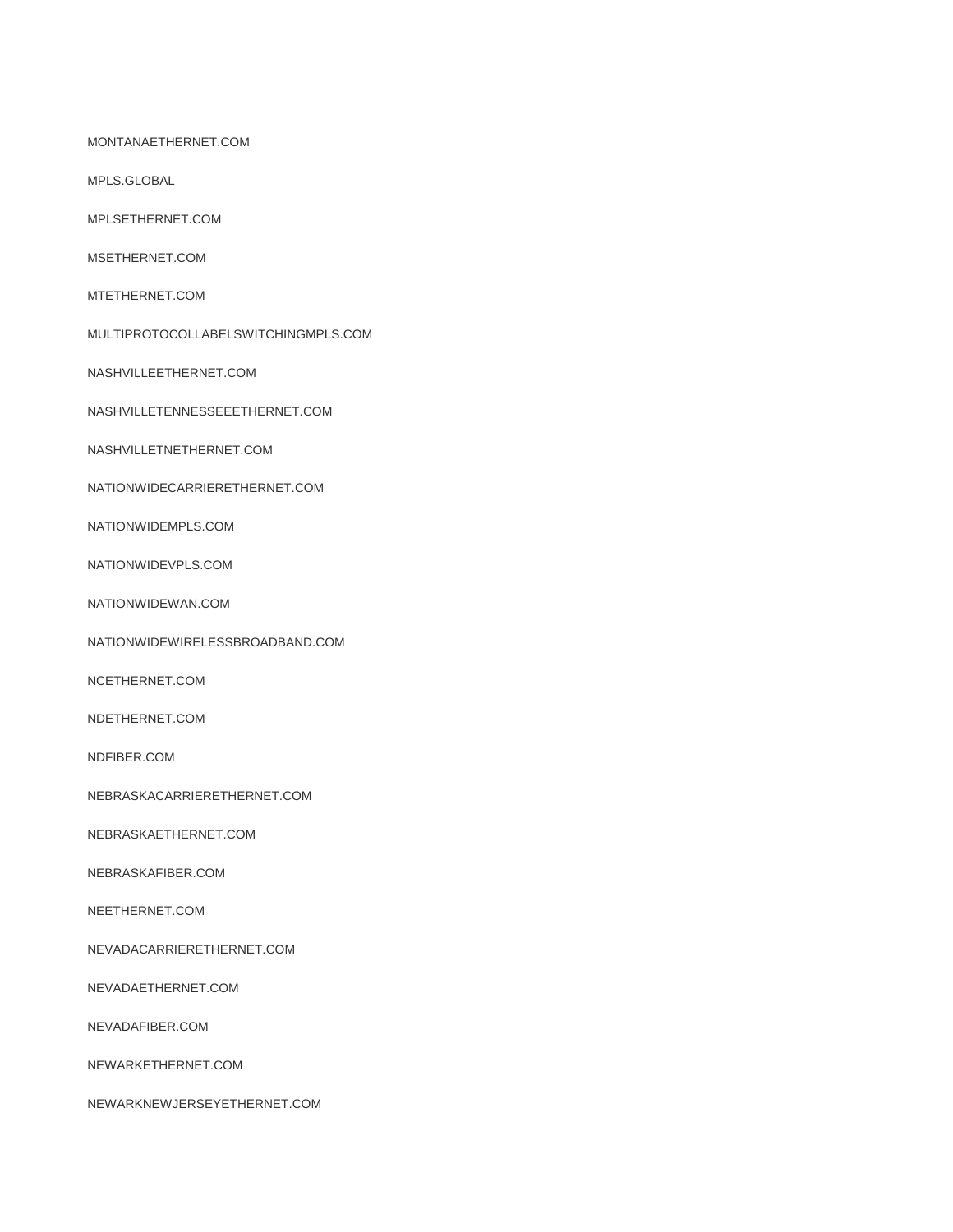NEWARKNJETHERNET.COM

NEWENGLANDETHERNET.COM

NEWHAMPSHIRECARRIERETHERNET.COM

NEWHAMPSHIREETHERNET.COM

NEWJERSEYCARRIERETHERNET.COM

NEWJERSEYETHERNET.COM

NEWJERSEYFIBER.COM

NEWMEXICOCARRIERETHERNET.COM

NEWMEXICOCOLOCATION.COM

NEWMEXICOETHERNET.COM

NEWMEXICOFIBER.COM

NEWORLEANSETHERNET.COM

NEWORLEANSLAETHERNET.COM

NEWORLEANSLOUISIANAETHERNET.COM

NEWYORKCARRIERETHERNET.COM

NEWYORKCITYETHERNET.COM

NEWYORKCITYNEWYORKETHERNET.COM

NEWYORKCITYNYETHERNET.COM

NEWYORKETHERNET.COM

NEWYORKNEWYORKETHERNET.COM

NEWYORKNYETHERNET.COM

NEWYORKSTATEETHERNET.COM

NHETHERNET.COM

NJETHERNET.COM

NMETHERNET.COM

NORTHCAROLINACARRIERETHERNET.COM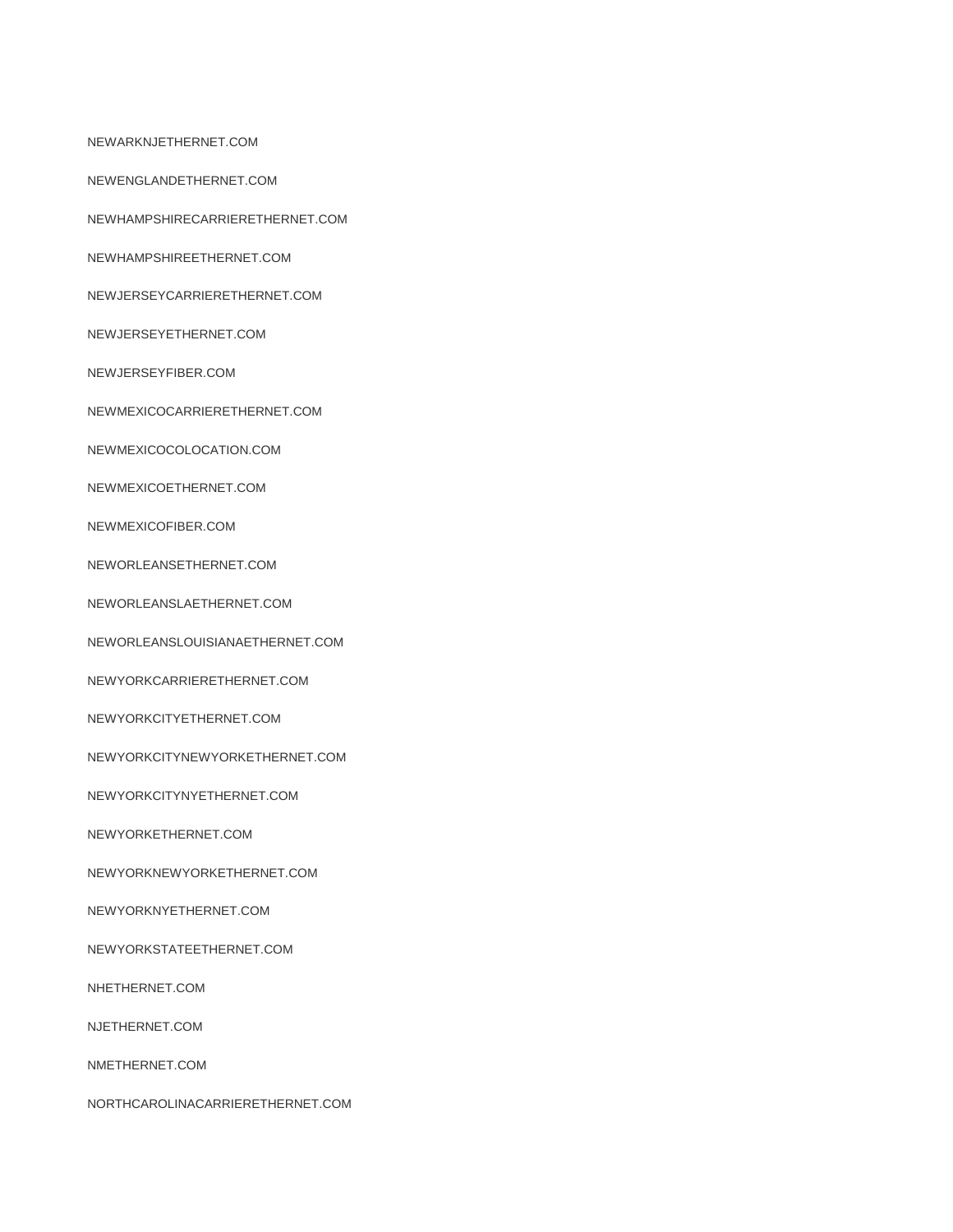NORTHCAROLINAETHERNET.COM

NORTHDAKOTACARRIERETHERNET.COM

NORTHDAKOTAETHERNET.COM

NORTHDAKOTAFIBER.COM

NVETHERNET.COM

NVFIBER.COM

NYCETHERNET.COM

NYETHERNET.COM

OAKLANDCAETHERNET.COM

OAKLANDCALIFORNIAETHERNET.COM

OAKLANDETHERNET.COM

OHETHERNET.COM

OHIOCARRIERETHERNET.COM

OHIOETHERNET.COM

OHIOFIBER.COM

OKETHERNET.COM

OKLAHOMACARRIERETHERNET.COM

OKLAHOMACITYETHERNET.COM

OKLAHOMACITYOKETHERNET.COM

OKLAHOMACITYOKLAHOMAETHERNET.COM

OKLAHOMAETHERNET.COM

OKLAHOMAFIBER.COM

OMAHAETHERNET.COM

OMAHANEBRASKAETHERNET.COM

OMAHANEETHERNET.COM

ORANGEETHERNET.COM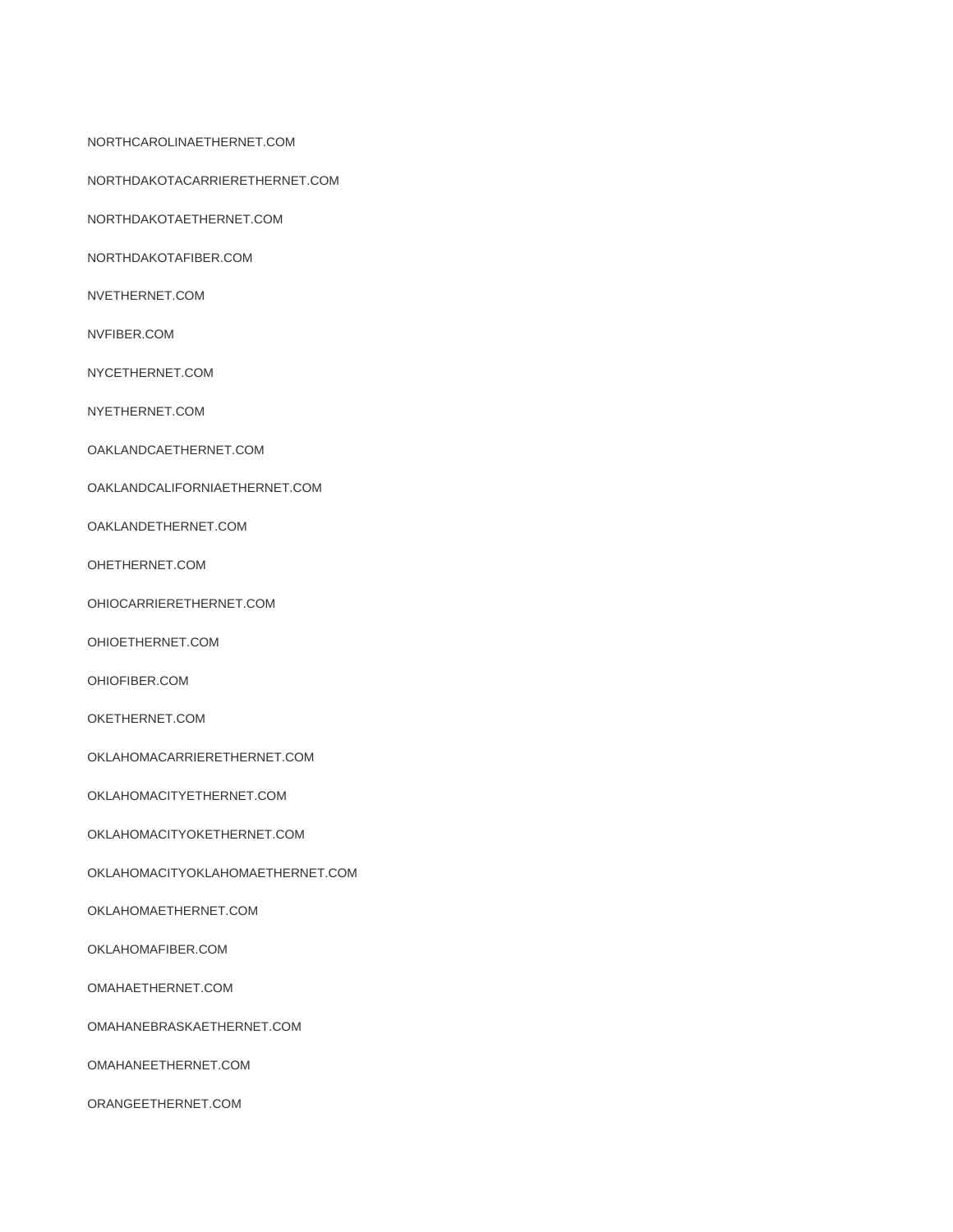OREGONCARRIERETHERNET.COM

OREGONETHERNET.COM

ORETHERNET.COM

ORFIBER.COM

ORLANDOETHERNET.COM

ORLANDOFLETHERNET.COM

ORLANDOFLORIDAETHERNET.COM

PAETHERNET.COM

PAFIBER.COM

PENNSYLVANIACARRIERETHERNET.COM

PENNSYLVANIAETHERNET.COM

PENNSYLVANIAFIBER.COM

PHILADELPHIAETHERNET.COM

PHILADELPHIAPAETHERNET.COM

PHILADELPHIAPENNSYLVANIAETHERNET.COM

PHOENIXARIZONAETHERNET.COM

PHOENIXAZETHERNET.COM

PHOENIXETHERNET.COM

PIEDMONTTRIADETHERNET.COM

PIEDMONTTRIADVAETHERNET.COM

PITTSBURGHETHERNET.COM

PITTSBURGHPAETHERNET.COM

PITTSBURGHPENNSYLVANIAETHERNET.COM

POINTTOPOINTP2P.COM

POKERROOMONLINE.NET

PORTLANDETHERNET.COM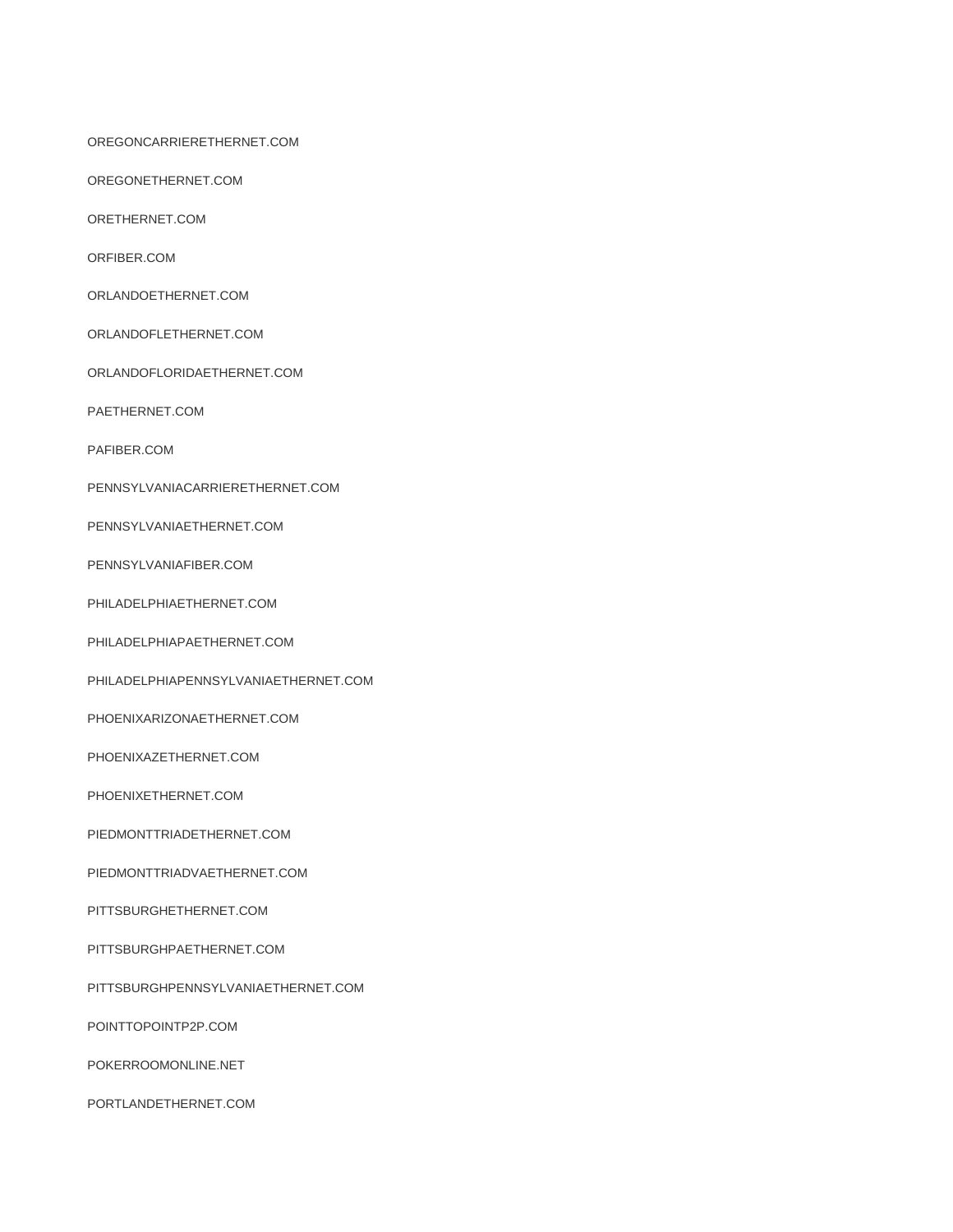PORTLANDOREGONETHERNET.COM

PORTLANDORETHERNET.COM

PRETHERNET.COM

PRFIBER.COM

PROVIDENCEETHERNET.COM

PUERTORICOETHERNET.COM

PUERTORICOFIBER.COM

PURCHASEMOBILEPHONESONLINE.COM

QUEENSETHERNET.COM

QUEENSNEWYORKCITYETHERNET.COM

QUEENSNEWYORKETHERNET.COM

QUEENSNYCETHERNET.COM

QUEENSNYETHERNET.COM

RALEIGHETHERNET.COM

RESIDENTIALBANDWIDTH.COM

RESIDENTIALCARRIERETHERNET.COM

RESIDENTIALETHERNET.COM

RESIDENTIALHIGHSPEED.COM

RESIDENTIALSATELLITE.COM

RHODEISLANDCARRIERETHERNET.COM

RHODEISLANDETHERNET.COM

RHODEISLANDFIBER.COM

RICHMONDETHERNET.COM

RICHMONDVAETHERNET.COM

RICHMONDVIRGINIAETHERNET.COM

RIETHERNET.COM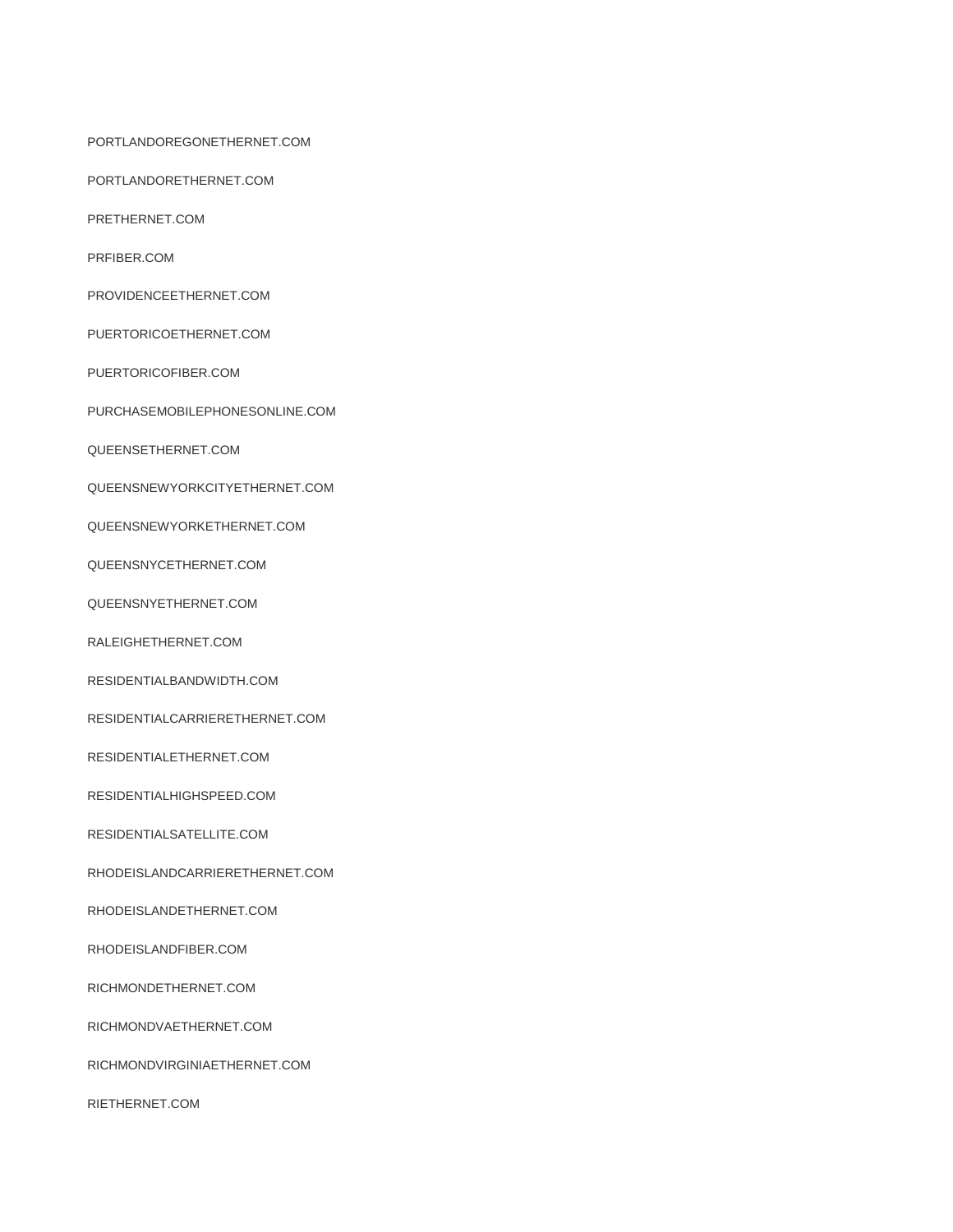ROCHESTERETHERNET.COM

ROCHESTERNEWYORKETHERNET.COM

ROCHESTERNYETHERNET.COM

SACRAMENTOCAETHERNET.COM

SACRAMENTOCALIFORNIAETHERNET.COM

SACRAMENTOETHERNET.COM

SALEMETHERNET.COM

SALTLAKECITYETHERNET.COM

SALTLAKECITYUTAHETHERNET.COM

SANANTONIOETHERNET.COM

SANANTONIOTEXASETHERNET.COM

SANANTONIOTXETHERNET.COM

SANDIEGOCAETHERNET.COM

SANDIEGOCALIFORNIAETHERNET.COM

SANDIEGOETHERNET.COM

SANFRANCISCOCAETHERNET.COM

SANFRANCISCOCALIFORNIAETHERNET.COM

SANFRANCISCOETHERNET.COM

SANJOSECAETHERNET.COM

SANJOSECALIFONIAETHERNET.COM

SANJOSEETHERNET.COM

SCETHERNET.COM

SDETHERNET.COM

SEATTLEETHERNET.COM

SEATTLEWAETHERNET.COM

SEATTLEWASHINGTONETHERNET.COM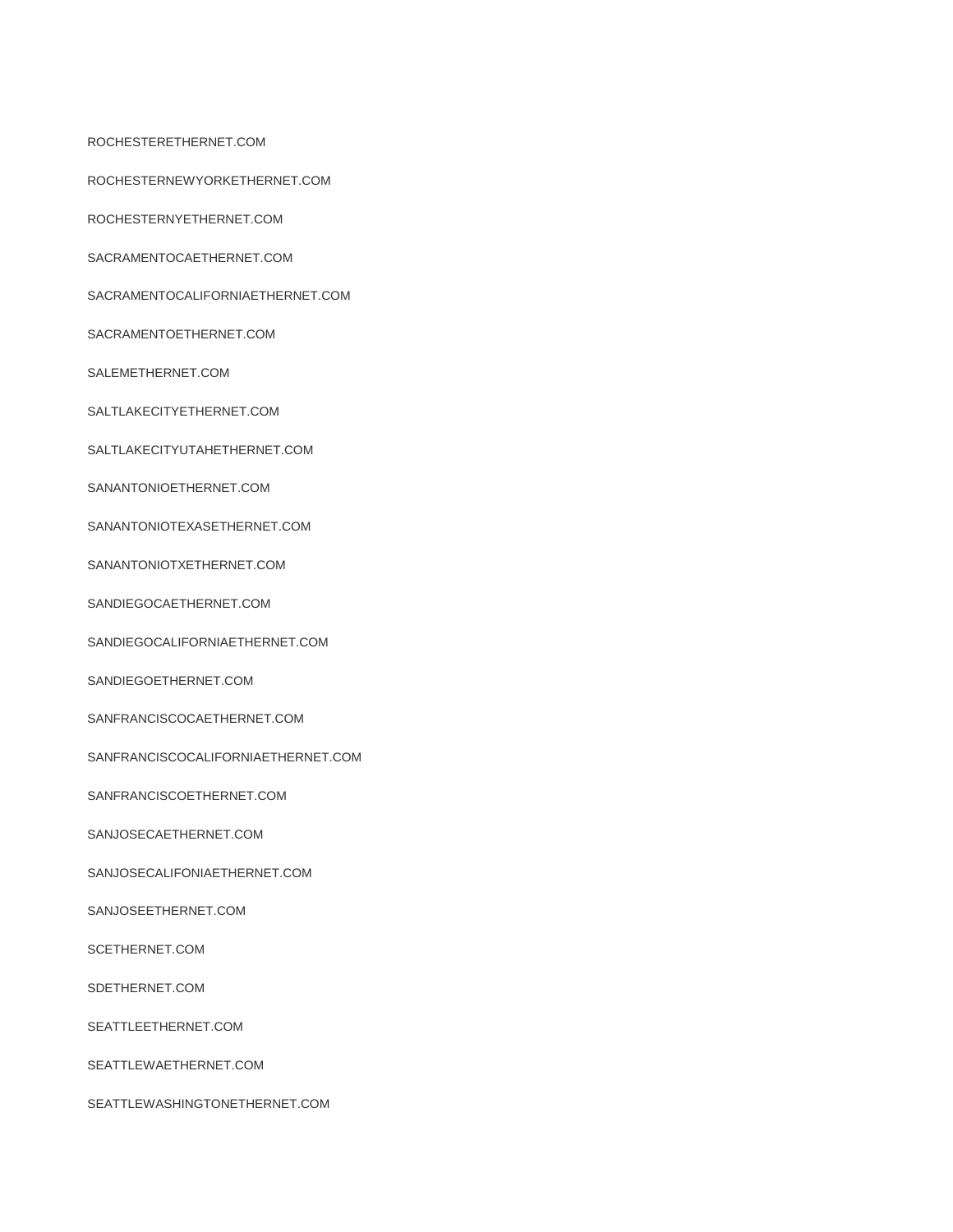SMALLBUSINESSETHERNET.COM

SOUPWATER.COM

SOUTHCAROLINACARRIERETHERNET.COM

SOUTHCAROLINAETHERNET.COM

SOUTHCAROLINAFIBER.COM

SOUTHDAKOTACARRIERETHERNET.COM

SOUTHDAKOTAETHERNET.COM

SOUTHDAKOTAFIBER.COM

STATENISLANDETHERNET.COM

STATENISLANDNEWYORKCITYETHERNET.COM

STATENISLANDNEWYORKETHERNET.COM

STATENISLANDNYCETHERNET.COM

STATENISLANDNYETHERNET.COM

STATEOFNEWYORKETHERNET.COM

STLOUISETHERNET.COM

STLOUISMISSOURIETHERNET.COM

STLOUISMOETHERNET.COM

STPAULETHERNET.COM

STPAULMINNESOTAETHERNET.COM

STPAULMNETHERNET.COM

SUNRISEETHERNET.COM

SUNRISEFLETHERNET.COM

TAMPAETHERNET.COM

TAMPAFLETHERNET.COM

TAMPAFORIDAETHERNET.COM

TENNESSEECARRIERETHERNET.COM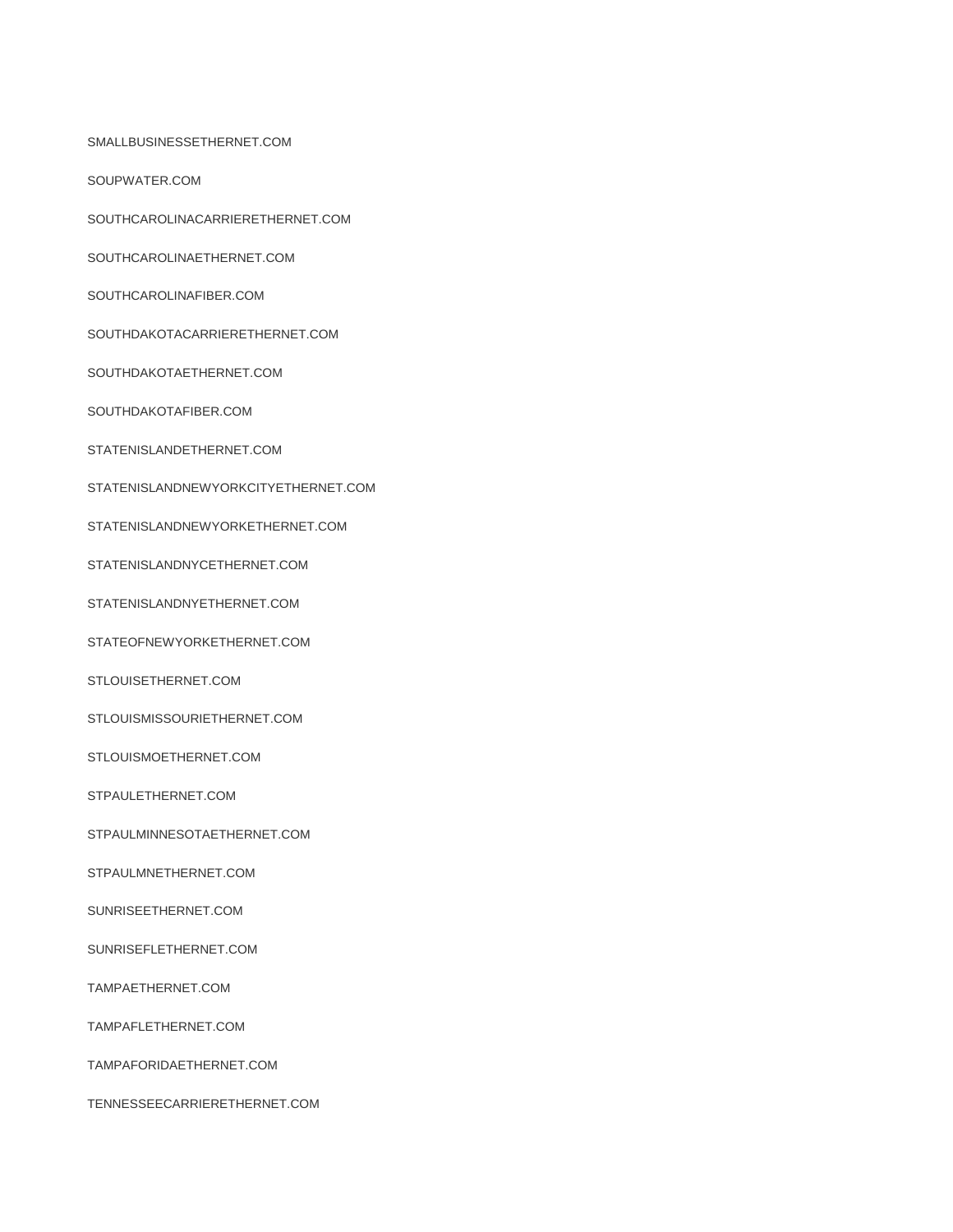TENNESSEEETHERNET.COM

TENNESSEEFIBER.COM

TEXASCARRIERETHERNET.COM

TEXASETHERNET.COM

TIDEWATERETHERNET.COM

TIDEWATERFLORIDAETHERNET.COM

TNETHERNET.COM

TUCSONARIZONAETHERNET.COM

TUCSONAZETHERNET.COM

TUCSONETHERNET.COM

TULSAOKLAHOMAETHERNET.COM

TXETHERNET.COM

UNITEDSTATESCOLOCATION.COM

USAETHERNET.COM

USETHERNET.COM

UTAHCARRIERETHERNET.COM

UTAHETHERNET.COM

UTETHERNET.COM

UTFIBER.COM

VAETHERNET.COM

VARNETWORKING.COM

VARPARTNERING.COM

VERMONTCARRIERETHERNET.COM

VERMONTETHERNET.COM

VERMONTFIBER.COM

VIRGINIABEACHVAETHERNET.COM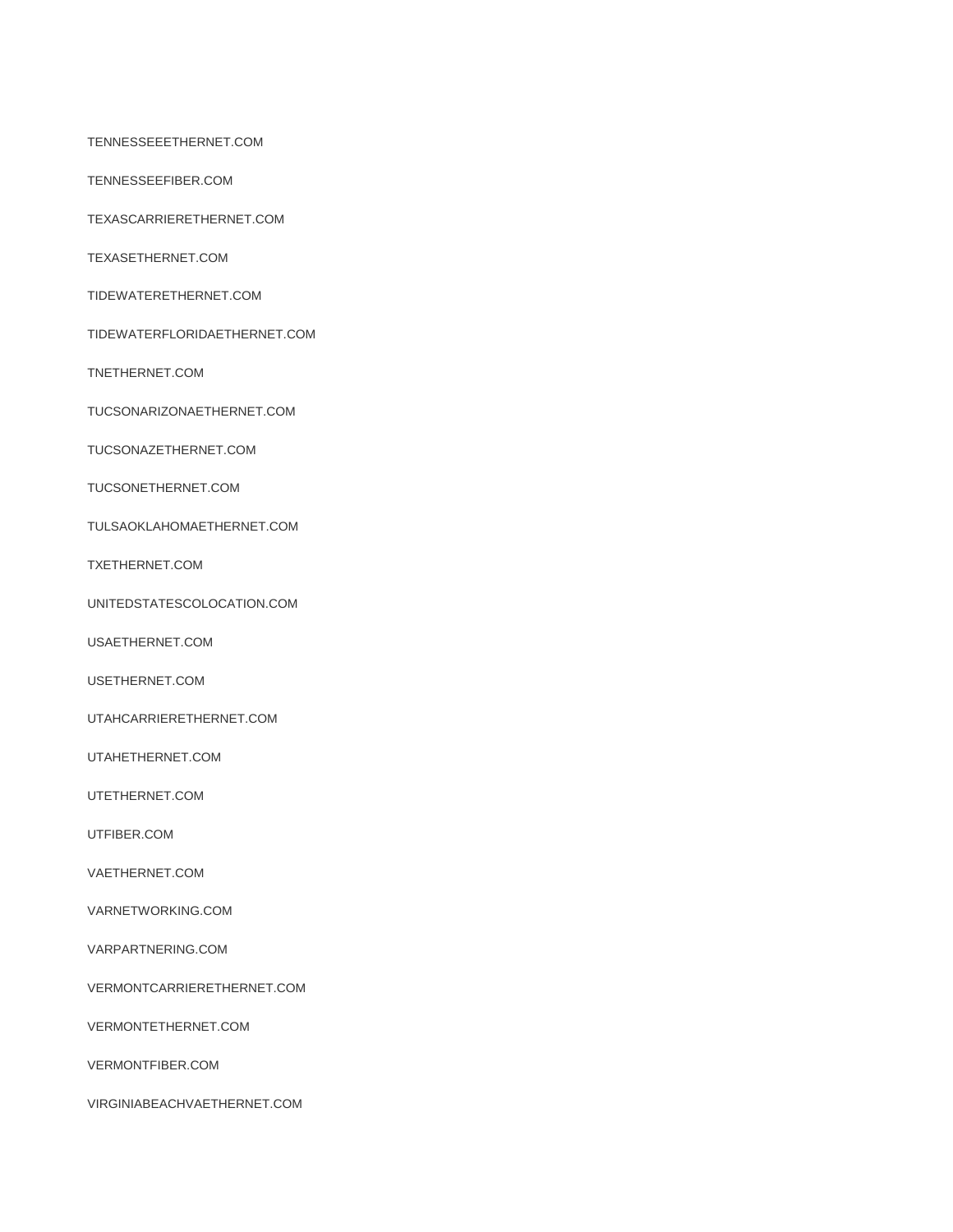VIRGINIABEACHVIRGINIAETHERNET.COM

VIRGINIACARRIERETHERNET.COM

VIRGINIAETHERNET.COM

VIRTUALPRIVATELANSERVICEVPLS.COM

VOICEMPLS.COM

VTETHERNET.COM

WAETHERNET.COM

WAFIBER.COM

WASHINGTONCARRIERETHERNET.COM

WASHINGTONDCCARRIERETHERNET.COM

WASHINGTONDCETHERNET.COM

WASHINGTONDCFIBER.COM

WASHINGTONETHERNET.COM

WASHINGTONFIBER.COM

WESTPALMBEACHETHERNET.COM

WESTVIRGINIACARRIERETHERNET.COM

WESTVIRGINIAETHERNET.COM

WESTVIRGINIAFIBER.COM

WIDEAREANETWORK-WAN.COM

WIETHERNET.COM

WINSTON-SALEMETHERNET.COM

WINSTONSALEMETHERNET.COM

WISCONSINCARRIERETHERNET.COM

WISCONSINETHERNET.COM

WORCESTERETHERNET.COM

WVETHERNET.COM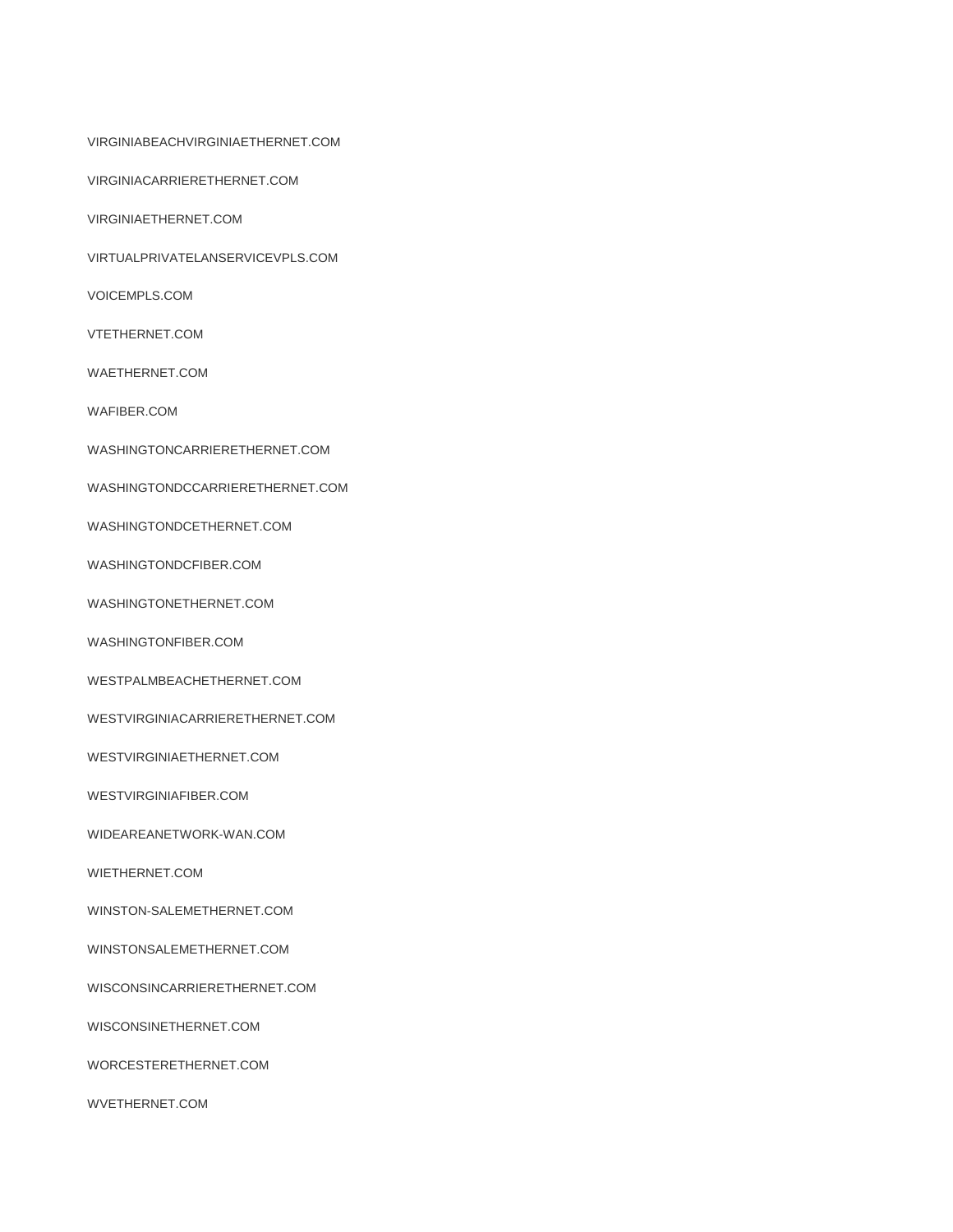WYETHERNET.COM

WYFIBER.COM

WYOMINGCARRIERETHERNET.COM

WYOMINGETHERNET.COM

WYOMINGFIBER.COM

YONKERSETHERNET.COM

YONKERSNEWYORKCITYETHERNET.COM

YONKERSNYETHERNET.COM